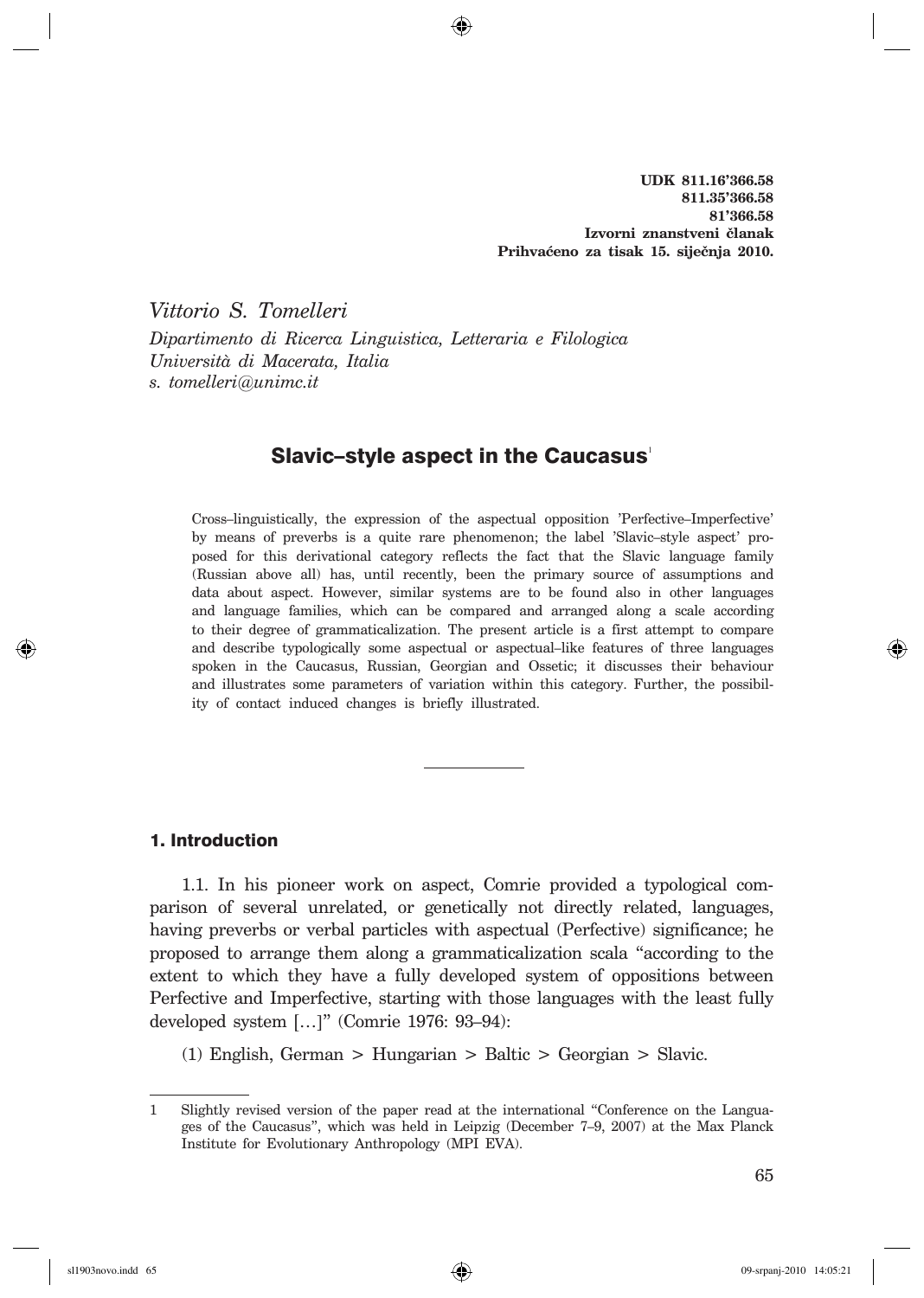The languages taken into consideration, which show, at least in some cases, a derivational expression of aspectual values, represent three major phyla: Indo–European (English, German, Baltic and Slavic), Uralic (Hungarian) and South Caucasian or Kartvelian (Georgian). Comrie did not mention another language, belonging to the Indo–Iranian branch of Indo–European, Ossetic, spoken in the Caucasus area like Georgian and, for more than two centuries, Russian. Ossetic too makes use of different preverbs of spatial origin and one suffix of unclear etymology in order to convey aspectual and actional meanings.

The purpose of the present article is to compare the behaviour of prefixed and unprefixed verb forms in these three languages, sharing a geographical and cultural contiguity, unfortunately, on some occasions of their past and recent history, with tragic consequences.

1.2. To avoid terminological and conceptual misunderstandings, I define as Slavic–style aspect<sup>2</sup> a system in which the grammatical opposition between Perfective and Imperfective, or the Transformativity  $[+T]$  as a lexical category, is expressed by means of a closed set of not predictable affixes of adverbial or prepositional origin, carrying a lexical and/or grammatical function, without temporal or modal restrictions. This is a short attempt to define the formal side of the story. Semantically, I adhere to the interpretation adopted by Johanson [2000: 135], according to which aspect generally operates in various dimensions of terminality. Adterminality is the relevant component of the Slavic–style aspect, and correlates usually, but not exclusively, with the transformative actional content of verbal lexemes: "Adterminality,  $+AD$ , envisages the event *ad terminum*, in the attainment of the relevant limit of its actional content. Since it operates on transformatives, this limit is a crucial one, generally the *terminus finalis*. By contrast, nonadterminality,  $-AD$ , disregards the attainment of a relevant limit.  $+AD$  denotes that the transformation is brought about, whereas –AD does not deny or exclude it". In this semantic perspective, the Perfective has to be considered the mar ked mem ber of the opposition: "[...] the Perfective always has perfective mea ning, whereas the Imperfective may or may not have imperfective meaning" (Comrie 1976: 112)<sup>3</sup>.

Crosslinguistically, the Slavic–style perfectivity is peculiar for its being particularly sensitive to actionality distinctions, "traditionally connected with the inherent semantics of the verb as a lexical item" (Dahl 2000: 17). This correlation of aspect with the actional meaning of the verbs is emphasized by some linguists, claiming that the "Slavic languages represent a quite peculiar case, rarely manifested outside that language family" (Bertinetto 1997: 28)<sup>4</sup>. It should be borne in mind, however, that aspect, as a semantically very complex category, is tightly connected with the lexical meaning of the verbs it operates

<sup>2</sup> To my knowledge, this term was first coined by Dahl [2000: 17].

<sup>3</sup> The application of the markedness theory to the category of aspect has been criticized, among others, by Zaliznjak, Šmelev [2000: 16-17] and Ludwig [2001: 402].

<sup>4</sup> Cohen [1987: 30–31] and Tournadre [2004: 10–11] point out that Benveniste was the first linguist who made a strong statement about the rather idiosynchratic character of the Slavic aspect, cross–linguistically as well as within the Indo–European phylum.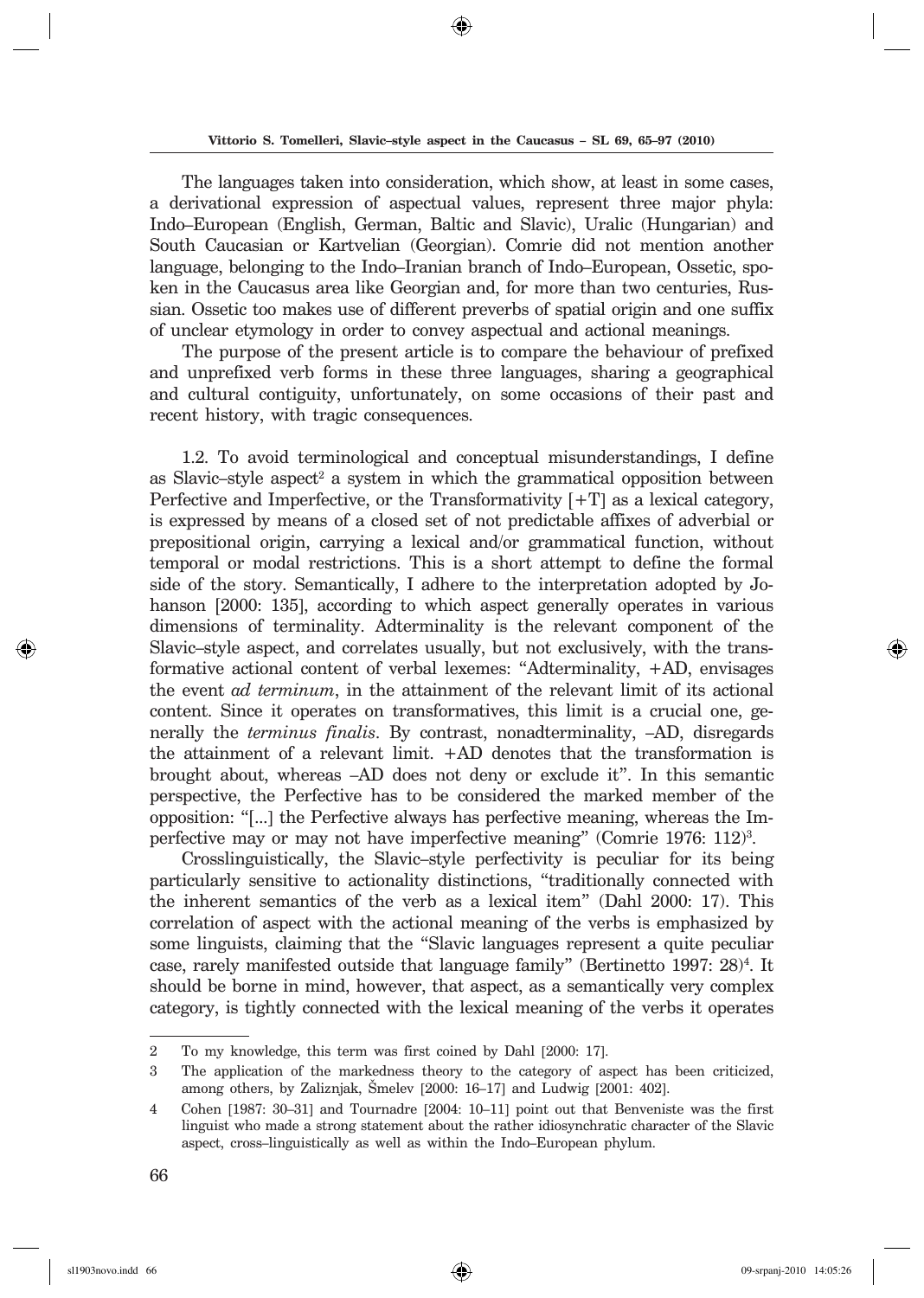on; this happens in a much more pervasive way in aspect prominent languages (Bhat 1999: 155).

1.3. As far as the Caucasus is concerned, this area is linguistically very complex, deserving the designation of 'mountain of tongues' which it received al ready in the Middle Ages. In the Caucasian languages  $-$  to be distinguished from the languages spoken in the Caucasus (Haarmann 2001: 209, Tomelleri 2008a:  $144-145$ ) –, spatial affixes denoting the direction of a movement are quite spread, for example in the West Caucasian languages (Rogova 1979, Keraševa 1988); however, verbal preverbs with aspectual and actional function are attested only in the South Caucasian (Kartvelian) languages<sup>5</sup>.

1.4. As a morphological device, prefixation is a typical feature of Indo–Euro pean word–formation (Senn 1949, Schmidt 1990: 599–601), but within this phylum the Slavic language family has to the largest extent grammaticalized preverbs to aspectual markers (Cohen 1989: 24–25).

Analogous considerations can be made for the South Caucasian languages<sup>6</sup>; here, the grammatical function of preverbs probably represents an independent development, whose roots go back to the common protolanguage, as in the case of Slavic. In Old Georgian, preverbs carried only a lexical meaning (Ve  $\alpha$  1967, Sanidze 1942, Palmajtis 1981: 45); the beginning of their grammaticalization is sporadically attested beginning with the XI century (Gecadze 1984: 267).

Unlike what we observe in the Slavic and Kartvelian language families, finally, Ossetic is the only Iranic language having developed this kind of derivational–like grammatical category (Edel'man 2002: 127); hence, Abaev  $[1965/1995: 343-354]$  and Edel'man  $[2002: 127]$  consider the aspectual value of preverbs, together with the Genitive–Accusative case marking on direct objects, to be a very old grammatical isogloss shared by Ossetic and Russian, which goes back to early contacts between Scythian and Eastern Slavs<sup>7</sup>.

This hypothesis is more appealing than convincing, as pertinently argued by Le vits kaja [2004: 33]. Against it one can adduce the fact that in Ossetic there are very old prefixal formations which do not carry any aspectual function. In this regard, it is important to distinguish two functionally different layers of preverbs (Bielmeier 1981: 29–31): only those of the younger layer can express perfectivity, like  $n_y$ – 'down' in the example (2b) below. Let's look, e.g., at the verb *æmba ryn* 'to un der stand' (2a), which can be traced back to the fusion (in Russian *sraščenie*) of the preverb *æm–* < \**ham*– and the root \**bher* (Abaev  $1958/1996$ : 136). This verb is Imperfective; in order to perfectivize it, another preverb of the second layer must be added, in this case  $ba-$  'into'.

<sup>5</sup> I shall not discuss here the interesting case of South Tabassaran, which expresses perfectivity by means of a single preverb (Magometov 1956, Schmidt 1968: 212), as this case does not fit into the definition of Slavic–style aspect given above  $(\S 1.2.)$ .

<sup>6</sup> A detailed survey on them is provided by Boeder 2005, with a rich bibliography.

<sup>7</sup> On prehistorical and historical contacts between Slavs and Iranians see Gołąb [1992: 311–337] and Èdel' man 2002.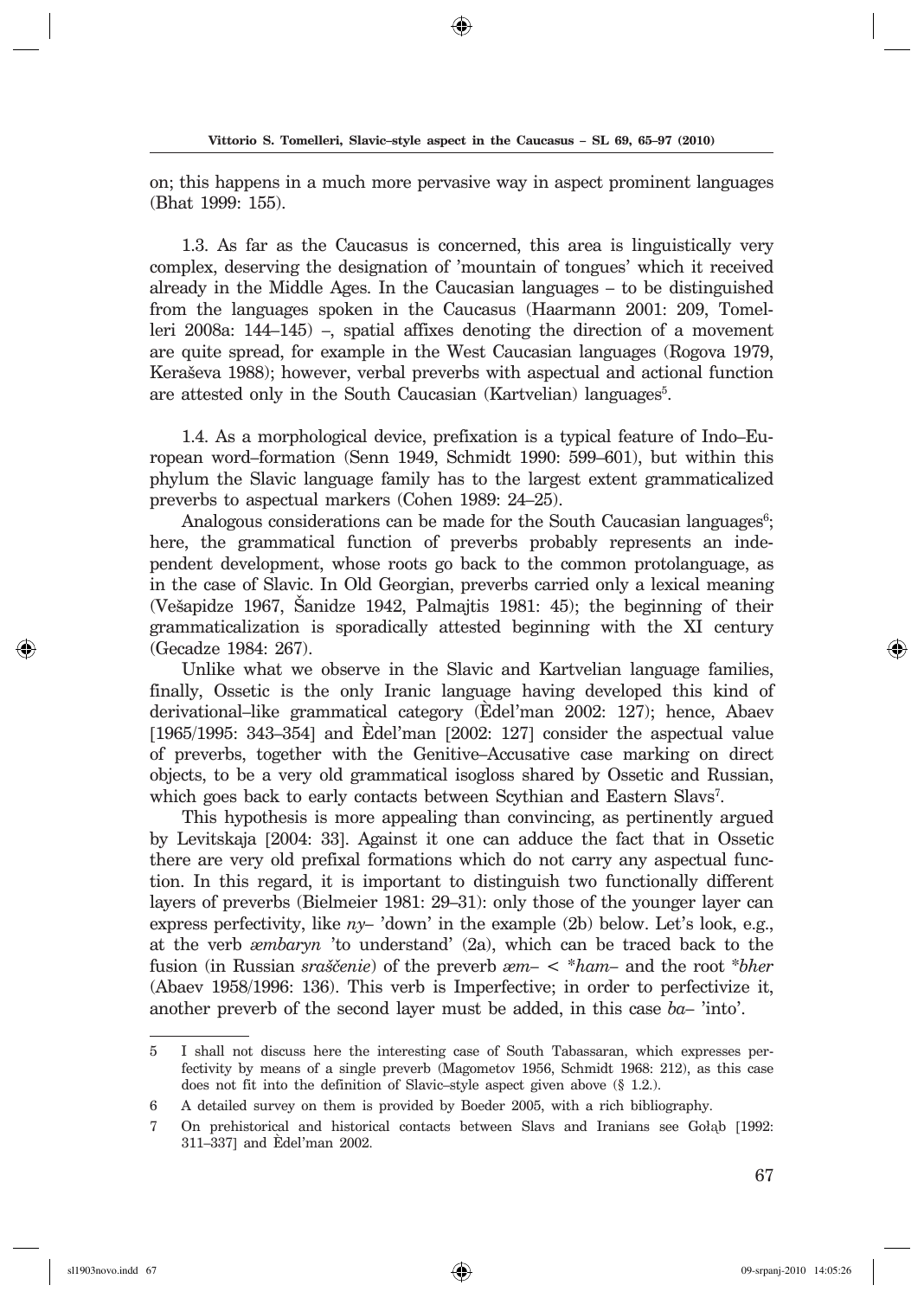◈

There are also prefixed forms (2c), which, notwithstanding the fact that a preverb of the second layer is used  $(ny)$ , remain nevertheless, contrary to the expected effect (as in 2b), Imperfective (Levitskaja 2004: 33, Tomelleri 2008b: 32). The speakers are clearly no more aware of the compound character of such verbs and perfectivize them by adding another preverb of the second layer:

- $(2)$  Preverbs in Ossetic<sup>8</sup> (Abaev 1965: 63–64)
- a. Iron: *æm–baryn* 'to understand' (IPFV) vs. *ba–mbaryn* 'id.' (PFV)
- b. Iron: *fyssyn* 'to write' (IPFV) vs. *ny–ffyssyn* 'id.' (PFV)
- c. Iron: *ny–gænyn* 'to burn' (IPFV) vs. *ba–nygænyn* (PFV)

These examples suggest therefore that the Slavic–style aspect, in Ossetic, has to be considered as a quite late development, not necessarily induced by contact with the Kartvelian languages rather than with Russian; this conclusion brings us to the next point.

1.5. Besides the typological approach, an areal perspective has been invoked; Lindstedt [2001: 776], e.g., identifies a Central and Eastern Europe area in which the Slavic–style aspect is clearly dominant. Thus, it is legitime to compare the Slavic–style aspect in these three languages from both a typological and an areal perspective. On this point there are, however, some critical opinions, which can be for mulated as follows: to which extent can we rely on morphological similarity and areal contiguity?

1.6. Maslov [1985: 40–41] and Johanson [2000: 69] argue against a confusion between aspect as a view–point operator and actional content of the verbal lexeme (limitedness or transformativity). Both the Slavic perfective form and the transformative lexemes signal a crucial limit, but only the former implies the actual attainment of this limit; formal identity or similarity does not auto matically imply that the functional behaviour should be the same. In addition, Johanson asserts that the allegedly unitary term Slavic–style aspect in fact covers a wide range of quite different phenomena; he does not even agree with the idea that the grammaticalization of the perfectivity through prefixation could be seen as a Sprachbund phenomenon (Johanson 2000: 139–140).

On the other hand, the history of the Slavic and Kartvelian languages points to the fact that aspect and actional content are both diachronically and syn chronically strongly intertwined: "[...]  $+T$ –marking may be said to represent a preaspectual stage, since it may develop diachronically into view–point marking" (Johanson 2000: 69). The Slavic–style aspect derives from the grammaticalization of phase structure markers  $(+T)$ , the so-called *bounders* (Bybee et al. 1994: 87–88), "which, focusing on the finis or the initium, explicitly signal the notion of a crucial limit which the basic actional phrase does not

sl1903novo.indd 68 09-srpanj-2010 14:05:26 9-srpanj-2010 14:05:26

<sup>8</sup> Ossetic has two major dialects, Iron, on which the standard language is based, and Digor; for a characterization of the language see Erschler [2009: 419–420].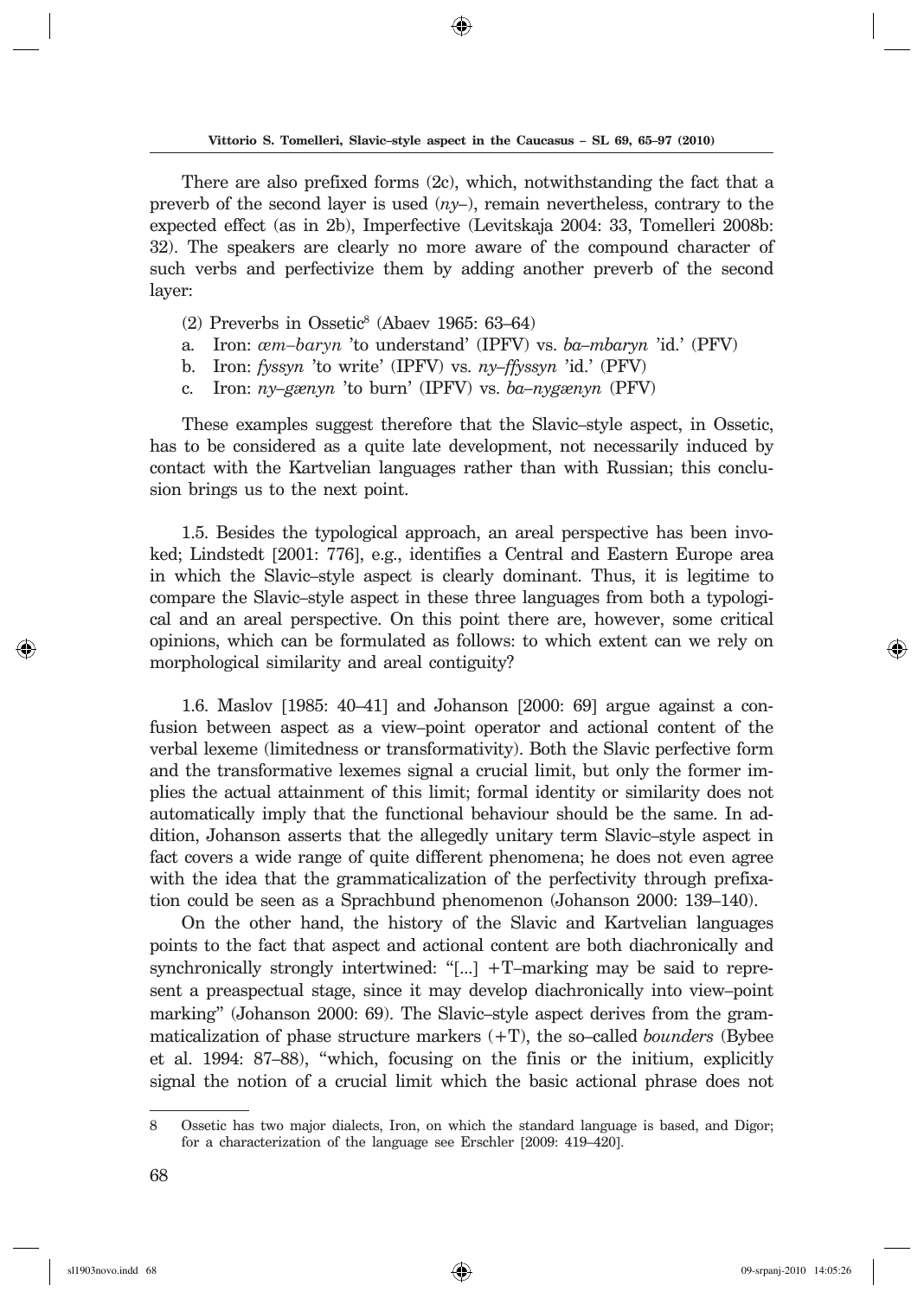contain" (Johanson 2000: 68). Historically, the bounders go back to prepositions and/or adverbs, carrying a spatial meaning. The evolution chain is usually described in the following way:

(3) Diachronic chain

Lexical (spatial meaning)  $>$  transformativity markers (bounders)  $>$ grammatical items (aspectual and temporal function).

As we have observed, the Perfective member of the Slavic–style aspectual op po sition usually, but not always, indicates the very attainment of an inherent limit  $(+AD)$ ; from a diachronic point of view, the implicature of the transfor mativity markers (presence of a limit to attain) evolved into the implicature of the actual attainment of the limit (Breu 1992: 121–122).

Syn chronically, it is perhaps better to consider aspect and actional content as two distinct elements within one phenomenon, because of the interaction between lexicon and aspect: the aspectual meaning is the result of their interaction (Majsak 2005: 295), as proposed in several selection theories of aspect (Smith 1997, Breu 2000a). As a gram matical category, aspect operates on different actional distinctions with various semantic meanings<sup>9</sup>.

1.7. The morphological and semantic data gathered from Russian, Georgian and Ossetic provide us with a rich basis for trying to establish linguistically relevant and typologically interesting differences or similarities within the Slavic–type aspect. I am not looking for universal tendencies, nor aiming to give an answer to the question whether the Slavic–style aspect is a case of prototypical aspect or not; I am rather interested in finding out correlations between the differences we can observe at the levels of form and content within this derivational type of grammatical category. There are, however, some methodological problems.

1.8. In the grammaticalization process of the Slavic–style aspect there is no erosion of the lexical elements when they assume a new, more abstract and generalized (grammatical) meaning, the process involves "a mere alteration in distribution and functions, a change from lexical to grammatical status without any change in external form" (Lehmann 2004: 169). Therefore, trying to identify language change phenomena, we cannot rely on formal changes of the items to be examinated $10$ .

Where we can rely on a rich written documentation, the reading and linguistic interpretation of the sources demands careful and deep philological

<sup>9</sup> For a deeper insight into the aspectual correlation in Russian see the semantic classification of verbs proposed by Zaliznjak, Šmelev [2000: 61].

<sup>10</sup> Only the possibility of inserting an element between the verbal preverb and the verbal root, and perhaps the preverb separation in Hungarian and German, could be regarded as a remnant of the older adverbial/prepositional function of preverbs (see below  $\S$  2.10); this first phenomenon, known in the scientific literature as tmesis, is well attested in Old Georgian, Digor and other Indo–European languages (Schmidt 1969 and 1988, Thordarson 1982: 257).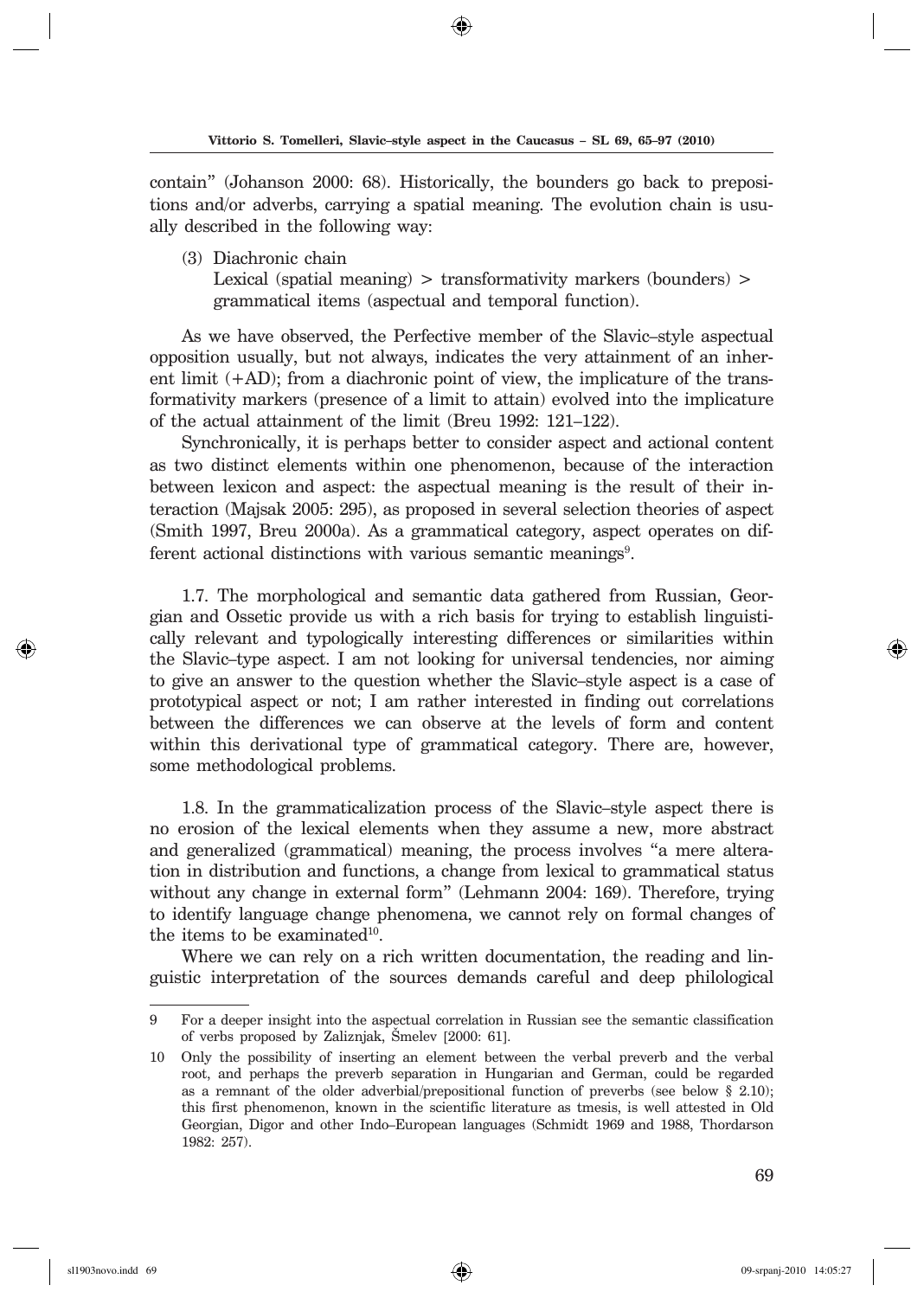analysis; further, comparing the so-called Protoperfective and Protoimperfective contexts in order to recognize significant shifts and transformations in the meaning and use of formally identical forms (Kukuškina, Ševeleva 1991:  $40-41$ , Bermel 1997: 8 and 119), we should not yield to the temptation of superimposing modern distinctions over the interpretation of older facts, not conforming to the picture of the modern stage of the language under investigation.

Moreover, do we have at our disposal enough historical information about con tacts in this area, in order to exclude from, or include in the discussion contact induced phenomena? This is particularly difficult in the case of Ossetic, classified in the Soviet linguistic tradition as young written language (*mladopis'mennyj jazyk*), which is geographically isolated from the other langua ges of the Iranic group and has for many centuries been in contact with Caucasian languages $^{11}$ .

1.9. The next problem can be formulated as follows (Wiemer 2008a: 383): how representative is the Russian system for the Slavic–style aspect? In other words, can Russian legitimately represent the Slavic–style aspect? If we deny, as Johanson does, the existence of an unitary aspectual system, we clearly cannot accept this silent assumption as the starting point of our study. In fact, it is a well known fact that within the Slavic group a great amount of differentiation can be observed (Dickey 2000, Petruchina 2000). An unavoidable bias in the interpretation of the facts through the structure of Russian and similar models is also due to the former Soviet (now Russian) scientific literature, mainly devoted to study of the Russian system. Actually, the description of aspect in Georgian and Ossetic has been usually carried on within the framework of Russian, without taking a glance at the South Slavic Languages, which in some cases provide a better touch stone for typological comparison. However, as we are concerned also with areal questions, a comparison with the Russian facts is at least reasonable, a necessary but not sufficient condition.

1.9.1. In his analysis of perfectivity, Dahl [1985: 74–75] underlines the idiosyn cratic character of Slavic, selecting the Imperfective form in a prototypically Perfective context (see also Tournadre 2004: 32):

|         |                    | (4) Question: 'What activity was your brother engaged in yesterday?' |
|---------|--------------------|----------------------------------------------------------------------|
| English | He wrote letters   | (PFV, -INTRA)                                                        |
| Greek   | Egrapse ğrámata    | (PFV, -INTRA)                                                        |
| Italian | Ha scritto lettere | (PFV. -INTRA)                                                        |
| Russian | On pisal pis'ma    | $(IPFV, -AD)$                                                        |
|         |                    |                                                                      |

The comparison between Russian, on the one side, and the West European languages, on the other, allows us to postulate the existence of two different types of aspect. The Slavic–style aspect and the Aorist–Imperfect opposition of

↔

<sup>11</sup> Erschler 2009 provides an updated and critically well-balanced overview on contact of Ossetic with the surrounding languages.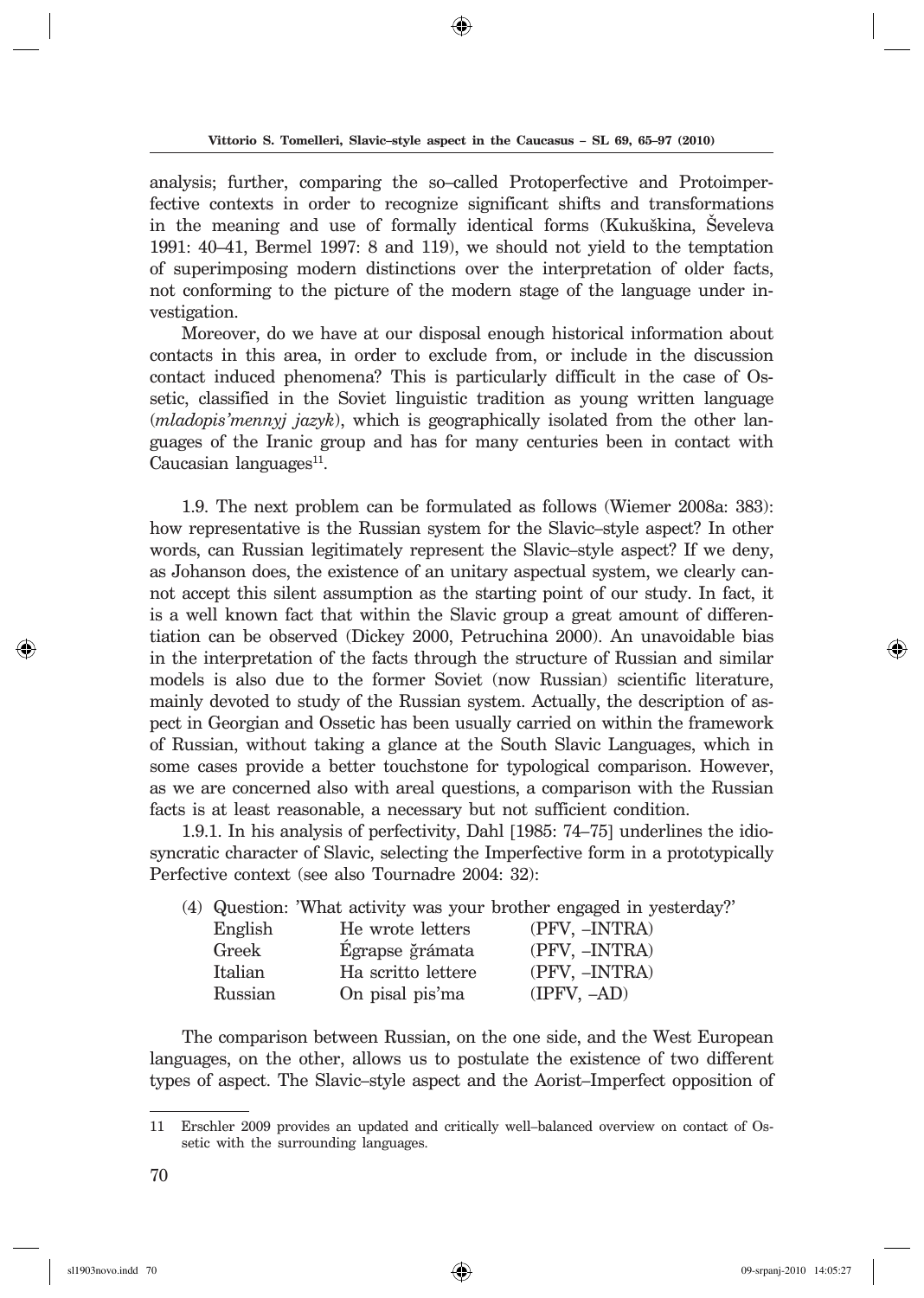the Romance type differ semantically from each other, without being totally incompatible. In the Romance type, the Perfective–Imperfective distinction is restricted to Past time reference; marked member of the aspectual opposition is the Imperfective, where the Perfective underlines the external temporal limits of a situation, viewing it as a single, indivisible whole, complete but not completed (Comrie 1976: 18, Guentchéva 1990: 35).

In the Slavic–style aspect, instead, the Perfective–Imperfective opposition does not undergo any temporal or modal restriction; it is neutralized only in the Present, which is semantically incompatible with the idea of completed situation, with the exception of the coincidential use of the Perfective with performative verbs. The Slavic perfectivity selects the inherent limit(s) and is not employed to denote the activity in which a person was engaged in (the so called *general–factual meaning*); only the so–called limitative and perdurative Aktions art(s) resemble very much the Romance Perfective  $(-INTRA)^{12}$ . In both as pectual systems, the Imperfective  $(-AD \text{ vs. } +INTRA)$  can present a state of affairs as an open in terval which serves as a frame for ano ther event (*backgrounding* function within the Incidence scheme). To catch the semantic differences, Lind stedt [2001: 775] has suggested distinguishing between *material bound* and *temporal bound*: "A material bound presupposes telicity and entails a temporal bound", but the contrary is not true.

For a semantic characterization of the difference between the Aorist of Imperfective (–INTRA) and Perfective verbs (+AD) in Georgian, Nebieridze [1987: 137] draws a very similar distinction: "amit'om tu sruli asp'ekt'i c'q'vet'il asp'ekt'sac gulisxmobs, c'q'vet'ili asp'ekt'i ar gulisxmobs srul asp'ekt's  $-$  thus, if the Perfective aspect (= Slavic–style, V.S.T.) presupposes the interrupted  $(=$  Romance type, V.S.T.), the interrupted aspect does not presuppose the Perfective". This is only to stress the fact that in Georgian, like in Bulgarian and Macedonian, the two aspect systems coexist, forming an interesting in terplay.

1.9.2. In this regard, it would surely be useful to compare typologically the Georgian data with the South East Slavic languages, sharing with Georgian not only the preservation of the synthetic Past forms (Imperfect and Aorist), but also the modal evolution of the resultative Perfect to an evidential form (Christophe 2005). On the older system (Aorist–Imperfect opposition) the new one (Slavic–style aspect) was superposed, giving rise to a semantic conflict, or aspectual crossing, with four possibilities:

| $(5)$ Aspectual crossing |                 |
|--------------------------|-----------------|
| Imperfective Aorist      | $(-AD. -INTRA)$ |
| Perfective Aorist        | $(+AD, -INTRA)$ |

<sup>12</sup> This function was carried out, in the Slavic languages, by the Aorist form, which has survived only in few modern languages, like Bulgarian. Dahl 1985 excludes the Bulgarian Imperfective Aorist from his comparison, but does mention it in the discussion of the Slavic languages (on p. 74 and 77).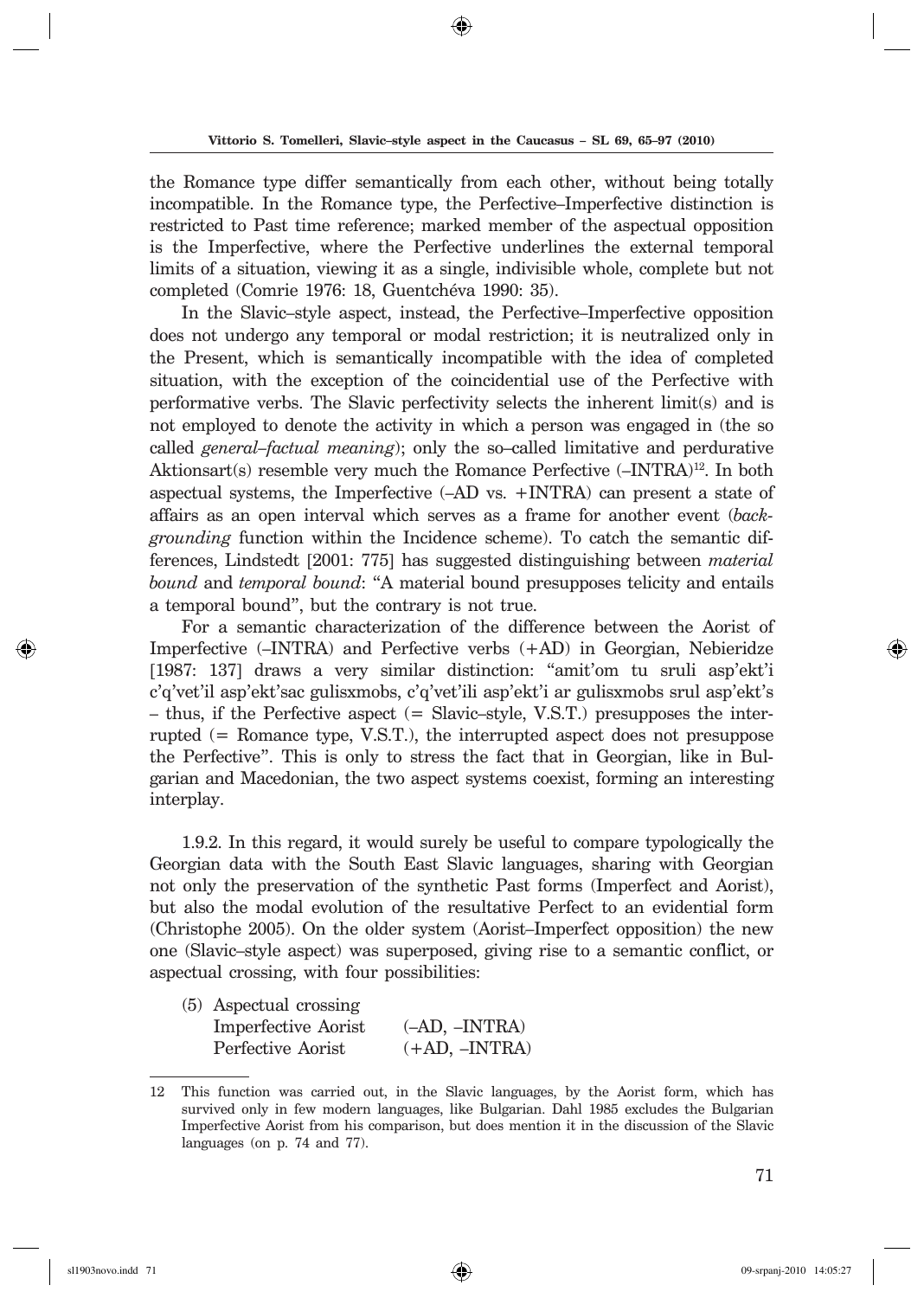Imperfective Imperfect (–AD, +INTRA) Perfective Imperfect  $(+AD, +INTRA)$ 

The first one has a very restricted use, expressing a succession of iterated attempts at doing something (iterative–conative meaning):

(6) Imperfective Aorist (Gecadze 1984: 265) mxat'var–ma surat–i xat'–a paint(IPFV).II–3SG>3 'A/The painter was engaged in the painting of a/the picture (Russian translation: 'Xudožnik risunok risoval', lit. 'Xudožnik risoval, no ne dovel risunok do konca')

The second one is the more common perfective form, with emphasis on the attainment of both the material and temporal bounds:

(7) Perfective Aorist (Gecadze 1984: 265) mxat'var–ma surat–i da–xat'–a painter–ERG picture–NOM PFV–paint.II–3SG>3 'A/The painter painted a/the picture' (Russian translation: 'Xudožnik risunok narisoval')

The third one is the more common Imperfective form, where both the material and the temporal bounds are not reached:

(8) Imperfective Imperfect (Mač'avariani 1974: 120) P'et're–Ø saxl–s a–šen–eb–d–a<br>P'et're–NOM house–DAT V–build–I–IMPF V-build–I–IMPF–3SG>3 'P'et're was building a house'

The fourth one has basically a modal meaning, being used as a Conditional form, but can also denote a serial occurence of events in the past, which on every single occasion are brought up to the end. When it denotes habituality in the past, it is more often than not accompanied by the adverb *xolme* 'usually':

(9) Perfective Imperfect (adapted from Tschenkéli 1958/I: 107) masc'avlebel–i da–c'er–d–a (xolme) c'inadadeba–s dapa–ze teacher–NOM PFV–write–I.IMPF–3SG>3 ADV.usually sentence–DAT table–LOC 'The teacher used to write a sentence on the table'

The correlations between the two aspect oppositions (Slavic–style and Romance type) can be well compared with the situation we observe in Bulgarian:

(10a) Aspectual crossing in Georgian Imperfective Aorist (–AD, –INTRA) delimitative or iterative/conative Perfective Aorist (+AD, –INTRA) unmarked Perfective Imperfective Imperfect (–AD, +INTRA) unmarked Imperfective Perfective Imperfect (+AD, +INTRA) habitual or modal (Conditional)

◈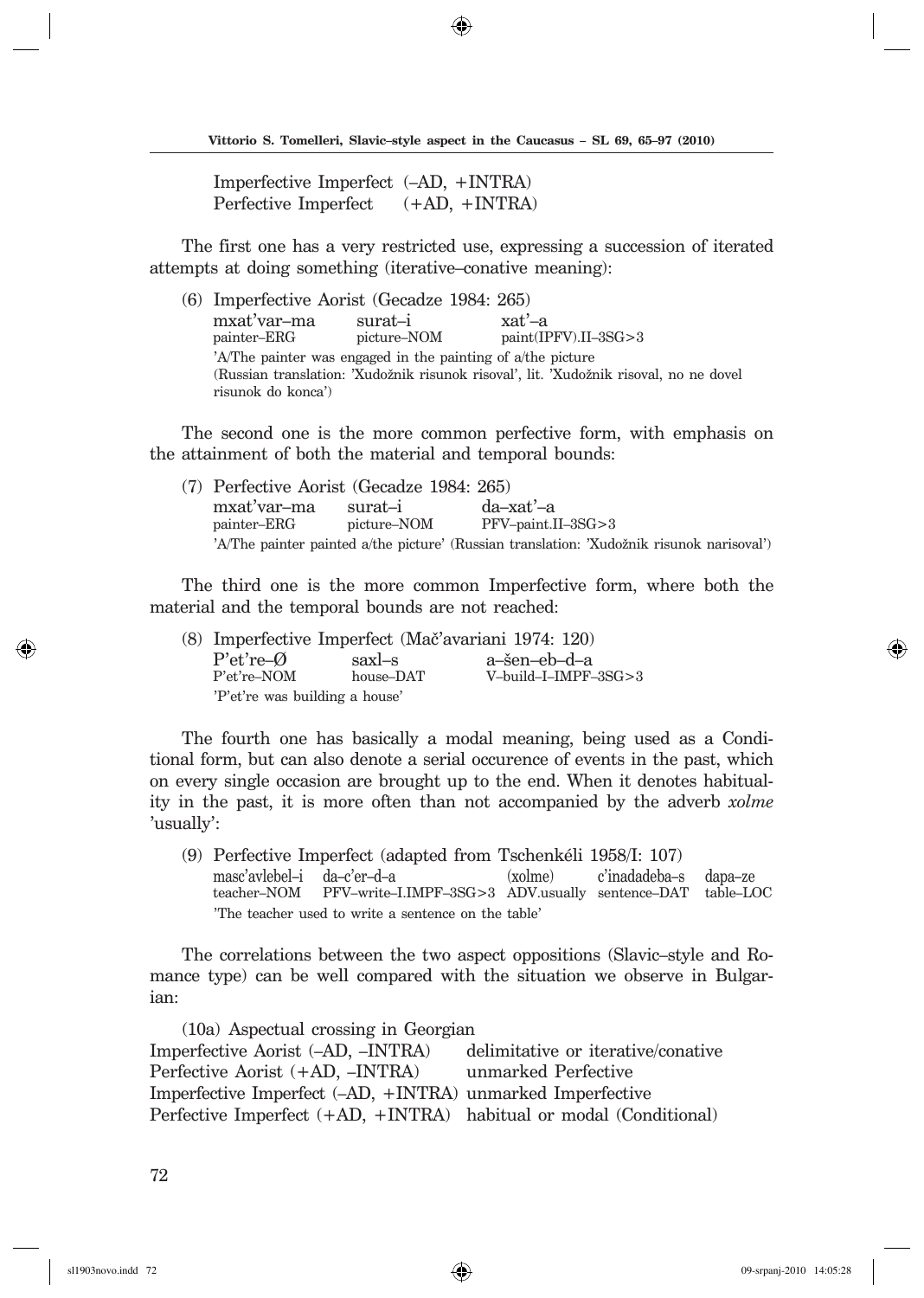◈

(10b) Aspectual crossing in Bulgarian Imperfective Aorist (–AD, –INTRA) delimitative or iterative/conative Perfective Aorist (+AD, –INTRA) unmarked Perfective Imperfective Imperfect (–AD, +INTRA) unmarked Imperfective Perfective Imperfect (+AD, +INTRA) habitual (only in subordinated clauses)

In any case, in the history of Slavic languages we observe a strong tendency towards a simplification of this quadripartite system through conflation of the old Aorist–Imperfect opposition within the new Perfective–Imperfective one (Tomelleri 2003: 192-193).

1.10. Taking into account the criticism by Maslov, Johanson, and in order to avoid misunderstandings, the label of compound forms (preverb  $+$  verb), PFV, must be understood as formally "prefixed" rather than as semantically Perfective. In the following exposition I shall briefly compare the following formal, syntactic, semantic and pragmatic features of prefixed vs. unprefixed verbs, giving some insights into the aspectual differences between the three languages under examination:

- (11) Typologically relevant features
- 1) Formal expression
- 2) Aspect and time reference
- 3) Empty preverbs
- 4) Non perfectivizing preverbs
- 5) Syntactic restrictions
- 6) Semantic restrictions
- 7) Pragmatic restrictions
- 8) Extension of the category
- 9) Suffixation
- 10) Tmesis

#### 2. Comparison

#### *2.1. Formal expression*

The category of aspect in Russian is more complex (*slo`nyj*), multifarious (*raz no o braz nyj*) and developed (*razvityj*) than in Georgian (Goletiani 1970: 212); the same can be said with reference to Ossetic.

(12) Formal parameters of aspectual/actional opposition

|                              | Russian | Georgian | Ossetic |
|------------------------------|---------|----------|---------|
| (1) Prefixation              |         |          |         |
| $(2)$ Suffix change          |         |          |         |
| $(3)$ Loss of the suffix     |         |          |         |
| (4) Suffix change and ablaut |         |          |         |
| $(5)$ Stress shift           |         |          |         |

sl1903novo.indd 73 09-srpanj-2010 14:05:28 9-srpanj-2010 14:05:28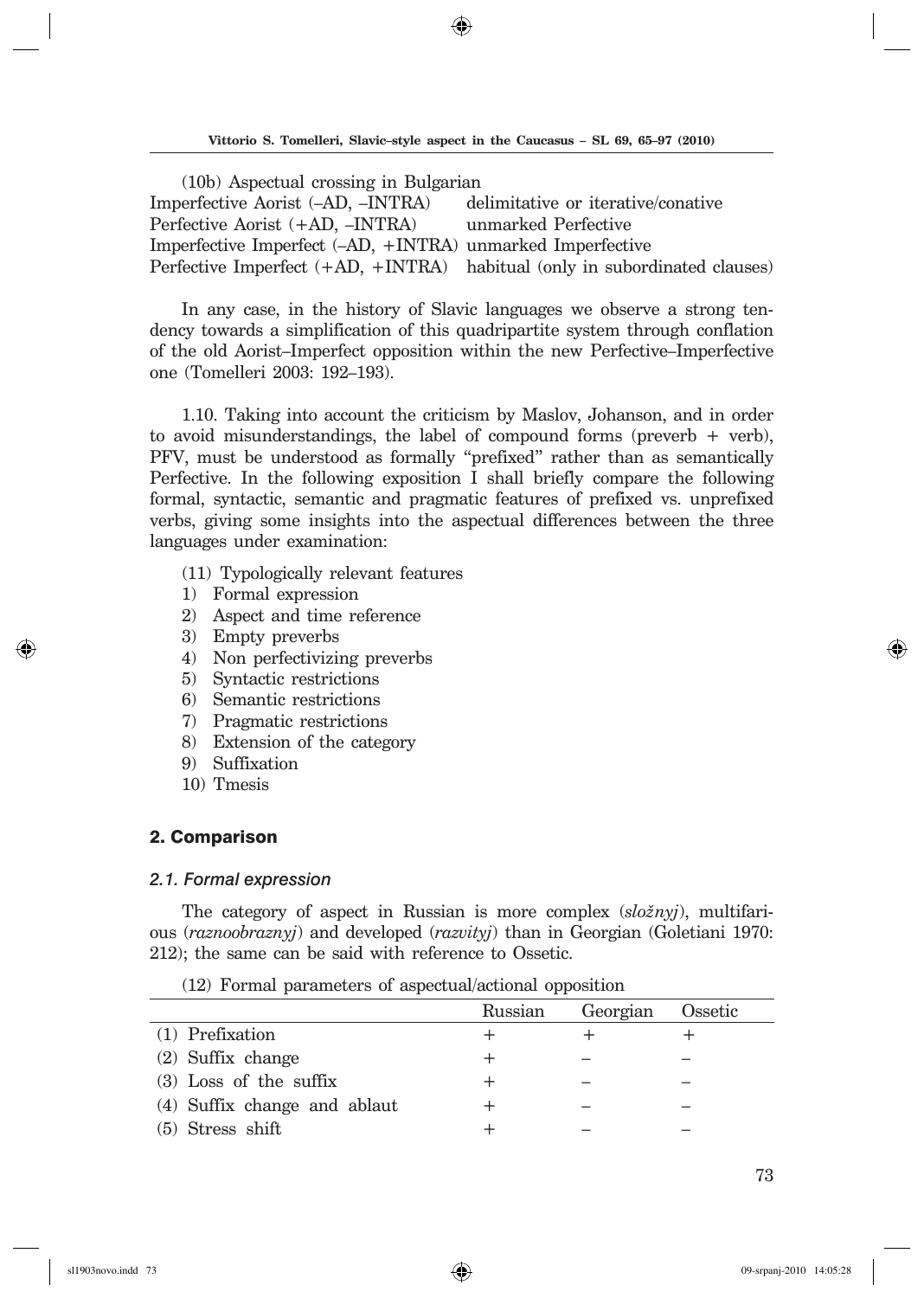|                  | Vittorio S. Tomelleri, Slavic-style aspect in the Caucasus – SL 69, 65–97 (2010) |     |
|------------------|----------------------------------------------------------------------------------|-----|
|                  |                                                                                  |     |
| (6) Suppletivism |                                                                                  |     |
| (7) Suffixation  |                                                                                  | $+$ |

⊕

The richness of morphological devices in Russian (and Slavic), however, can not be used as an argument for the earlier appearance of the category. In fact, the Georgian system is at the same time formally simple but chronologically quite old, the Russian one is very complex and not less old; on this formal basis it is impossible to make a statement about the period of the rise of prefixation as an aspectual pattern in Ossetic.

#### *2.2. Aspect and time reference*

The expression of the Perfectivity–Imperfectivity opposition is/is not restricted to past time reference:

2.2.1. Past time

Georgian –, Russian +, Ossetic +,  $(Bulgarian +)$ 

Typologically, the Perfective–Imperfective distinction in the Future is a rare phenomenon (Tournadre 2004: 40, n. 57). In Russian, the imperfective Future is a periphrastic form  $(budu + Infinite of the imperfective form)$ , which arose not before the end of the 15th century (Borkovskij, Kuznecov 1963: 287). This form is opposed to the non–Past Perfective, being described in the grammars as a Future. In modern Georgian, the Future, historically a prefixed form of the Present tense, is usually Perfective (Tschenkéli 1958/I: 83–84); only with a small number of verbs can the imperfective meaning too be expressed (Rudenko 1940: 239). In Ossetic and Bulgarian, instead, the Future derives from a periphrastic form with an auxiliary meaning 'to want', and is morphologically uniform irrespective of aspect (Tomelleri 2009: 259 and below § 2.2.3.).

2.2.2. Aorist–Imperfect opposition Georgian +, Russian –, Ossetic –, (Bulgarian +)

Are we allowed to interpret this feature in the sense that in Georgian and Bulgarian (and Macedonian) the aspectual distinction is less grammaticalized than in languages which have given up the synthetic past forms? Johanson [2000: 28] betrays the Perfective–Imperfective opposition in Bulgarian as actional rather than aspectual, probably because of the preponderance of the Aorist–Imperfect opposition. It is perhaps better to maintain that the total or partial loss of the older Aorist/Imperfect system necessarily leads to a redistribution of aspecto–temporal values within the younger Perfectivity/Imperfectivity opposition. The evidence from Ossetic, possessing a single Past tense form, is not relevant here.

 $\Leftrightarrow$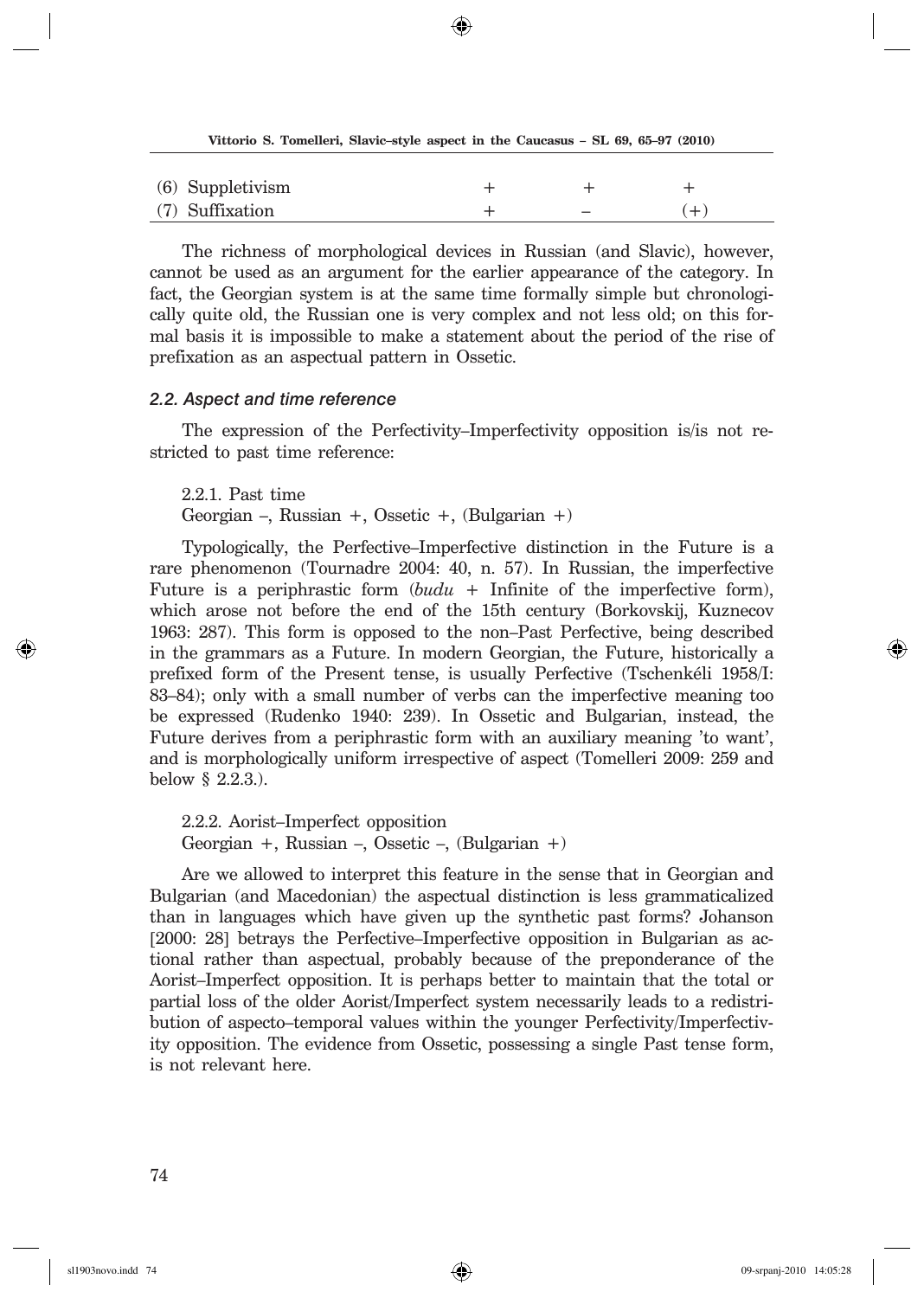⊕

2.2.3. Prefixed non–Past forms > Future Georgian +, Russian +, Ossetic –, (Bulgarian –)

In Georgian and Russian prefixed non–Past forms refer to a point on the tem poral axis which is posterior in relationship to the time of the utterance: the attainment of the limit is located after the speech act. In Ossetic and Bulgarian, prefixed Present forms share with their Georgian and Russian equivalents the incapability of presentness: they cannot be used to denote a current action (Koschmieder 1929/1971: 34). In Ossetic, a prefixed non–Past form is usually interpreted with a serial meaning, and features the same meaning as the secondary Imperfectives of Bulgarian (Tournadre 2004: 31). We can conclude that in all these languages prefixed forms cannot carry any actual– processual meaning, with the notable exception of motion verbs in Ossetic and Georgian (§ 2.4.).

Besides that, we observe that in Ossetic and Bulgarian "there is a periphrastic Future for both aspects, so that the Perfective Present is not a Future Tense, as it is in East and West Slavonic" (Comrie 1976: 67, n. 1, talking about the South Slavic languages). The following correlation in terms of relative chronology can be posited: the periphrastic Future is older than the grammaticalization of the Slavic–style aspect (shift from Present to Future tense).

The state of affairs in Ossetic could be used as a typological support to the in ner Slavic relative chronology, recently proposed by Andersen [2009: 133]: "Still, if the Perfective/Imperfective aspect had been grammaticalized first, it would then be natural for future–time reference to be primarily an implicature of the Perfective Present, and an auxiliated Prospective would be called for only with Imperfective verbs (as in East Slavic). This suggests that the relative chronology was the reverse in South Slavic: the de–modal Prospective auxiliaries were established before the Perfective/Imperfective distinction was grammaticalized". In this perspective, the development of a new temporal category could have prevented the prefixed non–Past forms from being interpreted as Future. Anyway, the shift from Present to Future time reference has to be seen as a secondary development, as suspected by Holisky [1981: 135, n. 13] with regard to Georgian prefixed verbs: "A topic for further study is whether reference to future time is the basic meaning of these particular Futures, or whether this meaning is an implied one, resulting from accomplishment meaning of verbal root plus marker of completion (preverb)". The idea that the Future meaning in Russian Perfectives forms developed later was maintained by Forsyth [1972: 498], according to whom "The regular specialised use of the perfective present to express future actions was probably only a late crystallisation of an already established principle of aspectual opposition, and did not it self play an essential part in the establishment of this principle".

#### *2.3. Empty preverbs (*préverbes vi des*)*

Georgian +, Russian + , Ossetic +,  $(Bulgarian +)$ 

The combination of preverbs with verbs denoting atelic processes, like 'to write, to eat, to do' and other similar diffuse lexemes, seems to produce Per-

↔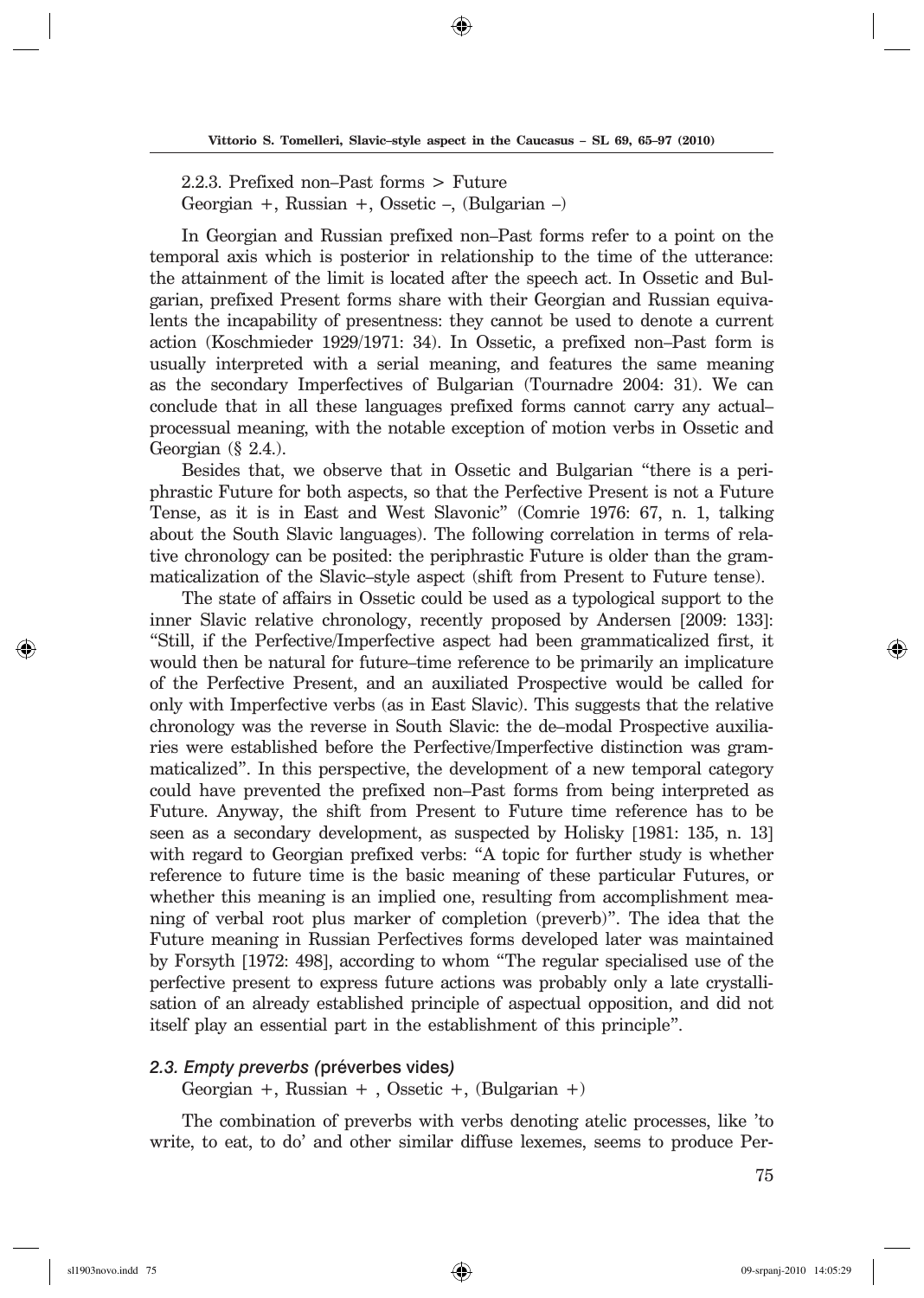fective forms which do no differ lexically from the simple verbs from which they are derived; if the preverb has lost its spatial meaning and developed into a perfectivity marker, it can be deemed empty (Dickey 2006: 105). The Perfective form is considered to be semantically equivalent to the Imperfective one, the preverb has therefore only a grammatical function:

(13) Empty preverbs Russian *delat'* 'to do' (IPFV) > *s–delat'* 'id.' (PFV) Georgian *ak'etebs* 'X does Y' (IPFV) > *ga–ak'etebs* 'X will do Y' Ossetic *kænyn* 'to do' (IPFV) > *s–kænyn* 'id.' (PFV)

There is, however, no general agreement about the existence of empty preverbs; Isačenko [1968: 361–363], e.g., argues that in alleged as pectual pairs like *pisat'*/*na–pisat'* 'to write' the preverb *na*– cannot be considered deprived of any semantic content, because it clearly expresses a resultative nuance ("Bedeutungsschattierung des "erreichten Resultats der Handlung", p. 362). The existence of empty preverbs, although still controversial, is usually seen as a clear indicator of grammaticalization of the Perfectivity/Imperfectivity opposition, gradually emancipating itself from the lexical (actional) meaning. Not less interesting is the case of preverbs which, by retaining their original (spatial) meaning, do not carry any grammatical information  $(\S$  2.4.).

#### *2.4. Non perfectivizing preverbs*

Georgian  $+$ , Russian  $-$ , Ossetic  $+$ , (Bulgarian  $-$  )

I do not consider here the prefixed imperfective forms, which are lexical bor ro wings, in Russian as well as in Georgian, from the old bookish (church) language (Tomelleri 2007: 299), nor, in Ossetic, the old preverbs of the first and sometimes also second layer, which the speakers do not recognize as such (see § 1.4.).

In Georgian, adding a preverb to verbs of movement does not trigger Perfectivity: such compound forms do not show any incapability of presentness. In example (14), both forms have a processual meaning, irrespective of the presence of a preverb in the second one:

(14) Georgian verbs of movement (Boeder 2005: 33)  *prinavs* (IPFV) *mo–prinavs* (IPFV) 'it is flying' 'it comes flying here'

To find out whether a preverb has aspectual meaning or not, descriptive gram mars of Georgian make use of a temporal test: if, by adding a preverb, the form changes time reference (from Present to Future), the verb is aspectual, i.e. the preverb expresses Perfectivity; if not, the verb is anaspectual (*uasp'ekt'o*), i.e. Imperfective (Sanidze 1973: 266).

An analogous situation is attested also in Lithuanian, where preverbs saving their spatial meaning can refer to an on–going situation: "the perfective– imperfective is often expressed by the opposition of tense forms. Many verbs with preverbs denoting the direction or modifying the verbal meaning in some

76

↔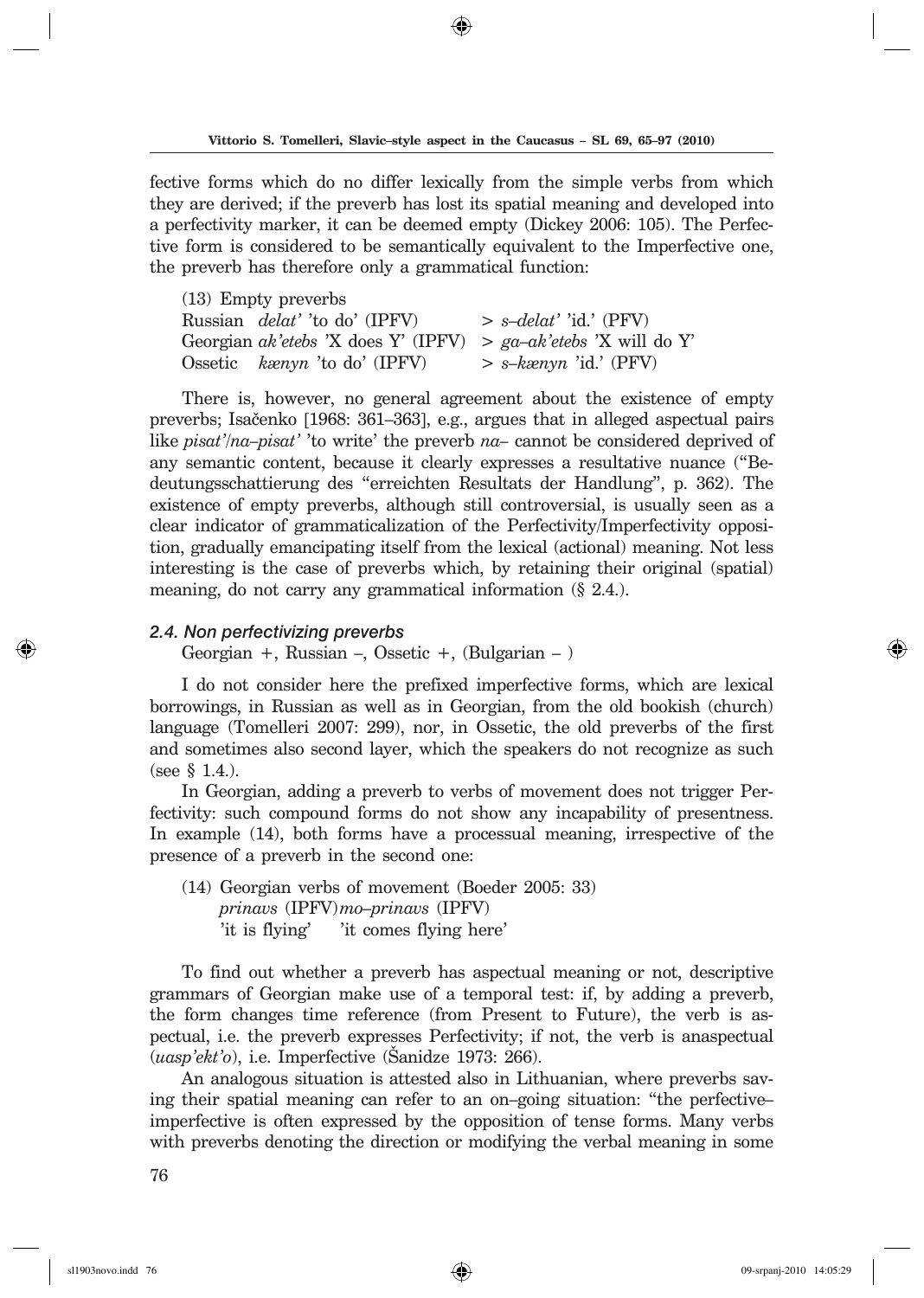other way, have a perfective meaning in past and future tense forms but they are imperfective in the present" (Ambrazas 1997: 235, Senn 1949:  $406$ <sup>13</sup>. Arkad'ev (2009: 79) proposes, for this aspectual opposition of prefixed motion verbs, the term 'biaspectual verbs'; this is, actually, a case of temporally conditioned shift, which we observe also in Ossetic with verbs of movement. In Slavic languages, biaspectual verbs are forms, allowing both interpretation, which can be disambiguated only by context (Zaliznjak, Smelev 2000: 71–76).

In Ossetic, prefixed Present forms usually receive a habitual meaning, their actional content is transformative. With motion verbs, when the preverb retains its spatial meaning, the prefixed Present form does not exclude the concrete–processual meaning (Tomelleri 2007: 304):

- (15a) Prefixed Present (Achvlediani 1963: 247) Ix–Ø don–yl s–araz–y jæ xid–Ø ice–NOM river–ADES PFV–build–PRS.3SG CL.3SG.GEN bridge–NOM 'The ice builds a bridge upon the river' (Russian translation: 'Lëd čerez reku (obyčno) stroit most')
- (15b) Present of prefixed motion verbs (adapted from Achvlediani 1963: 225) Mit–Ø ny–uuar–y<br>snow–NOM PFV(down)–f PFV(down)-fall-PRS.3SG 'The snow is falling' (Russian translation: 'Sneg vypadaet')

#### *2.5. Syntactically conditioned restrictions*

2.5.1. Phasal verbs Russian –, Georgian +, Ossetic –

In the Slavic languages, here exemplified by Russian (16a), as well as in Ossetic (16b), with phasal verbs only the Imperfective form of the infinitive is allowed:

(16a) Russian on načnët pisat' (IPFV)/\*napisat' (PFV) 'he'll begin to write'

(16b) Ossetic (Stojnova 2006) araz–yn rajdaj–yn \*s–araz–yn rajdaj–yn build.IPFV–INF begin–INF PVF–build–INF begin–INF 'to begin building'

In Georgian, instead, we can find both the aspects, as in Hungarian (Csató 1994: 234–235) and Lithuanian (Wiemer 2001: 40):

(17) Georgian (Holisky 1979: 395)14 disert'aci–is da–c'er–a–Ø da–v–i–c'q–e<br>dissertation–GEN PFV–write–INF–NOM PFV–1–V–begin PFV–1–V–begin.II–AOR.SG 'I began to write my dissertation'

<sup>13</sup> For a critique of this position see Wiemer [2001: 43].

<sup>14</sup> The infinite form is a verbal noun (*masdar*).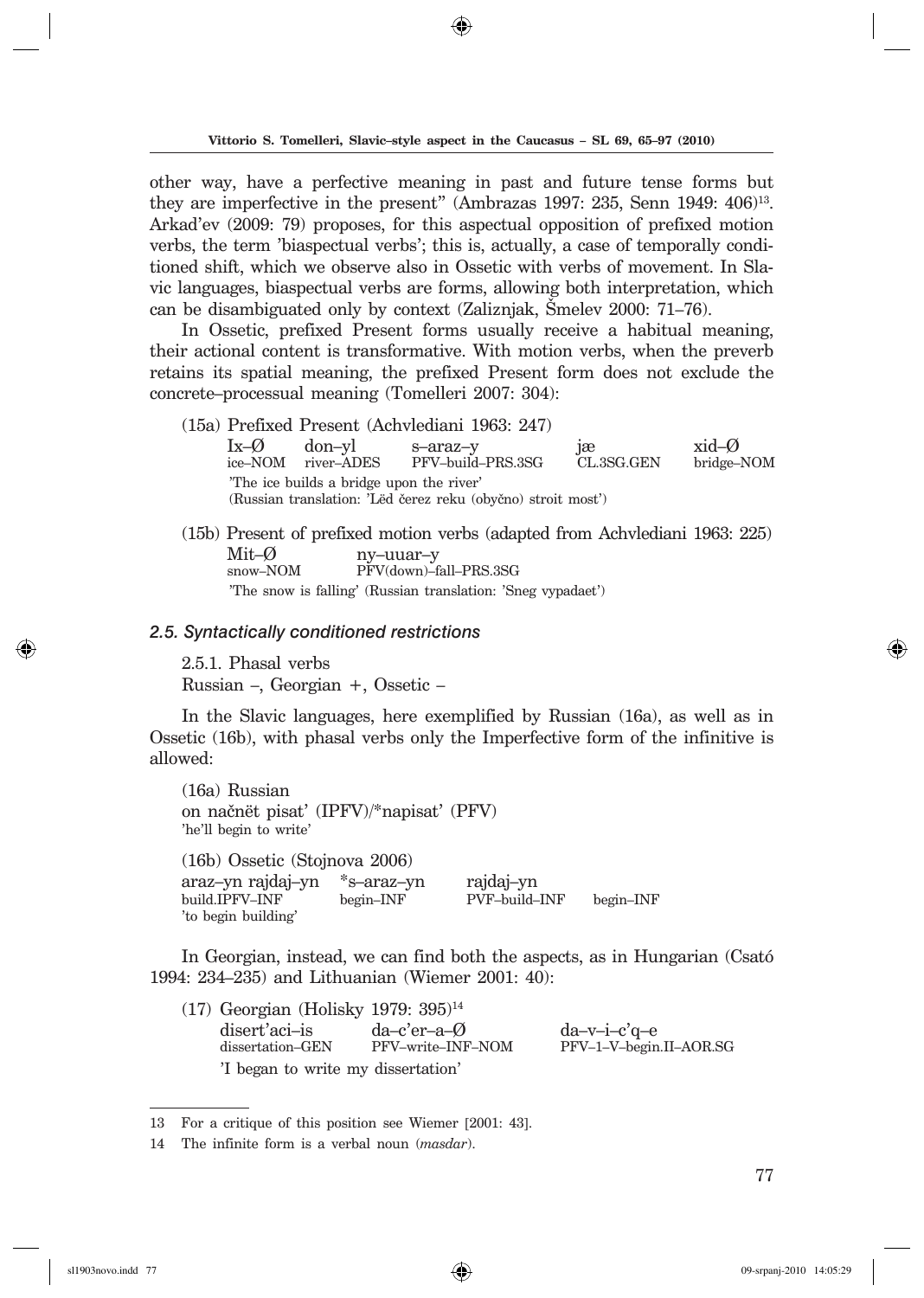◈

According to Holisky, there is a semantic explanation for the distribution of pre fixed and unprefixed forms: only durative telic verbs like *dac'era*, denoting a gradual achievement of a result, can occur as complements of phasal verbs. Instantaneous telic verbs, on the other hand, do not allow this type of combination.

2.5.2. Imperfective with negated Imperative Russian +, Georgian –, Ossetic –

When negated, the Imperative form in Russian is mostly Imperfective (but see § 2.6.1. for some semantically conditioned exceptions); in Bulgarian the negation selects automatically the Imperfective form:

(18) Georgian (Tschenkéli 1958/II: 95)

| a. | nu<br><b>NEG</b> | k'rep<br>pick(IPFV).I.IMP.2SG |                             | mag<br>DEM.this | q'valil-eb-s<br>flower-PL-DAT |
|----|------------------|-------------------------------|-----------------------------|-----------------|-------------------------------|
|    |                  | 'Don't pick these flowers'    |                             |                 |                               |
| b. | mo-k'rip'-e      | PFV-pick.II-IMP.2SG           | a <sub>1</sub><br>PTLC.here | es<br>DEM this  | q'valil-eb-i<br>flower-PL-NOM |
|    |                  | 'Pick these one'              |                             |                 |                               |

Comparing (18a) with (18b) one could think that the choice of the unprefixed or prefixed verb form depends on the presence/absence of negation. However, the next examples (19) suggest a different interpretation:

|    |                             |                                                 | $(19)$ First vs. Second Series in Georgian (Tschenkéli 1958/II: 96) |                  |                         |                |
|----|-----------------------------|-------------------------------------------------|---------------------------------------------------------------------|------------------|-------------------------|----------------|
| a. | nu<br><b>NEG</b>            | $da$ -xur-av- $\emptyset$<br>PFV-open-I-IMP.2SG |                                                                     | orive<br>both    | panžara-s<br>window-DAT |                |
|    |                             | 'Don't open both windows'                       |                                                                     |                  |                         |                |
| b. | da–xur–e<br>PFV-open.II-2SG |                                                 | mxolod<br>ADV.only                                                  | es<br><b>DEM</b> |                         | ert<br>one-NOM |

'Open only this one'

As a rule, the negation *nu* requires a first series form (Aronson 1990: 251), which can be called Imperfective only in the old sense of the term. Indeed, in Old Georgian preverbs did not have any grammatical (aspectual) meaning; the "durative" Present stem contrasted aspectually to the "punctual" Aorist stem, from which it had been derived through suffixation, according to a derivational pattern attested also in Old Greek, "where the relatively simple aorist forms can be contrasted with a wide variety of present forms" (Armstrong 1981: 11). Therefore, there was an aspectual opposition between the first series (Present stem = IPFV) and the second series (Aorist stem = PFV); the third series (Perfect) was indifferent to aspect (Schmidt 1984).

In Ossetic, negation is not responsible for the aspectual form of the verb when the preverb carries a concrete, spatial meaning: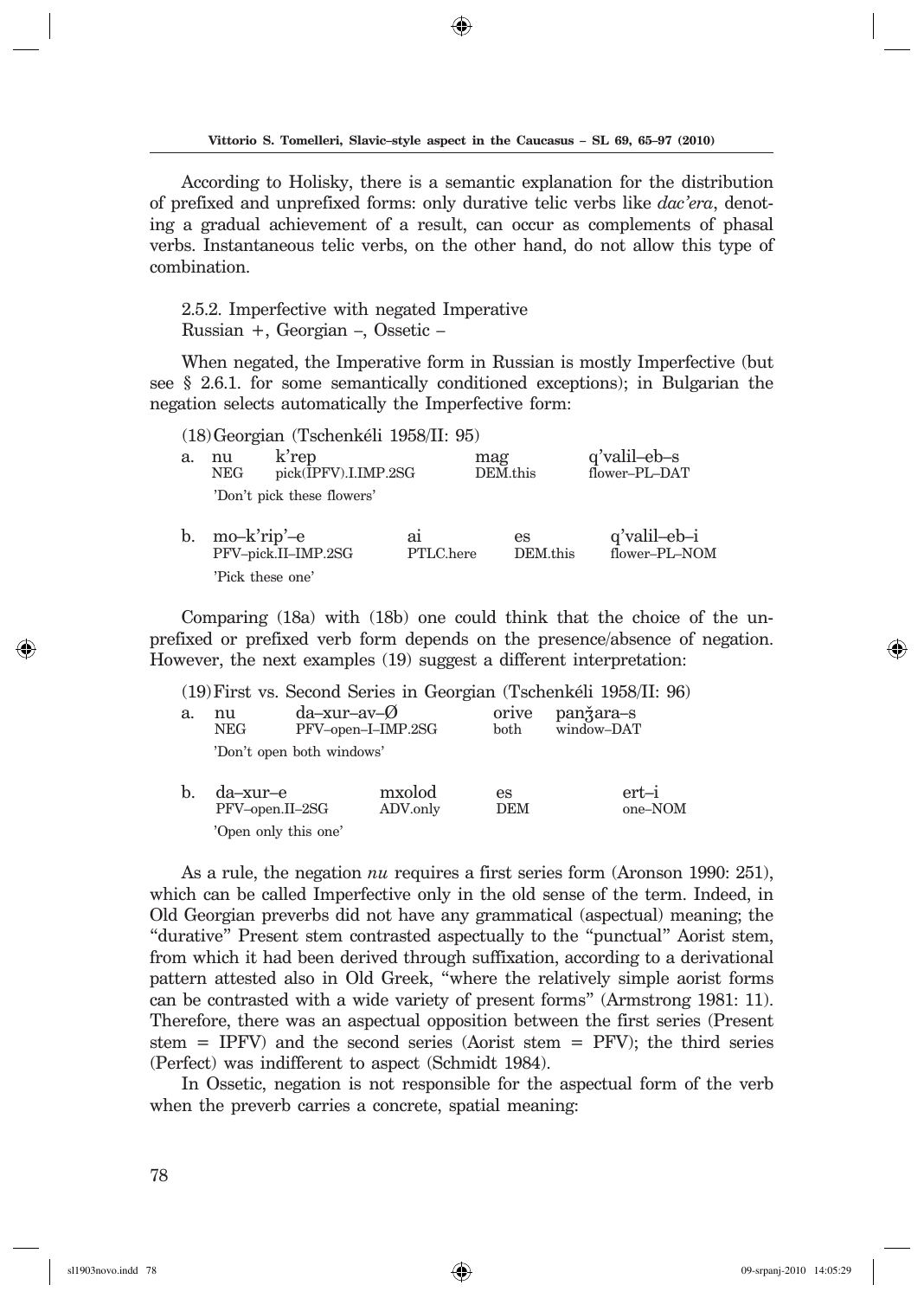◈

|         | (20a) Ossetic (Achylediani 1963: 321) |                                                                                 |
|---------|---------------------------------------|---------------------------------------------------------------------------------|
| demæ    | ma-cy                                 | a-xæss- $\emptyset$                                                             |
| 2SG COM | NEG-INAN NOM                          | away-take-IMP.2SG                                                               |
|         |                                       | 'don't take anything with you!' (Russian translation: 's soboj ničego ne beri') |

If the preverb has only a grammatical meaning, the negated imperative form can occur without preverb (20b), but this is not always the case, as in (20c):

(20b) Unprefixed Imperative (Achvlediani 1963: 257) ma kæ–ut<br>NEG crv(IPF) cry(IPFV)–IMP.2PL 'Don't cry!' (Russian translation: 'Ne plač'te')  $(20c)$  Prefixed Imperative (adapted from Abaev 1973/1996: 60)

|     | $\alpha$ and $\alpha$ interference $\alpha$ in $\alpha$ is $\alpha$ in $\alpha$ in $\alpha$ is $\alpha$ is $\alpha$ . |          |
|-----|-----------------------------------------------------------------------------------------------------------------------|----------|
| Мa  | a-rgævd-Ø                                                                                                             | sædž–v   |
| NEG | PFV-slaughter-IMP.2SG                                                                                                 | goat-GEN |
|     | 'Don't slaughter the goat!' (Russian translation: 'Ne zakalyvaj kozu')                                                |          |

From this we may conclude that the preverb cannot be dropped when it adds to the simple verb a lexical (spatial) meaning; on the other hand, it must not be dropped when it carries only a grammatical function (the expression of Perfectivity).

### *2.6. Semantic restrictions*

2.6.1. Volition (Russian +, Georgian –, Ossetic –)

In Russian, but not in Georgian and Ossetic, the semantic notion of control in the Imperative can be responsible for the aspectual choice (Wiemer 2001: 35):  $+$  control selects the Imperfective,  $-$  control selects the Perfective<sup>15</sup>.

 $(21a)$  [+ control] ne padaj–Ø<br>NEG fall(IPFV  $fall(\text{IPFV})-IMP.2SG$ 'don't throw yourself!'

 $(21b)$  [– control] ne u–pad–i<br>NEG PRV–fall PRV–fall(PFV)–IMP.2SG 'pay attention (you could fall)!'

2.6.2. Deontic vs. dynamic modality

The same holds for the Infinitive, which gets different modal interpretations according to the aspect form (Wiemer 2001: 35):

⇔

<sup>15</sup> On the periphrastic *da*–construction with Perfective verbs in Bulgarian see Wiemer [2008a: 405].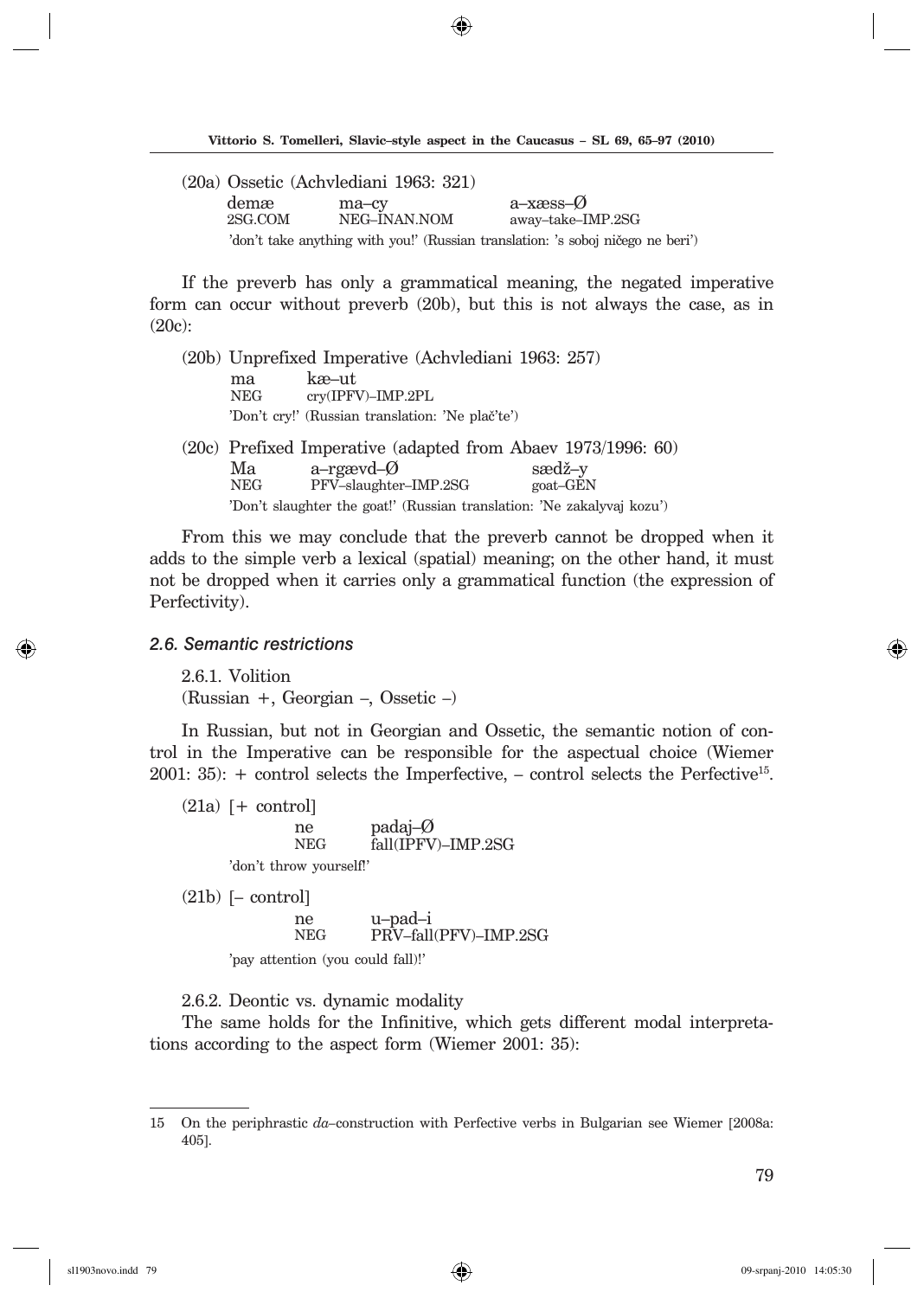|  |  |  | Vittorio S. Tomelleri, Slavic–style aspect in the Caucasus – SL 69, 65–97 (2010) |  |  |  |  |  |  |  |  |
|--|--|--|----------------------------------------------------------------------------------|--|--|--|--|--|--|--|--|
|--|--|--|----------------------------------------------------------------------------------|--|--|--|--|--|--|--|--|

⊕

| $(22a)$ Deontic                     |                     |                              |
|-------------------------------------|---------------------|------------------------------|
| Nel'zja<br>NEG.MOD                  | pere-j-ti (PFV)     | ulic–u<br>$street(F)-SG.ACC$ |
|                                     | PFV over-go-INF     |                              |
| 'It is impossible to cross the way' |                     |                              |
| $(22b)$ Dynamic                     |                     |                              |
| Nel'zja                             | pere-xod-it' (IPFV) | ulic-u                       |
| NEG.MOD                             | over-go(IPFV)-INF   | $street(F)-SG.ACC$           |
| 'It is forbidden to cross the way'  |                     |                              |

Such a pervasive semantic correlation between aspect and categories like volitionality or modality seem to be unknown to Georgian and Ossetic. Hence, it is extremely difficult to say whether, in Ossetic, the aspectual distinction between Perfective and Imperfective in  $(23)$ , expressing the dynamic and deontic modalities, is a calque of the Russian construction:

|                                                                                                    |                                                                                                      |          | $(23a)$ Deontic modality in Ossetic < Russian? (Techov 1970: 80) |                   |  |  |  |
|----------------------------------------------------------------------------------------------------|------------------------------------------------------------------------------------------------------|----------|------------------------------------------------------------------|-------------------|--|--|--|
|                                                                                                    | Xistær-mæ                                                                                            | fæstæmæ  | dzur–æn                                                          | næi               |  |  |  |
|                                                                                                    | elder–ALL                                                                                            | ADV.back | speak(IPFV)-MOD                                                  | NEG.be.3SG        |  |  |  |
|                                                                                                    | 'It is not allowed to object to an elder man'<br>(Russian translation: Staršemu ne sleduet vozražať) |          |                                                                  |                   |  |  |  |
|                                                                                                    |                                                                                                      |          |                                                                  |                   |  |  |  |
|                                                                                                    |                                                                                                      |          | $(23b)$ Dynamic modality in Ossetic < Russian? (Techov 1970: 80) |                   |  |  |  |
|                                                                                                    | Xistær-mæ fæstæ-mæ s-dzur-æn<br>elder–ALL                                                            |          | ADV.back PFV-speak-MOD                                           | næi<br>NEG.be.3SG |  |  |  |
| 'It is not possible to object to an elder man'<br>(Russian translation: Staršemu nel'zja vozraziť) |                                                                                                      |          |                                                                  |                   |  |  |  |

In any case, the extension of the aspectual opposition to the level of semantics and pragmatics (§ 2.7.) is a quite peculiar development of Russian and Polish (Wiemer 2008a: 387) and can be considered to be a rather late development in the process of grammaticalization (Bermel 1997: 84). It is also possible that in Russian, since its aspectual system is by far the best described and available, more subtleties and nuances have been detected, which in other less known languages still expect their discoverer and interpreter.

#### *2.7. Pragmatic restrictions*

Russian +, Georgian –, Ossetic –

In the literature on Russian aspect particular attention has been paid to the pragmatic function of the aspect opposition, as in sentences like (24a and b):

(24a) Imperfective

| Ty | smotre-l- $\emptyset$                                                             | ètot | fil'm $-\omega$ ? |
|----|-----------------------------------------------------------------------------------|------|-------------------|
|    | 2SG NOM see IPFV-PAST-M SG DEM this SG ACC M                                      |      | film(M)–SG.ACC    |
|    | 'Have you (ever) seen this film?' (experiential meaning, general-factual meaning) |      |                   |

### (24b) Perfective

| Ty | $po$ -smotre-l- $\emptyset$ | ètot                                                                         | fil'm $-\varnothing$ ? |
|----|-----------------------------|------------------------------------------------------------------------------|------------------------|
|    | 2SG.NOM PFV-see-PAST-M.SG   | DEM.this.SG.ACC.M                                                            | film(M)–SG.ACC         |
|    |                             | 'Did you see the film?' (the addressee is expected to have watched the film) |                        |

 $\Leftrightarrow$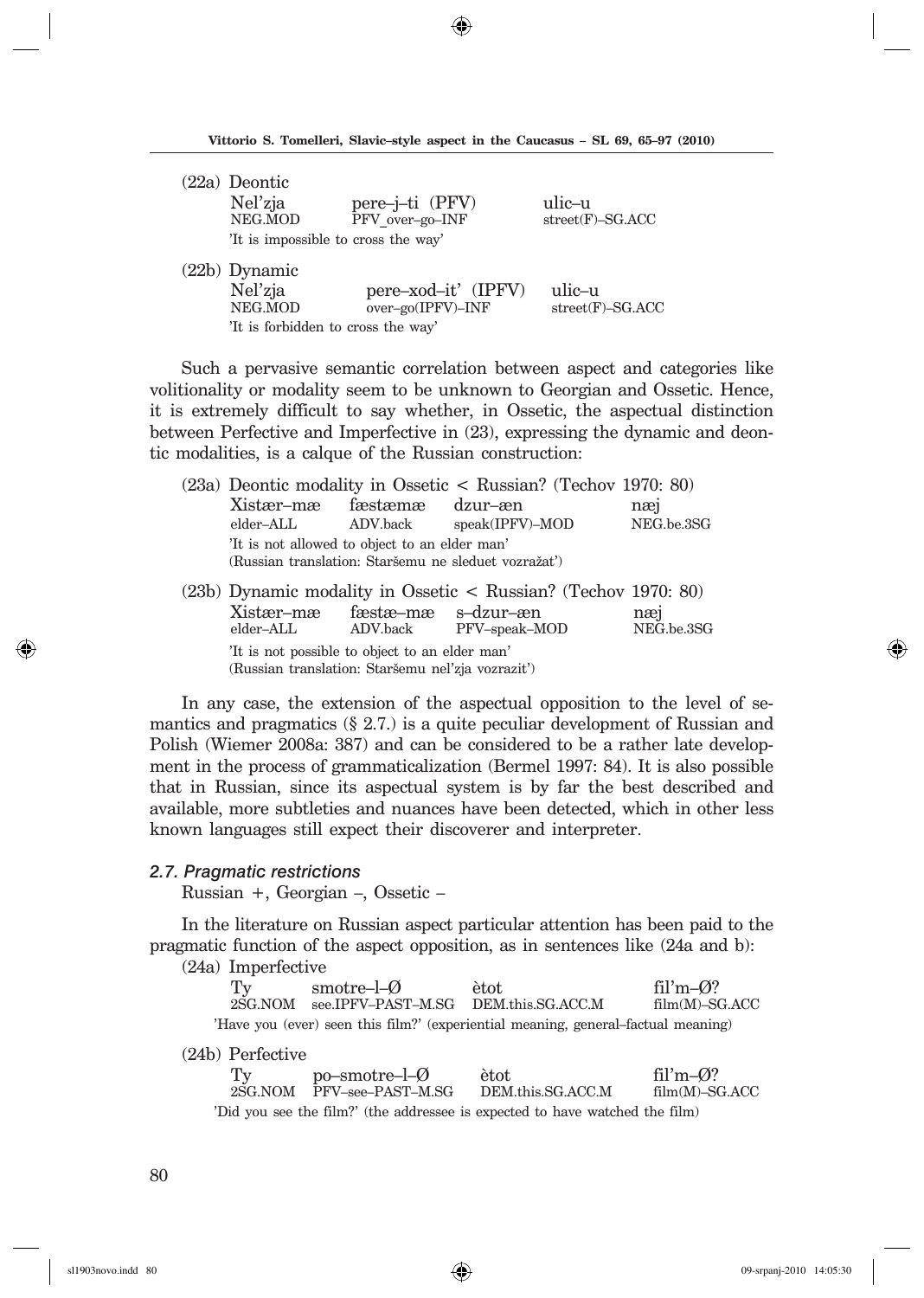◈

In Georgian, the experiential meaning is expressed by the Perfect, which can be Perfective or Imperfective. In negative clauses, the Perfect form is preferred in the general denotation that an action did not take place in the Past (*general-factual meaning*). The negation of the Aorist form, instead, adds a volitional connotation to the utterance (Rudenko 1940: 242):

(25a) Perfect (Boeder 2005: 30) ar mo–sul–a PRV.hither–gone.PERF–3SG.S 's/he hasn't come'

(25b) Aorist

ar mo–vid–a<br>NEG PRV hither-PRV.hither-go.II-AOR.3SG.S 's/he did not want to come'

Ossetic, having a single Past form, does not seem to express such distinctions.

#### *2.8. Extension of the category*

Russian +, Georgian –, Ossetic +

Does prefixation apply to the whole verbal lexicon? By tackling this problem, we should not confuse perfectivity and aspectual pair; the notion of as pectual pair, indeed, presupposes the lexical identity of the two members of the aspectual opposition (Maslov 1985: 22). In Georgian, there is a semantic restriction: prefixation is very seldom combined with atelic verbs and does not apply to non dynamic lexemes (states). In addition to this, stative verbs possess a defective paradigm, in the sense that the Past is, formally speaking, an Aorist (old Perfective), but behaves aspectually as an Imperfective:

(26) Aorist form – Imperfect(ive) meaning (Comrie 1976: 116) *viq'avi* 'I was', *vijeki* 'I was sitting'

In Russian and Ossetic, the features –dyn, –T are compatible with prefixations re ceiving an ingressive as well as a delimitative or perdurative meaning:

|    | $(27)$ Delimitative and perdurative in Russian         |                                                                                                                         |      |                                        |              |       |                    |  |
|----|--------------------------------------------------------|-------------------------------------------------------------------------------------------------------------------------|------|----------------------------------------|--------------|-------|--------------------|--|
| a. | <sub>on</sub>                                          | $po$ -stoja-l- $\emptyset$<br>3SG.M.NOM PFV-stay-PAST-M.SG                                                              |      | tam<br>ADV.there<br>two                |              | čas–a | $hour(M)-SG.GEN$   |  |
|    | 'He stayed there for two hours' (delimitative meaning) |                                                                                                                         |      |                                        |              |       |                    |  |
| b. |                                                        | on-i pro-igra-l-i<br>3PL.NOM PFV-play-PAST-PL all.ACC.M<br>They played the whole day in the park' (perdurative meaning) | ves' | den'– <i>Ø</i><br>$day(M)-ACC$ PREP.in | $\mathbf{V}$ |       | park–e<br>park-LOC |  |
|    |                                                        |                                                                                                                         |      |                                        |              |       |                    |  |

(28) Ossetic delimitative

| æz      | fæ–xuys–dzyn–æn               | 1zær–mæ     |
|---------|-------------------------------|-------------|
| 1SG.NOM | PFV-sleep-FUT-1SG             | evening-ALL |
|         | 'I'll sleep till the evening' |             |

81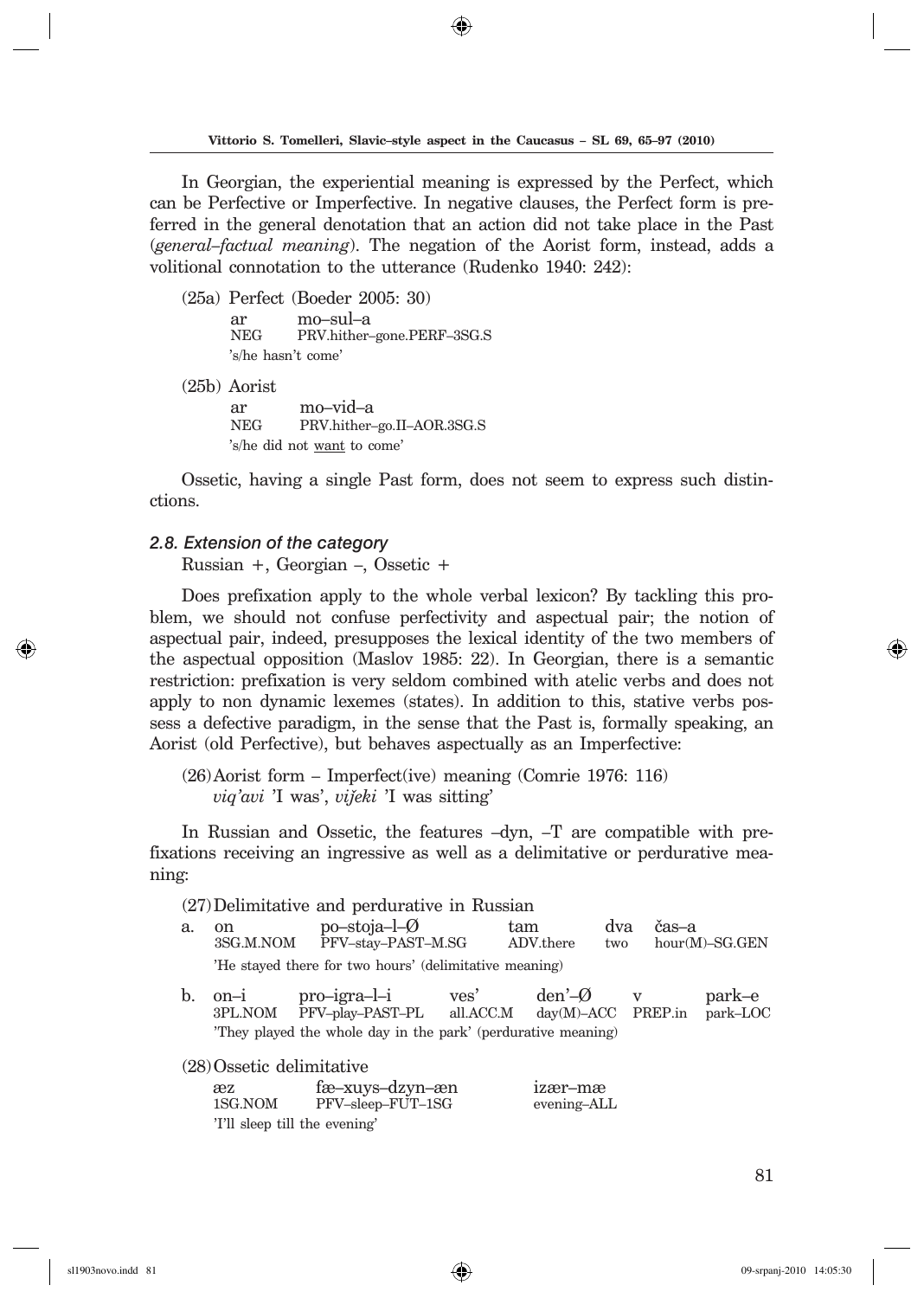(29) Georgian delimitative, only with activity verbs (Aronson 1990: 441)  *i–lap'arak'ebs* '(s)he will be talking' (FUT.3SG)  *c'a–ilap'arak'ebs* '(s)he will be talk for a while' (FUT.3SG)

A particular problem is represented by the so–called medial verbs in Georgian, which through prefixation acquire an ingressive meaning. Holisky [1981: 136] considers them as perfective members of an aspectual pair together with their unprefixed counterpart:

(30) Aspectual pairs in Georgian? a. *t'iris* 'X is crying' > *a–t'irdeba* 'X will cry out' b. *duNs* 'X boils' > *a–duNdeba* 'X will start to boil'

It is worth noting that *at'irdeba* and *adug*<sup>deba</sup> can be compared with the passive forms (with the  $-d$ – suffix) of a causative formation. In some cases, it is possible to derive from them, through depreverbation, a secondary Imperfective, creating what really seems to be a real aspectual pair (see also below § 2.8.2.):

(31) Secondary imperfective (Holisky 1981: 136) a–duğdeba (PFV) 'It begins to boil'  $>$  duğdeba 'It is beginning to boil'

While in Old Georgian the inflectional aspect opposition, as already mentioned  $(\S 2.5.2)$ , depended on the verb stem, Present (IPFV) vs. Aorist (PFV), the extension of the new derivational category over the Perfect allows new semantic distinctions, as the evidential transitive Perfect vs. the stative meaning of the unprefixed form:

(32) Resultative vs. Evidential in Georgian (Sumbatova 1999: 79)

a. bebia–s t'axt'–ze pardag–i ug–i–a grandmother–DAT 'Grandmother has a carpet spread on the ottoman'

b. turme bebia–s es pardag–i tviton da–ug–i–a<br>apparently grandmother–DAT this carpet–NOM self PFV–spread–PERF–3SG.S apparently grandmother–DAT this carpet–NOM self 'Grandmother has apparently spread this carpet herself'

The different meaning of the sentences (32a) and (32b) is conveyed by the absence vs. presence of the perfectivizing preverb  $da$ -

2.8.1. Obligatory imperfectivization (*Praesens historicum*, *habitual meaning*) Georgian +, Ossetic –, Russian +

We have obligatory imperfectivization when a Perfective form is substituted by the Imperfective correlate according to grammar rules and not because of semantically contrasting content. In Russian, obligatory imperfectivization occurs in certain contexts, e.g. the Present tense (Praesens historicum) and the expression of serial or habitual action or events (Smelev 2006: 376). A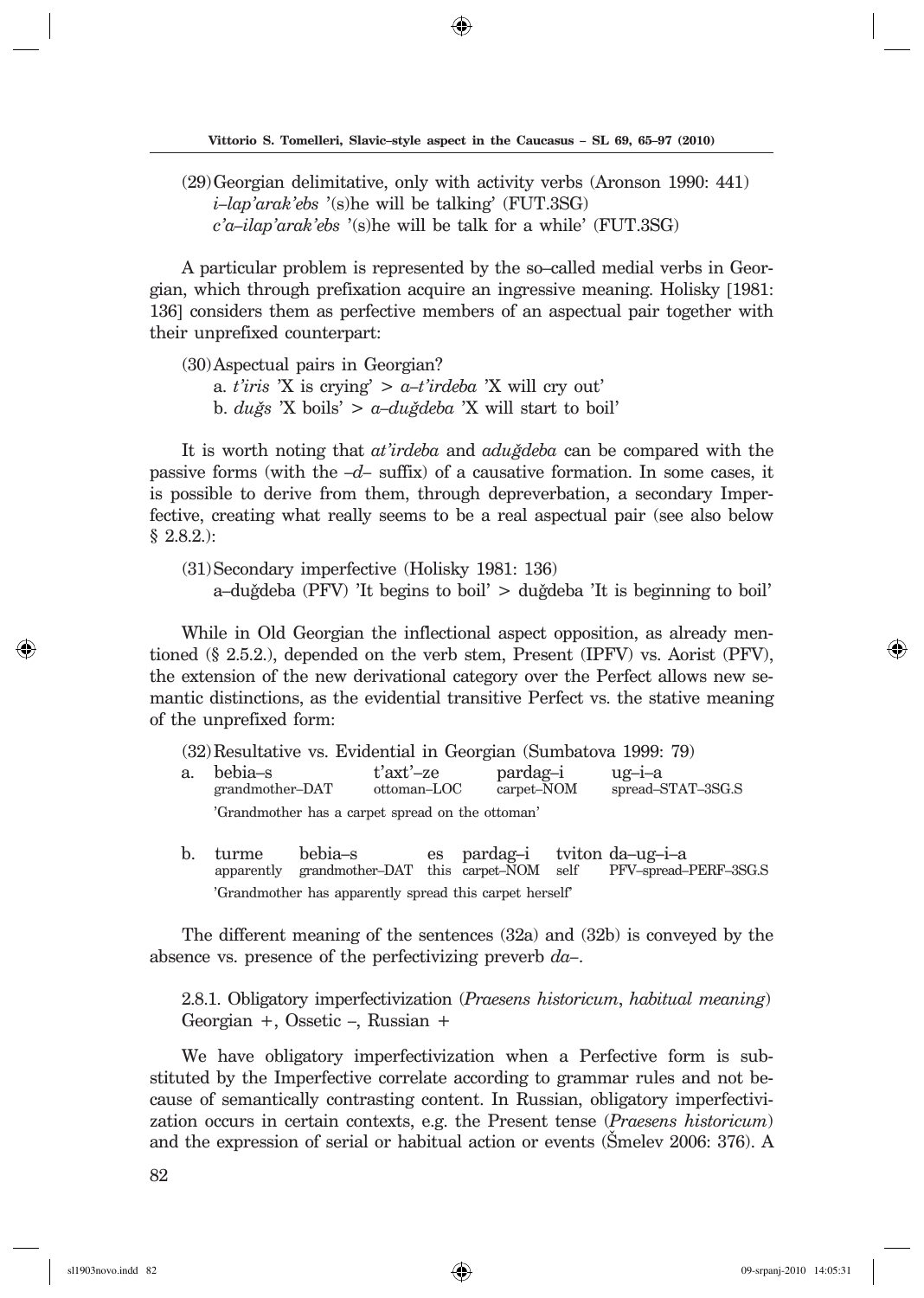form like Rus sian *u be` da et* (IPFV), e. g., in a narrative context can indicate a telic process as well as the event resulting from it (Wiemer 2006:  $108$ ): '(s)he tries to convince' or '(s)he succeeds in convincing'.

While in Georgian a narrative context in the Present tense usually selects an un prefixed form (33a), Ossetic seems to be more sensitive to the semantic meaning of the verbs, allowing sequences of prefixed Present forms (33b):

(33a) Narrative context in Georgian davit–i k'ar–ze a–k'ak'un–eb–s da otax–ši še–di–s<sup>16</sup><br>Davit–NOM door–LOC V–knok(IPFV)–I–PRS.3SG.S CONJ.und room–ILL into–go(IPFV into–go(IPFV).I–PRS.3SG.S 'Davit knoks on the door and goes in the room'

|                                                                                             |                                                                                               | (33b) Narrative context in Ossetic (Narty 1990: 103) |                              |                      |                              |                      |
|---------------------------------------------------------------------------------------------|-----------------------------------------------------------------------------------------------|------------------------------------------------------|------------------------------|----------------------|------------------------------|----------------------|
| $Elda-Ø$<br>Elda-NOM                                                                        | ra-uaj-y                                                                                      | PFV out-run-PRS.3SG                                  | æmæ<br>CONJ.and              | duar-yl<br>door–ADES | a-læuu-y<br>PFV-stay-PRS.3SG | mæst-æi<br>anger-ABL |
| k'uymæl-æj<br>beer-ABL                                                                      |                                                                                               | dyuuæ<br>two                                         | a-naz-y<br>PFV-drink-PRS.3SG |                      |                              |                      |
|                                                                                             | Elda runs out, stays a bit at the door (and) filled with anger drinks up two cups of<br>beer' |                                                      |                              |                      |                              |                      |
| (Russian translation: 'Èl'da vybežit, u dverej postoit i so zlosti dve čaši kvasa vyp'et' - |                                                                                               |                                                      |                              |                      |                              |                      |
|                                                                                             | Narty 1989: 35)                                                                               |                                                      |                              |                      |                              |                      |

Further, in Ossetic we frequently observe a shift from Past to Present tense forms within the same sentence (Achvlediani 1963: 231); in addition, the indifferent use of *dzury* (IPFV) '(s)he says' or *zœy* PFV) 'id.' to introduce direct speech, although these are considered to form a suppletive aspectual pair (like Russian *govorit'–skazat'*), is noteworthy.

Wiemer [2001: 37–38] assigns to the obligatory imperfectivization a decisive role in his attempt at defining the grammatical status of the Slavic aspect; it must be observed, however, that other Slavic languages, as Croatian, do allow the use of a Perfective Present tense form in contexts of unlimited iteration (Knjazev 1997: 261):

(34) Habitual in Croatian (Hlebec 1990: 98)

a. Svak–og dan–a <u>sjed–nem</u> u autobus–Ø,<br>every–GEN.M day(M)–GEN sit-down (IPFV)–PRS.1SG PREP.in bus(M)–ACC.  $s$ it down (IPFV)–PRS.1SG PREP.in bus(M)–ACC.SG voz–im se do čitaonic–e i tamo<br>drive(IPFV)–PRS.1SG REFL PREP.to library(F)–GEN.SG CONJ.and ADV.there  $drive(IPFV)-PRS.1SG$  REFL PREP.to library(F)-GEN.SG ostaj–em do dva sat–a<br>stay(IPFV)–PRS.1SG till two hour(M)–GEN.SG  $stay$ ( $IPFV$ )– $PRS.1SG$ 'Every day I get on the bus, drive to the library and stay there till 2 o' clock' (IPFV)

b. Svakog dana sjednem (PFV) u autobus, odvezem se (PFV) do čitaonice i tamo ostanem (PFV) do dva sata

'Same meaning'

<sup>16</sup> As we have seen (§ 2.4.), in the Present tense form of motion verbs preverbs have only a spatial (directional) meaning.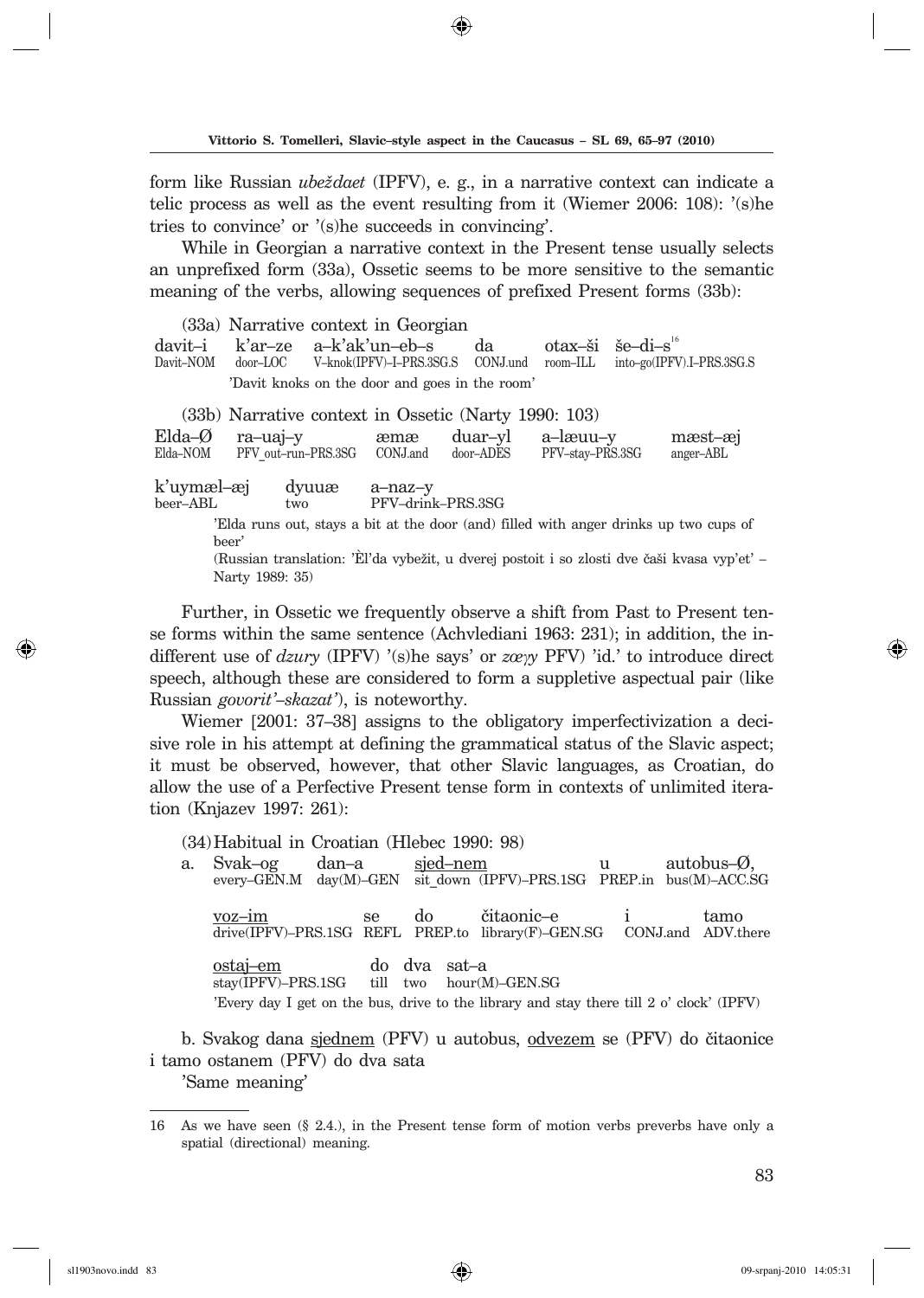2.8.2. Aspectual pairs and beyond

An oft posed question regards the derivational or inflectional character of the Slavic–style aspect. When we add a preverb to a simple verb, creating a perfective form by prefixation, do we get a new lexeme or two forms of the same verbs? As mentioned earlier  $(\S 2.3.)$ , some scholars adhere to the view that prefixation always implies a change of meaning (Isačenko 1968: 361, Majsak 2005: 297). According to their opinion, empty preverbs too provide the compound form with the feature  $(+T)$ , which in the Past form, due to the external temporal limit imposed to the process, gives origin to a Perfective meaning in all the discussed languages. In any case, the so-called telic pairs (*predel'nye pairs*), often quoted in the literature, underline the difference (attempt vs. result) more than the similarity between the two members within the aspectual pair (Wiemer 2006: 108):

(35) Telic pairs (Wiemer 2001: 41–42)

(a.) Lithuanian

Aist–ė vis–ą dien–ą raš–ė laišk–ą Aistė–NOM all–F.SG.ACC day(F)–SG.ACC write–PAST.3SG letter(M)–SG.ACC bet taip ir ne–pa–raš–ė<br>CON-Lbut ADV-so CON-Land NEG–PFV–wri NEG-PFV-write-PAST.3SG 'Aistė (the whole day) wrote a letter, but even so she did not finish it'

b. Russian

| А.<br>Aistė.NOM                         | ves'<br>all.M.SG.ACC | $den'–\emptyset$ | $dav(M)$ . SG. ACC | pisa-l-a         | write(IPFV)-PAST-F.SG              | pis'm-o<br>$\text{letter}(N)$ |
|-----------------------------------------|----------------------|------------------|--------------------|------------------|------------------------------------|-------------------------------|
| no<br>CONJ.but ADV.so<br>'Same meaning' | tak                  | ego<br>3SG ACC   | CONJ.and           | ne<br><b>NEG</b> | na–pisa–l–a<br>PRV-wrote-PAST-F.SG |                               |

|                                                                                  | c. Georgian (Aronson, Kiziria 1999: 390)                      |  |    |  |                   |  |
|----------------------------------------------------------------------------------|---------------------------------------------------------------|--|----|--|-------------------|--|
|                                                                                  | i-tmin-a did-xans                                             |  | da |  | yegar mo-i-tmin-a |  |
| PFV-suffer.II-AOR.3SG>3<br>V-suffer.II-AOR.3SG>3 big-time-DAT<br>CONJ.and<br>NEG |                                                               |  |    |  |                   |  |
|                                                                                  | 'He suffered for a long time and couldn't bear it any longer' |  |    |  |                   |  |

According to Aronson (1989: 17, n. 2), "the presence vs. the absence of a pre verb cannot be viewed in Georgian as an inflectional process, but must be considered derivational"; Aronson further assumes that it is impossible to predict the formal relationship between Perfective and Imperfective form. According to recent research in the framework of natural morphology, the Slavic style aspect is viewed as a non prototypical inflectional category (Manova  $2007$ ). Wiemer  $[2001: 30, 2006: 97$  and 99, on the other hand, defends the possibility to have a grammatical category with a derivative formal expression.

As we have already seen (§ 2.8.1.), the aspectual opposition as a grammatical category presupposes an identical (trivial) meaning of Imperfective and Perfective forms (Wiemer 2001:  $42$ ); only in the Slavic languages the secondary im perfectivization, going back to an old morphological pattern for expressing unbounded repetition of events (seriality), allowed the creation of pure as pec-

84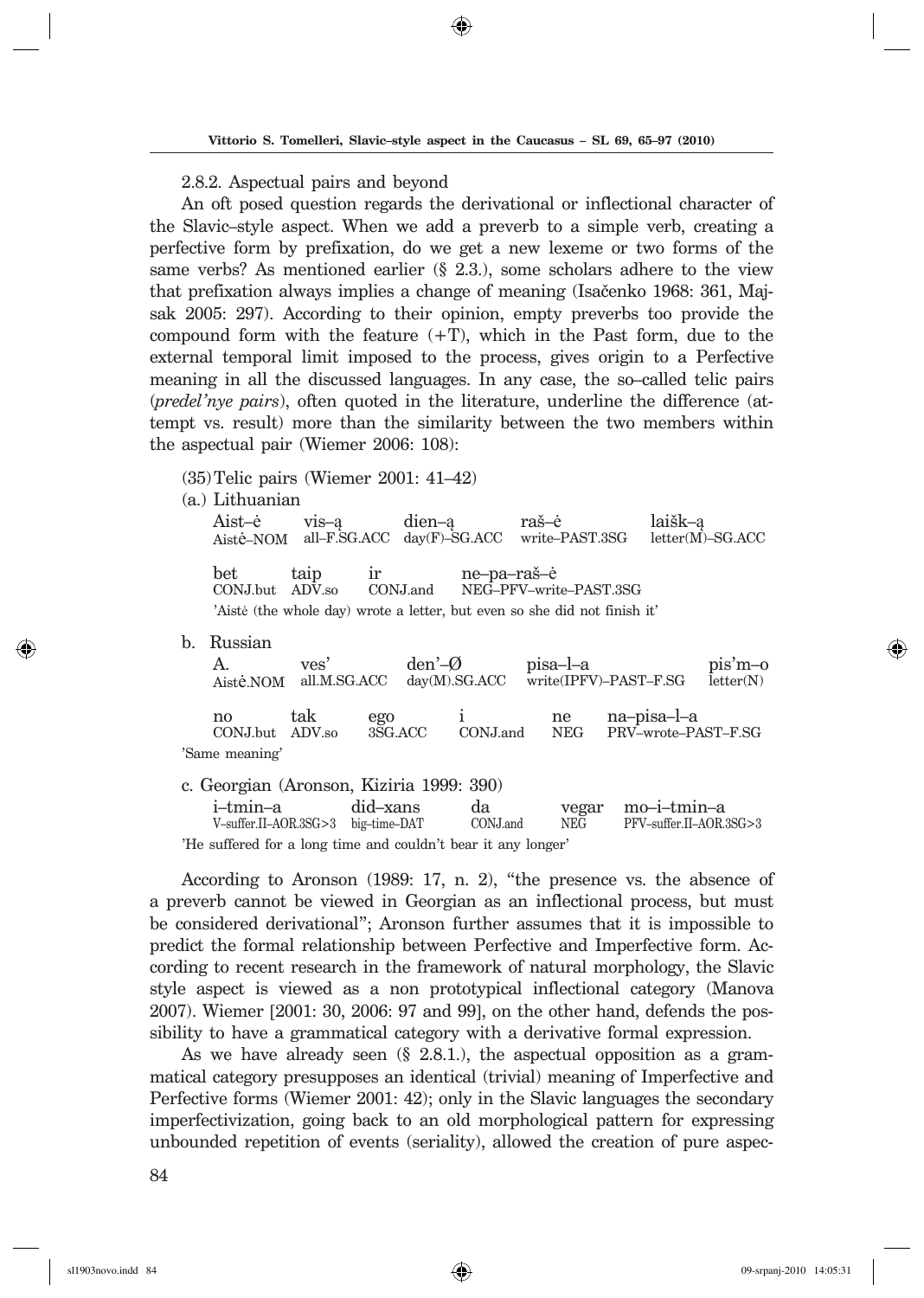tual pairs, in which the Imperfective member can carry the resultative meaning of the Perfective; does this situation hold for Georgian and Ossetic too?

The lexical problem in the interpretation of the aspectual pairs is further complicated by the fact that, without the possibility of deriving secondary Imperfective forms by means of a suffix, in Georgian and Ossetic a simple form proves to be the Imperfective correlate of several prefixed (also per fective) forms, which different meanings and collocation:

|  | (36a) The Georgian case |                                                      |             |
|--|-------------------------|------------------------------------------------------|-------------|
|  |                         | a. $ak'etebs$ (IPFV) vs. $ga-ak'etebs$ (PFV)         | 'to do'     |
|  |                         | b. $ak'etebs$ (IPFV) vs. $\breve{s}e-ak'etebs$ (PFV) | 'to repair' |
|  |                         | c. $ak'etebs$ (IPFV) vs. $gada-ak'etebs$ (PFV)       | 'to revise' |
|  |                         | d. $ak'etebs$ (IPFV) vs. mo-ak'etebs (PFV)           | 'to heal'   |

A similar situation occurs also in Lithuanian:

(36b) The Lithuanian case (Wiemer 2001: 50) a. *versti per–versti*, *u`–versti* 'to turn over, to change' b. *versti nu–versti* 'to throw' (stone)' c. *versti nu–versti* 'to remove' (power, regime) d. *versti i{–versti* 'to translate' (text)' etc.

If we take into account the situation in Modern Georgian, we could attempt to reverse the historical perspective, explaining the synchronic state of the language in the following terms. The lexically basic form is the prefixed, Perfective one, the Present tense form or the Imperfective form is obtained by dropping the preverb from the Future, or Perfective, one (Aronson 1990: 44). In this case we would not say that the simple unprefixed verb "is, at least potentially, the Imperfective of *all* its prefixed Perfectives" (Comrie 1976: 92); instead, we would postulate the existence of a great number of simple homonymous forms, lexically differing from each other:

(37) Enantiosemy or polysemy? a. Lithuanian (Wiemer 2008: 408) *daryti* 'to open' and 'to close' vs. *ati–daryti* 'to open' – *u`–daryti* 'to close' *jungti* 'to turn on/off' vs. *į–jungti* 'to turn on' – *i{–jungti* 'to turn off'

b. Georgian (Tschenkéli 1958: 96, Vogt 1971: 185) *gan–a–iaraN–eb–s* 'to disarm' (PFV) vs. *{e–a–iaraN–eb–s* 'to rearm' (PFV) *a–iaraN–eb–s* 'both meanings' (IPFV)

We get a bidirectional derivation process: the aspecto–temporal grammatical meaning is obtained by adding a preverb to the simple form, whereas the lexical meaning goes the opposite way, from the prefixed Perfective form to the sim ple Im perfective one (depreverbation). Compare the following examples from Ossetic: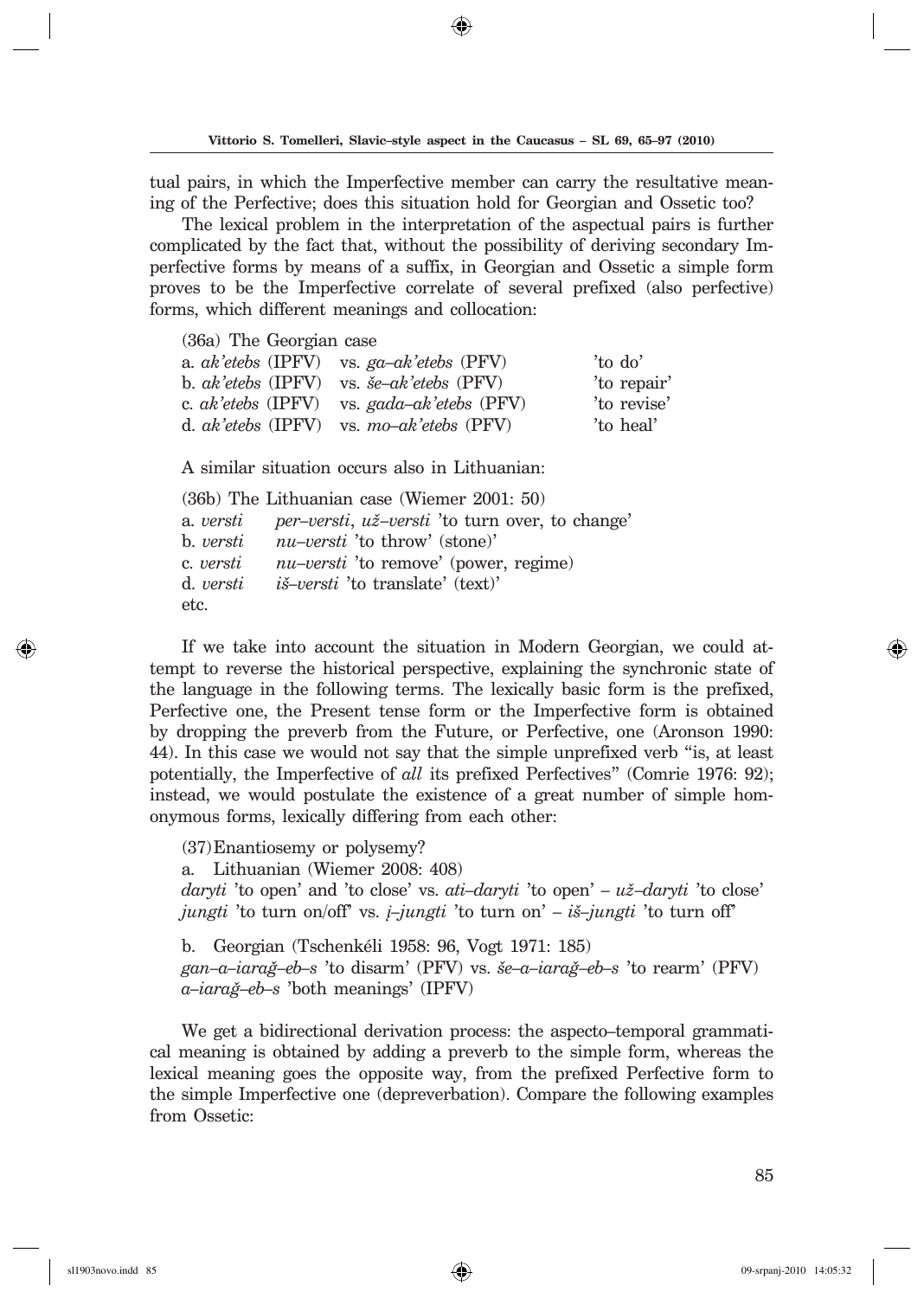◈

- (38a) Ossetic aspectual pairs (Achvlediani 1963: 257) Nana, fæ–læu–Ø–ma Salomi–Ø næ læuu–y<br>Mama PFV–stay–IMP.2SG–PTCL Proper noun.NOM NEG stay.IPFV Proper noun.NOM NEG stay.IPFV.PRS-3SG 'Mama, stop!'...Salomi does not stop' (Russian translation: Mama ostanovis'...Salomi ne ostanavlivaetsja')
- (38b) (Achvlediani 1963: 189) Nal mæ zon–ys<br>NEG 1SG.GEN know.PI know.PRS-2SG 'Don't you recognize me anymore?' (Russian translation: 'Bol'še ne uznaeš<sup>'17</sup> menja?')

These Ossetic examples, together with the case of *du<i>Adeba* as imperfective form derived from the prefixed perfective  $a$ -du*<i>z*deba (see above example 31), confirm the idea that the aspectual opposition can be expressed morphologically by dropping the preverb: the Imperfective is obtained through depreverbation of the prefixed, Perfective form. In Slavic too, this kind of homonymous forms is well known (Vaillant 1946, Dickey 2006), but in Georgian and Ossetic, where secondary imperfectivization devices lack (but see below  $\S$  2.9), this phenomenon seems to be a more general rule:

(39) Grammatically conditioned homonymy (Isačenko 1968: 365, Breu 2000b: 26)

| (IPFV)          | (PFV)              |             |
|-----------------|--------------------|-------------|
| (bov')          | po-bit', pri-bit'  | 'to beat'   |
| (enemy)         | $po-bit'$          | 'to defeat' |
| $bit'$ (dishes) | raz-bit'           | 'to break'  |
| (bells)         | $pro-bit'$         | 'to ring'   |
| (money)         | $v$ <i>y</i> -bit' | 'to mint'   |

Comrie rightly points out that in Slavic the secondary imperfectivization gave rise to an "over all system of lexically equivalent aspectual pairs" (Comrie 1976: 93). That's why it is difficult to agree with Maslov, arguing that we can speak of aspect as a grammatical category only after the development of secondary Imperfective forms by means of suffixes. Hence, aspectual system can be built up on a morphological opposition between simple and prefixed forms (Breu 1992).

### 2.9. Suffixation

In Ossetic, there is an imperfectivizing suffix, –*cæj–*, being used with prefixed Past and Future forms in order to make the verb Imperfective, giving it a processual or conative meaning (Levitskaja 2004: 30):

sl1903novo.indd 86 09-srpanj-2010 14:05:32

<sup>17</sup> The verb *zonyn* (IPFV) means 'to know' (Russian *znat'*); with the preverb *ba–* 'in' the com pound form *ba–zonyn* (PFV) can be derived from it, meaning 'to get to know' (Russian *uznavat'*). In this example, *zonyn* seems to be lexically identical with *ba–zonyn*.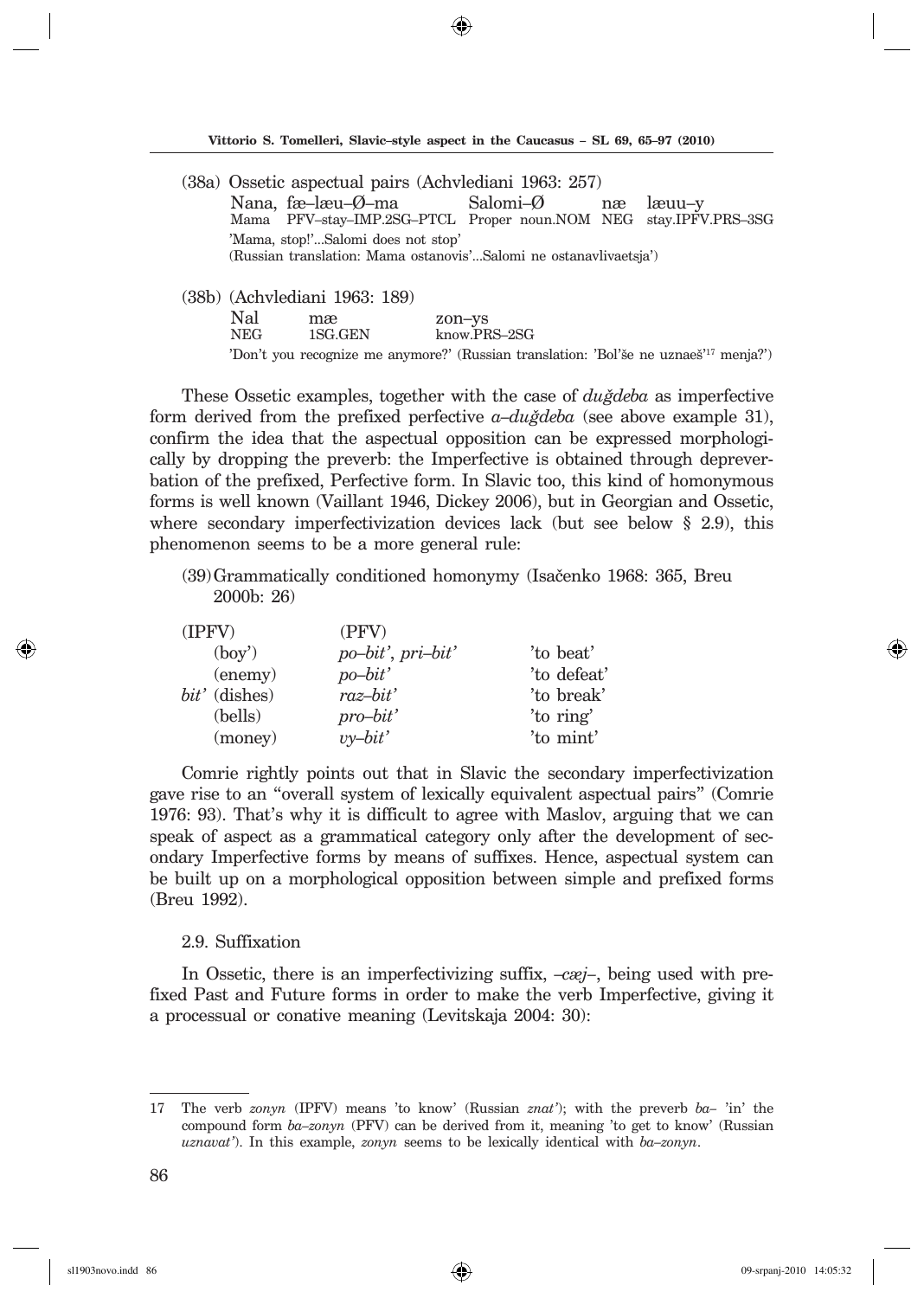◈

|                                                                                |                      | (40) Processual meaning through suffixation (Achylediani 1963: 236)            |                      |  |  |
|--------------------------------------------------------------------------------|----------------------|--------------------------------------------------------------------------------|----------------------|--|--|
| a.                                                                             | Boris-Ø<br>Boris-NOM | $ær-cyd-is$<br>PFV hither-go.PAST-3SG.INTR                                     | goræt-æj<br>town-ABL |  |  |
|                                                                                |                      | 'Boris arrived from the town' (Russian translation: 'Boris priexal iz goroda') |                      |  |  |
| b.                                                                             | Boris-Ø<br>Boris-NOM | ær-cæj-cyd-is<br>PFV hither-PROG-go.PAST-3SG.INTR                              | goræt-æj<br>town-ABL |  |  |
| 'Boris was coming from the town' (Russian translation: 'Boris exal iz goroda') |                      |                                                                                |                      |  |  |

The processual meaning pertains to the motion verbs, which in the Past are Perfective<sup>18</sup>. This fact resembles very closely the situation in Hungarian, where only preverbs with concrete spatial meaning allow the inversion (from preverb+verb to verb followed by the preverb) for expressing, among others meanings, the actual process in the Past:

|       |                     | $(41)$ Preverb inversion in Hungarian (Kiefer 1994: 419–420) |                        |                     |                           |
|-------|---------------------|--------------------------------------------------------------|------------------------|---------------------|---------------------------|
| a.    | 'Pisti<br>Pisti–NOM | $'$ le-ment- $\emptyset$<br>down-go-PAST.3SG                 | a                      | $\mathrm{DET}.$ the | 'pincé-be<br>cellar-INES  |
|       |                     | 'Steve went down to the cellar' (Perfective)                 |                        |                     |                           |
| $b$ . | 'Pisti              | 'ment- $\varnothing$<br>Pisti-NOM go-PAST.3SG                | <sup>'le</sup><br>down | a<br>DET.the        | 'pincé-be,<br>cellar-INES |

'Steve was going down to the cellar,...' (Progressive)

With other (non spatial) preverbs, the interpretation of the suffix *–cæj–*  can be only conative:

(42) Conative meaning (Comartova 1988: 207) uyj fæ–cæj–axst–a Ulja–(j)y jæ cong–æj fælæ...<br>3SG.S PV–IPFV–take.PST–3SG.TR Ulja–Gen cl.3SG.GEN hand–ABL CONJ.but 3SG.S PV–IPFV–take.PST–3SG.TR Ulja–Gen cl.3SG.GEN 'He tried to take Ulja's hand but...'

The suffix *–cæj*– has often been compared with the secondary imperfectivization in Slavic (Fritz 1983: 7, Majsak 2005: 248), but its use is temporally restricted (only with Past and Future time reference) and is semantically not compatible with all preverbs (Comartova 1988: 207).

In Georgian, a secondary suffix *–ulob*, derived from the Past participle, is mainly used for momentaneous verbs *(accomplishments)* and has a trivial meaning, i. e. both aspectual forms denote a punctual event  $(43a)$ ; with other verbs it can be used with a concrete–processual meaning (43b):

- (43) Trivial pairs in Georgian (Holisky 1981: 137–138)
- a. ip'ovnis (PFV) 'X will find Y' > p'o–ulobs (IPFV) 'X finds Y'
- b. i–qidi–s (PFV) 'X will buy Y'  $\Rightarrow$  qid–ulob–s (IPFV) 'X buys Y'

<sup>18</sup> On the discussion on the processual meaning of prefixed Present forms of motion verbs see above, § 2.4.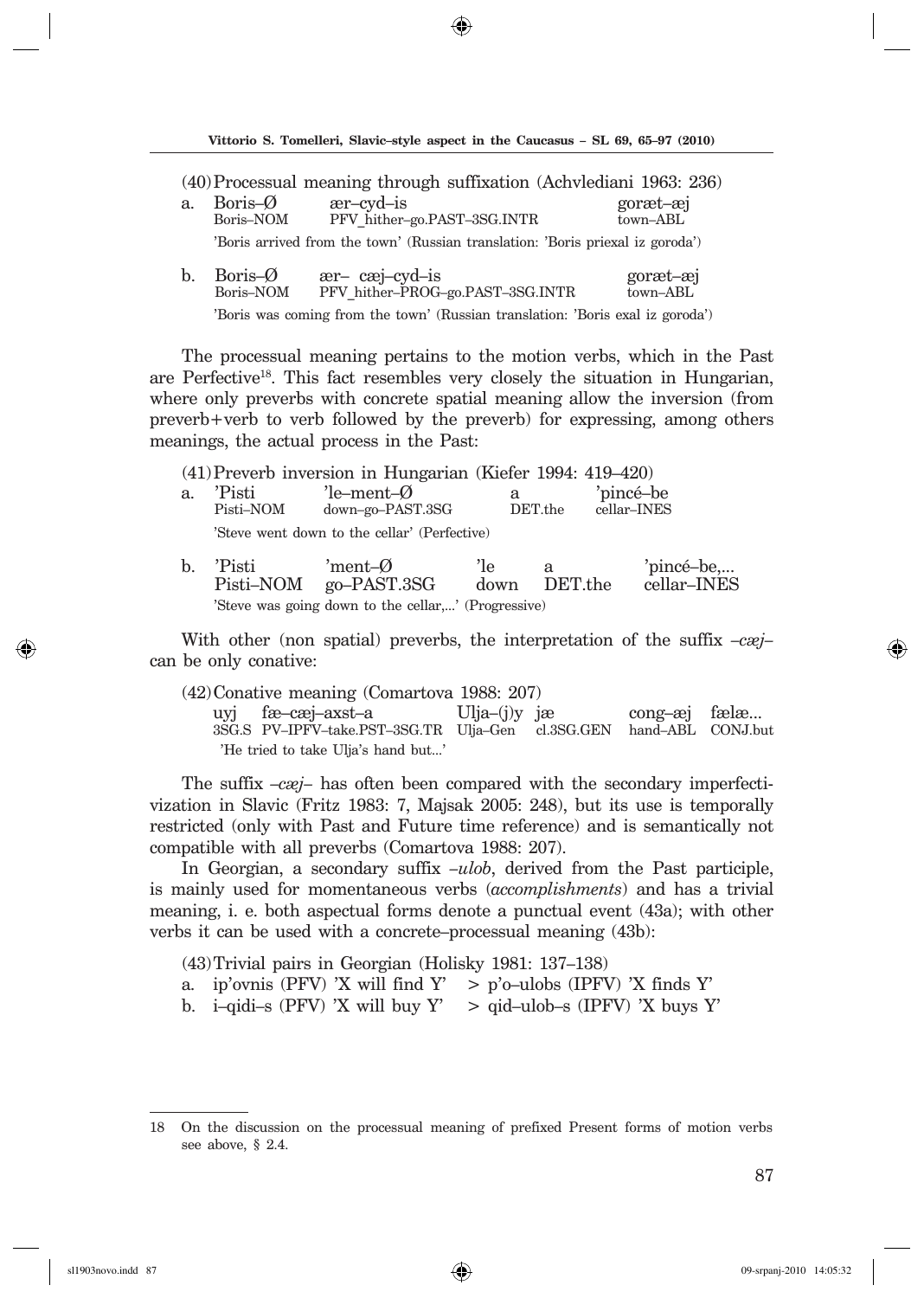2.10. Tmesis

Russian –, Georgian –, Old Georgian +, Ossetic –  $(Iron)$ , +  $(Digor)$ 

The possibility of separating the preverb from the root could represent a significant phonetic, morphological and syntactic feature, pointing out to the independent character of the 'preverb'; usually, pronouns or conjunctions are inserted between them. The phenomenon is quite common in Old Georgian, Svan (Schmidt 1988: 82), and in the more conservative Digor (Bouda 1934: 66):

(44a) Tmesis in Old Georgian (Boeder 2005: 32) rajta <u>še–xolo</u>–axon pesu–sa (Matthew 14, 36)<br>that PRV–but–that, they, touch it hem–DAT PRV–but–that.they.touch.it hem–DAT 'that they might only touch the hem (of his garment)'

(44b) Tmesis in Digor (Thordarson 1973: 92) ra–mæ–mar–æ<br>PRV–1SG.GEN–kill–IMP.2SG 'kill me'

The question is whether it could serve as an indicator of the less grammaticalized status of the preverbs, being used in their old function of spatial adverbs or prepositions.

#### 3. Some concluding remarks

3.1. The Ossetic preverb system is very similar to the Georgian one, above all in the case of the double function of preverbs, denoting not only the direction of the movement, but also the orientation toward or away from the deictic center, represented by the speaker (Tomelleri 2009: 248). The aspectual system, however, differs in some important features from the Kartvelian one and shows sometimes striking similarities to the Russian or the South Slavic systems  $(\S 2.5.1, 2.6.2, \S 2.8.1)$ : this concerns above all the extension of the category to the whole verbal system and the presence of an aspectual oppositiontion in the Future.

Thus, a development induced by contact with Georgian is a plausible but not necessary possibility, at least as far as the category of aspect is concerned. The orientation, on the other hand, copies not only semantically, but in one case also morphologically  $(45)$ , the Georgian model (Tomelleri 2009: 248), in which the hither orientation is always marked (formally more complex) than the thither one:

|  |               |                        | (45) Ossetic and Georgian orientation |              |       |                        |
|--|---------------|------------------------|---------------------------------------|--------------|-------|------------------------|
|  | Oss.: ba-cæuv |                        | $'(S)$ he is going in'                | ys. ærba-cæu |       | $'(S)$ he is coming in |
|  | Ge.: še–dis   | $\dot{\mathrm{1}}$ d.' |                                       | vs. šemo–dis | 'id.' |                        |

As far as Georgian is concerned, it should be better compared with the South Slavic languages, having preserved two layered systems ( $\pm$  INTRA,  $\pm$ 

88

↔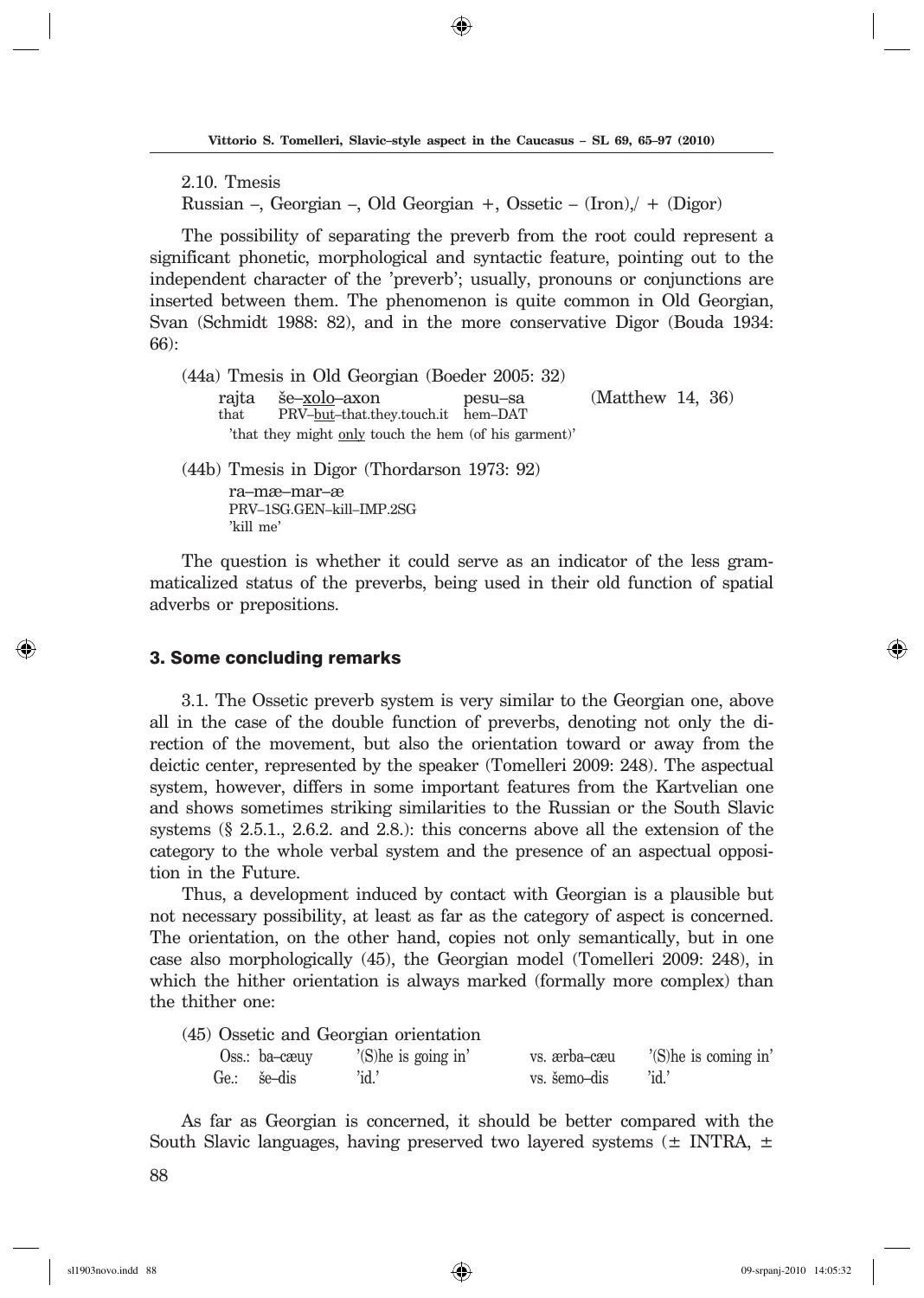AD) with a strong tendency towards a conflation (Dahl 1994: 245) or a restriction in meaning and use of some combinations. Besides having retained the older aspectual opposition between Aorist and Imperfect, Georgian is also characterized by the fact, common to Bulgarian and Macedonian, that the Perfect has not taken over the function of Aorist and Imperfect, but shows a strong tendency towards the development of evidential and other secondary meanings.

3.2. In an areal perspective, we get the following picture. As is well known, Ossetic shares a lot of features with the neighbouring Caucasian languages at all levels; therefore we could hypothesize a powerful influence of the Caucasian substrate or addered (Abaev  $1970a = 1995$ ); contact induced phenomena, taking into account the bi– and sometimes trilingual situation of the population (Thordarson 1985), cannot of course be denied; in the case of aspect, however, they can be postulated, if at all, in the sense that contact with Georgian and Russian could have strengthened or accelerated already present tendencies.

In Georgian and, to a lesser degree, Slavic, it is possible to follow the histo rical evolution of the Slavic–style aspect; language contact in historical times as a triggering factor for the origin and development of this grammatical category is rather unlikely.

3.3. In the scientific literature, there have been some interesting attempts to define typological criteria for determining the more or less grammatical status of Slavic–style aspect systems, allowing a comparison between different systems (Comrie 1976: 94, Majsak 2005: 247–248, Arkad'ev 2007: 20–22); in what follows I shall try to collect and summarize them, with respect to the items dis cus sed above, in a decalogue of formally and semantically relevant features:

- 1.] Original functions of the preverbs: the spatial meaning of preverbs is very well preserved in all three languages.
- 2] Productivity of the preverbs: the preverb system is very productive in all three languages.
- 3.] Abstract semantics of the preverbs: we observe the presence of an otherwise semantically 'empty' perfectivizing preverb  $(\S 2.3)$ : Slavic +  $(p_0)$ , Georgian +  $(da-)$ , Ossetic +  $(fae-)$ . Curiously enough, the Slavic and the Ossetic preverb are etymologically cognate elements (Fischer 1977).
- 4] Interaction with the lexicon, i.e. semantic correlation of prefixation with telicity  $(\S$  2.8.): preverbs convey a telic or transformative meaning, but they can also correlate with a telic lexemes, much more in Slavic and Ossetic than in Georgian, where we observe a quite strong correlation between derivational perfectivity and telic verbs; prefixation does not apply to the whole verbal system (stative and to a lesser extent atelic verbs are excluded).

↔

◈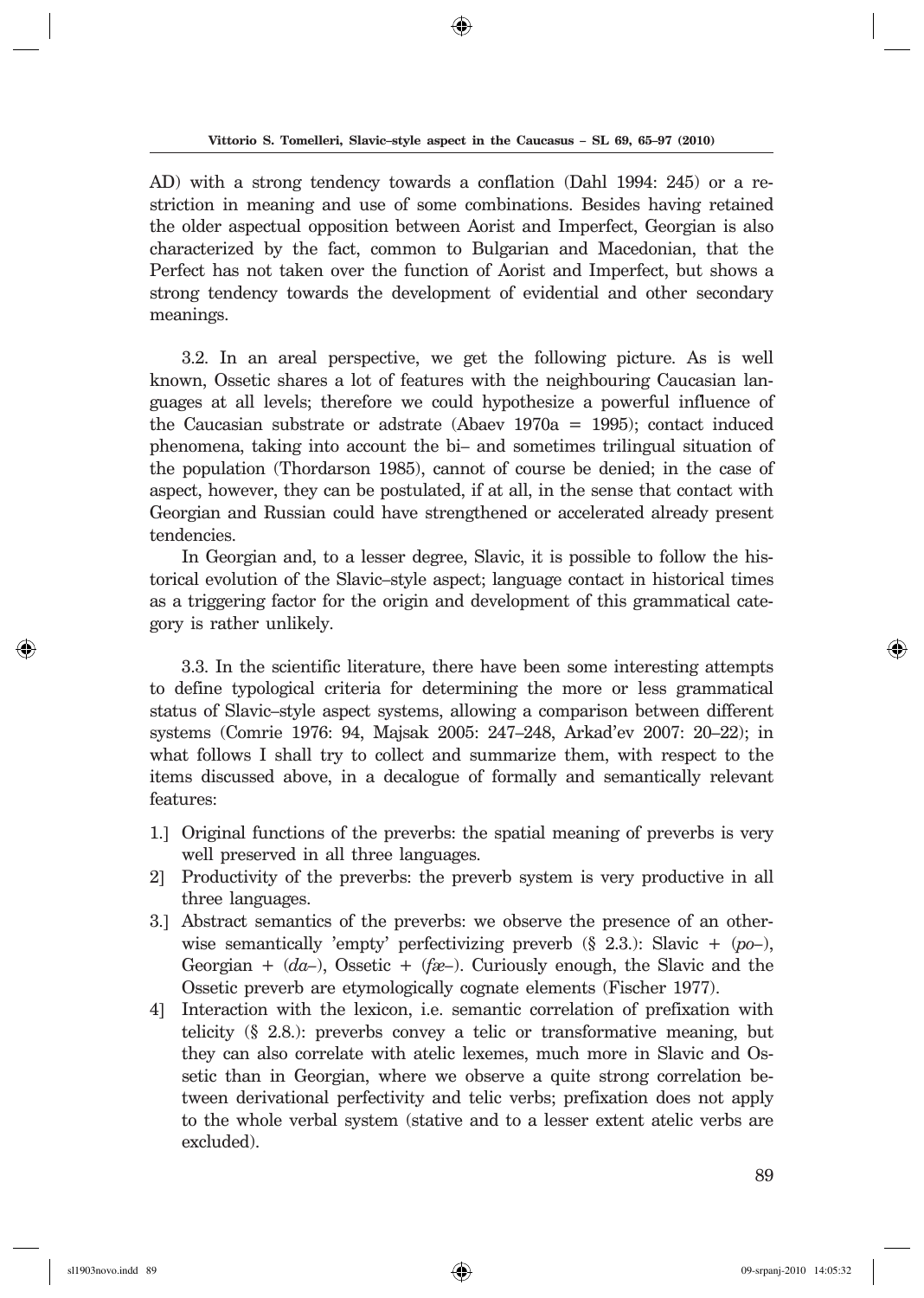⊕

- 5] Imperfectivization devices (§ 2.8.2. and 2.9.): only Slavic has at its disposal a productive system of suffixes to derive Imperfectives from compound (Perfective) forms in which the preverb has changed not only the grammatical, but also the lexical meaning of the base verb (*secondary imperfectivization*): Russian *pisat'* (IPFV) 'to write' > *perepisat'* (PFV) 'to rewrite' > *perepisyvat'* (IPFV) 'to re write' vs. Georgian *c'era* (IPFV) 'to write' > *gadac'era* (PFV) 'to rewrite' or Ossetic *fyssyn* (IPFV) > *ra–fyssyn* (PFV) 'to rewrite', both with no secondarily derived Imperfectives<sup>19</sup>. The Georgian suffix *–ulob–*, assigning serial meaning to achievements verbs or the Ossetic suffix *–cæj*–, expressing processual or conative meaning, cannot be seen as the presence of a productive system of imperfectivization. If we are willing to accept the idea that as pectual pairs can also be formed by means of de preverbation, then we have a productive imperfectivization in Georgian and Ossetic too.
- 6] Correlation of Perfective with other aspecto–temporal categories (§ 2.2.): some tense and mood distinctions became associated with the category of as pect, like in North Slavic and Georgian, but this does not hold for South Slavic and Ossetic. The aspect opposition with Future time reference has not been developed in Georgian, while in Ossetic the same temporal marker can be added to both the Imperfective and the Perfective form, like in South Slavic (Tomelleri 2009: 259).
- 7] Presence of a perfectivity expressing the totality view (–INTRA): the Slavic–style as pect and the Romance–like system select different kinds of terminativity (§ 2.2.2.), they can coexist in a language but, as a rule, tend towards simplification of such a redundant set of formal devices in favour of the Slavic–style aspect. The Aorist/Imperfect distinction, which in North Slavic was totally superseded by the Perfective/Imperfective opposition, allows a comparison between Georgian and East South Slavic, Bulgarian and Macedonian, but this is future work. Ossetic did (and do not) know this kind of aspect opposition, expressed inflectionally and restricted to the Past.
- 8] Semantic compatibility of verbs with the Imperfective grammeme: the question is whether the Imperfective form can have the reading of an actual process or not. In Russian, only Imperfective forms can refer to a process, but this is not always the case. Indeed, with some (transformative) verbal lexemes only the serial interpretation is licensed; in such cases, the Imperfective form has the so-called trivial meaning, denoting the same event as the corresponding Perfective correlate  $(\S 2.8.2)$ . As far as Ossetic and Georgian are concerned, the realm of processuality resides in the absence of preverbs. In Ossetic, an on–going process, independently of time reference, cannot be expressed by prefixed forms, with the exception of motion verbs; the prefixed Present tense of non motion verbs always denotes a repeated event, in the sense of bounded situations reaching their

↔

<sup>19</sup> In the Russian–Ossetic dictionary by Abaev [1970b: 354], the entry *pe re pi sy vat'* is rendered lexically as *nogæj fyssyn* (literally 'newly write').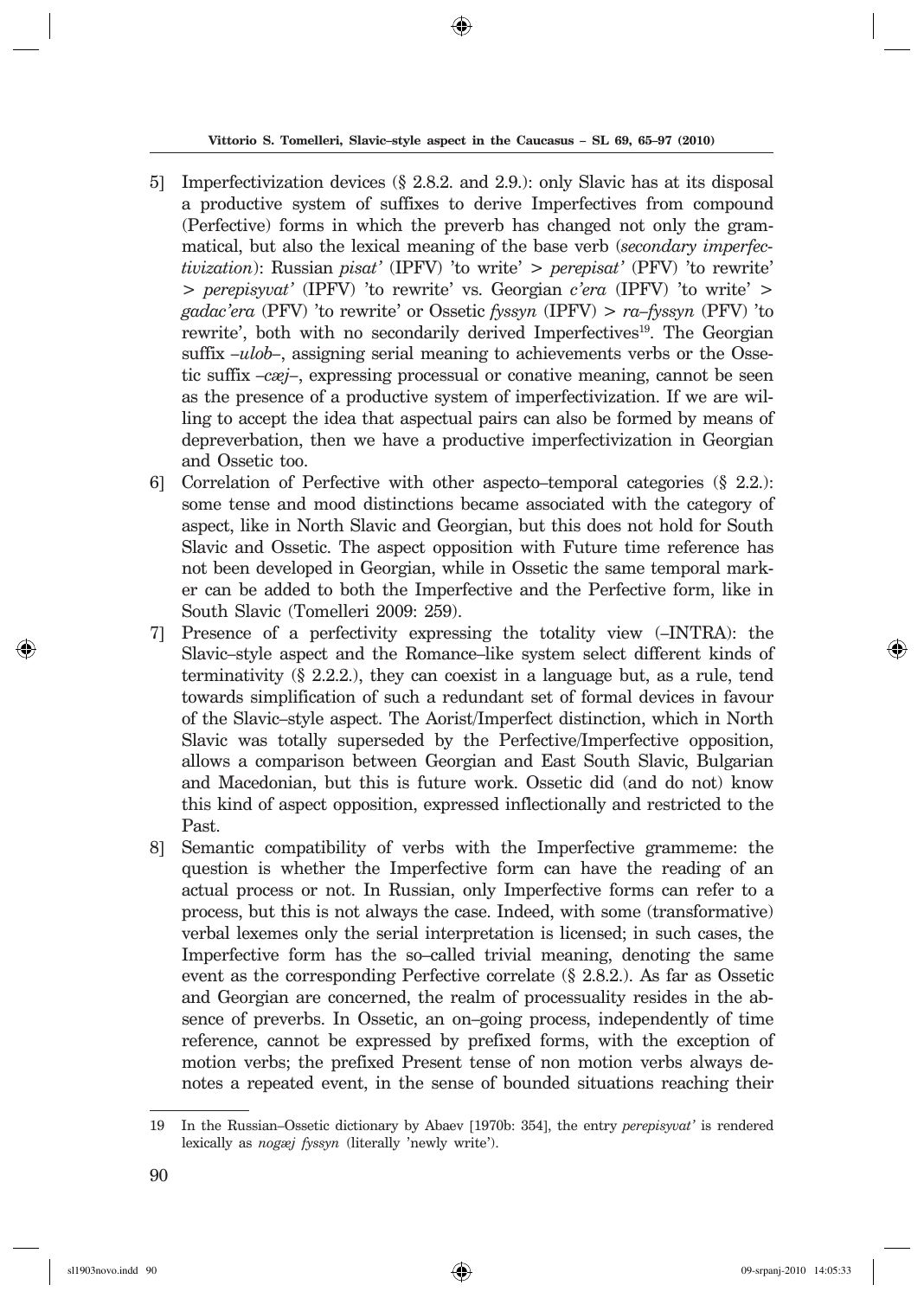inherent limit on every occasion<sup>20</sup>. In Georgian too, prefixation excludes processual meaning; an unprefixed verb can denote, besides the repetitions of bounded events, an on–going action. The trivial meaning of the Imperfective aspect strongly depends on, and is proof of, the grammatical status of the Slavic–style aspect (see below the point 10).

- 9] Combinability with phasal verbs (§ 2.5.1.): only Slavic and Ossetic do not allow Perfective forms with phasal verbs; in Georgian, both aspectual forms can be used, with the exclusion of instantaneous transformative verbs (*achievements*).
- 10] Obligatory imperfectivization (§ 2.5.2. and 2.8.1.): the presence of grammatical contexts, requiring an automatic substitution of one form with another without any change in the lexical meaning, is an important tool for identifying trivial aspectual pairs, in which both forms, Perfective and Imperfective, denote an event, i. e. a change from a state of affairs to another one.

Points 1 and 2 of the decalogue represent the morphological starting point for the Slavic–style aspect; point 3 seems to be the necessary but not sufficient condition for the genesis of the category: preverbs gradually lose their spatial function and begin to be used with different actional (mostly resultative or transformative) meaning. The existence of at least one preverb with no spatial meaning can be seen as an indicator of the grammaticalization process, which is usually paralleled by a more or less advanced emancipation of the category from the telic semantic of the verbal lexemes (point 4). The need for deriving secondary Imperfective forms (point 5) arises firstly within Past time reference, because a telic process which has been already carried out is per default interpreted as completed (finished  $\geq$  completed)<sup>21</sup>; on the other hand, the creation of an aspect opposition in the Future (Russian, Ossetic) is typologically quite rare and not attested in Georgian. The interplay of aspect and tense (or older aspect) is a quite interesting topic for further research (point 6 and 7). The more the aspect category gains grammatically, the more it becomes independent from semantics (points 8 and 9), being sometimes employed, as in Russian and Polish, to convey more subtile pragmatic functions; the obligatory imperfectivization (point 10), finally, along with the existence of pure trivial pairs, can be seen as the proof of the fully grammaticalized status of the Slavic–style aspect. Some evidence about the existence of pure aspectual pairs is to be gained, in Georgian and less regularly in Ossetic, from the fact that most Imperfective Present tense forms, with actual–processual meaning, are formed through depreverbation, i.e. by dropping the preverb from the Perfective form (§ 2.8.2.)

<sup>20</sup> In the Past and Future tense, on the other hand, seriality of both bounded (PFV) and unbounded (IPFV) actions is expressed by means of the enclitic particle  $-iu$ .

<sup>21</sup> A similar idea has been formulated by Forsyth [1972: 501] concerning Perfectivity: "It seems at least as probable that such meaning developed first in one or other tense/mood form and only gradually spread until it embraced the whole paradigm".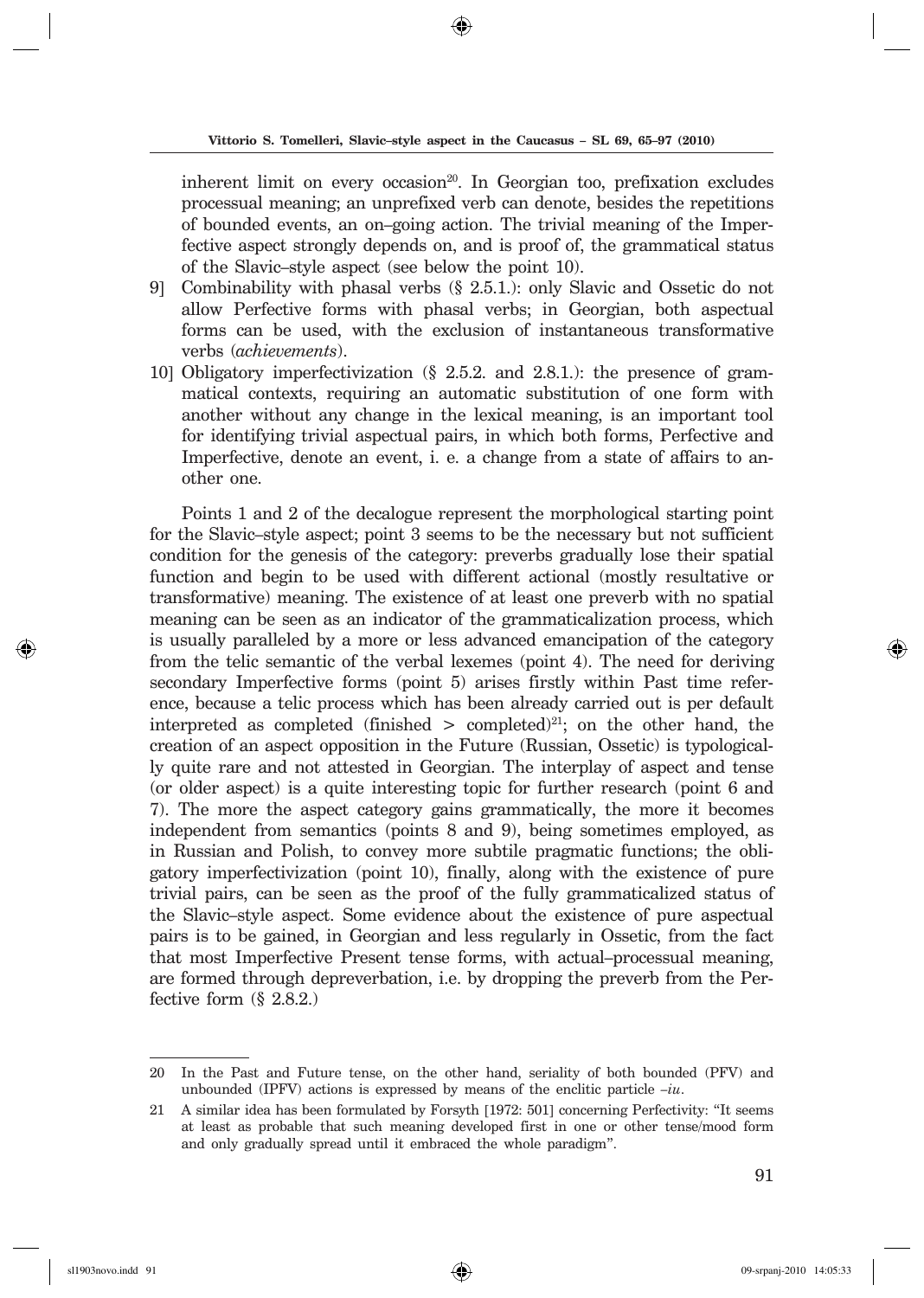3.4. To the aspectual parameters proposed by Comrie, Majsak and Arkad'ev I propose to add, in a diachronic perspective, the different behaviour of preverbs according to their more concrete (spatial, above all with motion verbs) or more abstract meaning  $(\S$  2.4.). Further, the different correlation of preverbs with the tense category (Imperfective without processual meaning in the Present and default perfective in the Past), suggests the possibility of a gradual extension of the perfectivity from one tense to the other(s) (Bermel 1997: 85); the same holds for the Future time reference of prefixed non Past forms, which many scholars consider to be a decisive factor in the grammaticalization of aspect (Tomelleri 2008: 25). Ossetic and, to a lesser extent, the South Slavic languages, show us that aspect can develop without this temporal shift. The extension of the opposition to the levels of pragmatics, as we find it in Russian, represents a further and peculiar step in the grammaticalization path of the aspect category.

3.5. For the meanwhile, we are still far from the identification of the relevant features, according to which we could try to establish a typological classification of the Slavic–style aspect; maybe, this is a hazardous or even impossible undertaking. In any case, I would plead for more comparative work, extending the field of research including colloquial and text corpora of Georgian and Ossetic.

To sum up, if we are not ready to consider the facts described above as examples of proper aspectual opposition, we can nevertheless conclude asserting that the modern Russian system, because of its advanced stage of grammaticalization, is probably not the most suitable tool, either morphologically or semantically, in the effort of explaining and analyzing aspectual or as pectual–like phenomena in other languages; in a reverse perspective, on the contrary, languages in which the Slavic–style aspect is not yet fully developed can be of some utility and help us in the terrific task of evaluating the older, unat tested stages of this fascinating category in the Slavic languages.

### Abbreviations

Abbreviations: 1, 2, 3 – Person, ABL – Ablative, ACC – Accusative, AD – Adterminality, ADES – Adessive, ALL – Allative, AOR – Aorist, AUX – Auxiliary,  $CL$  – Clitic,  $COM$  – Comitative,  $CONJ$  – Conjunction,  $DAT$  – Dative, DEM – Demonstrative, DET – Determiner, dyn – Dynamic, ERG – Ergative, F – Feminine, FUT – Future, GEN – Genitive, I–II–III – Present, Aorist and Perfect Series, IMP – Imperative, IMPF – Imperfect, INAN – Inanimate, INES  $-$  Inessive, INF – Infinite, INTRA – Intraterminality, IPFV – Imperfective,  $INTR - Intransitive, LOC - Locative, M - Masculine, MOD - Modal, N - Neu$ ter, NEG – Negation, NOM – Nominative, PERF – Perfect, PFV – Perfective, PL – Plural, PREP – Preposition, PRF – Perfect, PROG – Progressive, PROH  $-$  Prohibitive, PRS – Present, PRV – Preverb, PTCL – Particle, S – Subject,  $SG$  – Singular, STAT – Stative, T – Transformativity, TR – Transitive, V – Version.

92

↔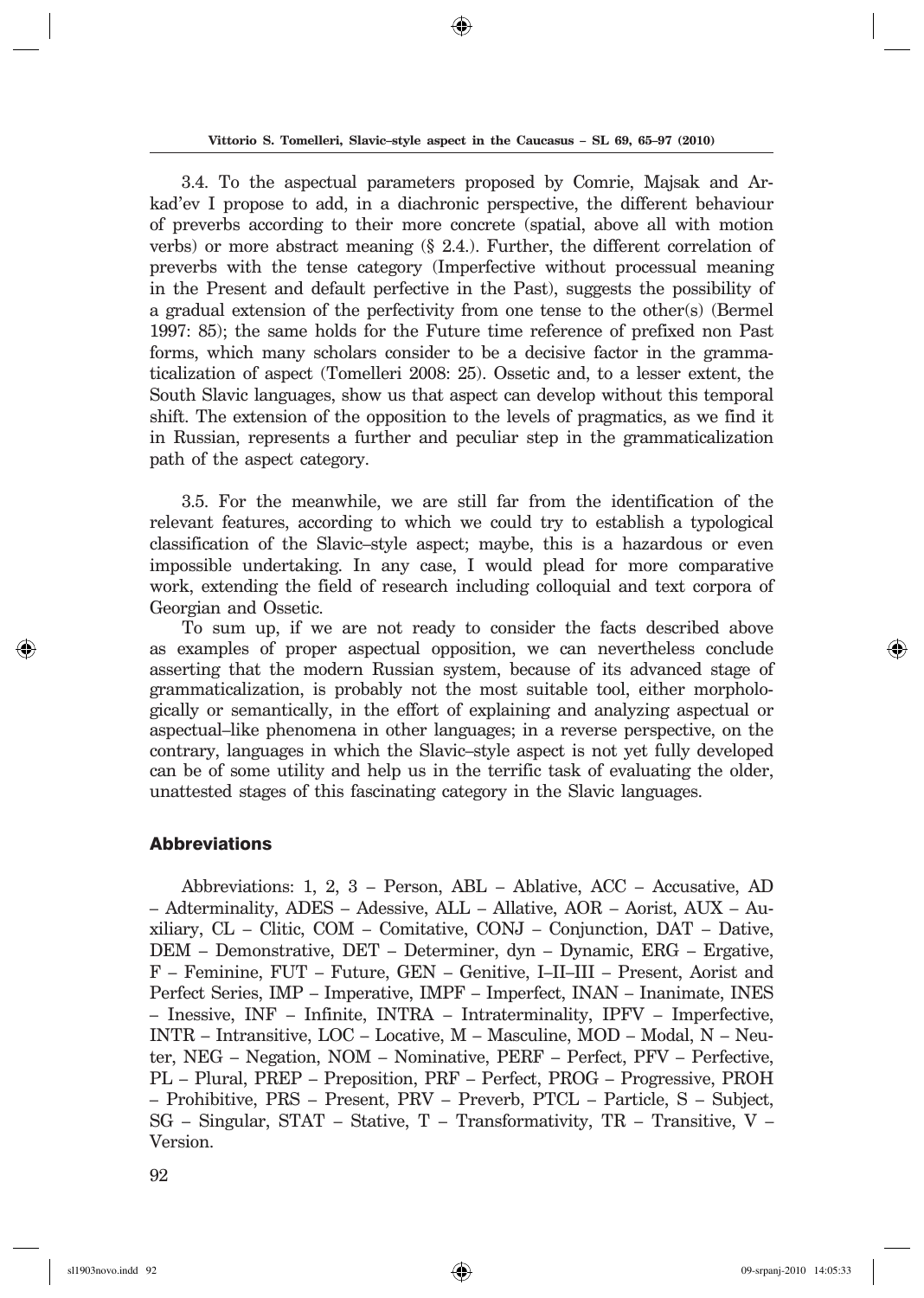### **Bibliographical References**

- Abaev V. I. (1958/1996), *Istoriko–ètimologičeskij slovar' osetinskogo jazyka v 4–ch tomach*, tom I: A–K', Moskva–Leningrad: Nauka [= Reprint Moskva: Vikom, 1996].
- Abaev V. I. (1965), *Skifo–evropejskie izoglossy. Na styke vostoka i zapada*, Moskva: Nauka [= Reprinted in Abaev 1995: 299–438].
- Abaev V. I. (1970a), "Tipologija armjanskogo i osetinskogo jazyka i kavkazskij substrat", in *Sprache und Ge sellschaft. Festschrift Gertrud Pätsch*, Jena: Friedrich–Schiller–Universität, 16–28 [= Reprinted in Abaev 1995: 481-489].
- Abaev V. I. (1970b), *Russko–osetinskij slovar'*, izdanie vtoroe, ispravlennoe i dopolnennoe, pod re dak ciej M. I. Isaeva, Moskva: Sovetskaja ènciklopedija.
- Abaev V. I. (1973/1996), *Istoriko–ètimologičeskij slovar' osetinskogo jazyka v 4–ch tomach*, tom II: L–R, Leningrad: Nauka [= Reprint Moskva: Vikom, 1996].
- Abaev V. I. (1995), *Izbrannye trudy*, edited by V. Gusalov, tom 2: Obščee i sravnitel'noe jazykoznanie, Vladikavkaz: Ir.
- Achvlediani G. S. (1963 ed), *Iron ævzad`y grammatikæ*, tom I: fonetikæ æmæ morfologi / *Gramma tika osetinskogo jazyka*, tom I: fonetika i morfologija, Ord`onikidze: Cægat Irystony ASSR-y Ministrty Sovety RAZ Naukon Irtasæg Institut.
- Ambrazas V. (1997 ed), *Lithuanian Grammar*, Vilnius: Baltos Lankos.
- Andersen H. (2009), "On the Origin of the Slavic Aspect. Questions of Chronology", in V. Bubenik, J. Hewson, S. Rose (eds), *Grammatical Change in Indo–European Languages. Papers Presented at the workshop on Indo–European Linguistics at the XVIIIth International Conference on Historical Linguistics* (Montreal 2007), Amsterdam–Philadelphia: Benjamins, 123–140 [= Amsterdam Studies in the Theory and History of Linguistic Science, Series 4: Current Issues in Linguistic Theory 305].
- Arkad'ev P. M. (2007), "Zametki k tipologii perfektiva", in Areal'noe i genetičeskoe v strukture *sla vjan skich jazy kov. Materialy kruglogo stola*, Moskva: Probel, 17–30.
- Arkad'ev P. (2009), "Teorija akcional'nosti i litovskij glagol", *Baltoslavjanskie issledovanija* 18, 72–94.
- Armstrong D. (1981), "The Ancient Greek Aorist as the Aspect of Countable Action", in Ph. J. Te des chi, A. Zaenen (eds.), *Tense and Aspect*, New York et alibi: Academy Press, 1–12 [= Syntax and Semantics, Volume 14].
- Aronson H. I. (1989), "Inflection vs. derivation in Georgian conjugation", in H. I. Aronson (ed), *The Non–Slavic Languages of the USSR. Linguistic Studies*, Chicago: Chicago Linguistic Society,  $1-19$ .
- Aronson H. I. (1990), *Georgian. A Reading Grammar*, Corrected Edition, Columbus, Ohio: Slavi ca.
- Aronson H. I., Kiziria D. (1999), *Georgian Language and Culture: A continuing course*, Bloomington, Indiana: Slavica.
- Bermel N. (1997), *Context and the Lexicon in the Development of Russian Aspect*, Berkeley et al.: University of California Press [= University of California Publications, Linguistics 129].
- Bertinetto P. M. (1997), *Il dominio tempo-aspettuale. Demarcazioni, intersezioni, contrasti*, Torino: Rosenberg & Sellier.
- Bhat D. N. S. (1999), *The Prominence of Tense, Aspect and Mood*, Amsterdam/Philadelphia: Benjamins [= Studies in Language Companion Series 49].
- Bielmeier R. (1981), "Präverbien im Ossetischen", in *Monumentum Georg Morgenstierne* I, Leiden: E. J. Brill, 27–46 [= Acta Iranica 21].
- Boeder W. (2005), "The South Caucasian Languages", *Lingua* 115, 5–89.
- Borkovskij V. I., Kuznecov P. S. (1963), *Istoričeskaja grammatika russkogo jazyka*, Moskva: Nauka.
- Bouda K. (1934), "Ossetische Studien", *Caucasica* 11, 40–67.
- Breu W. (1992), "Zur Rolle der Präfigierung bei der Entstehung von Aspektsystemen", in M. Gui raud–Weber & Ch. Zaremba (eds), *Linguistique et slavistique. Mélanges offerts à Paul*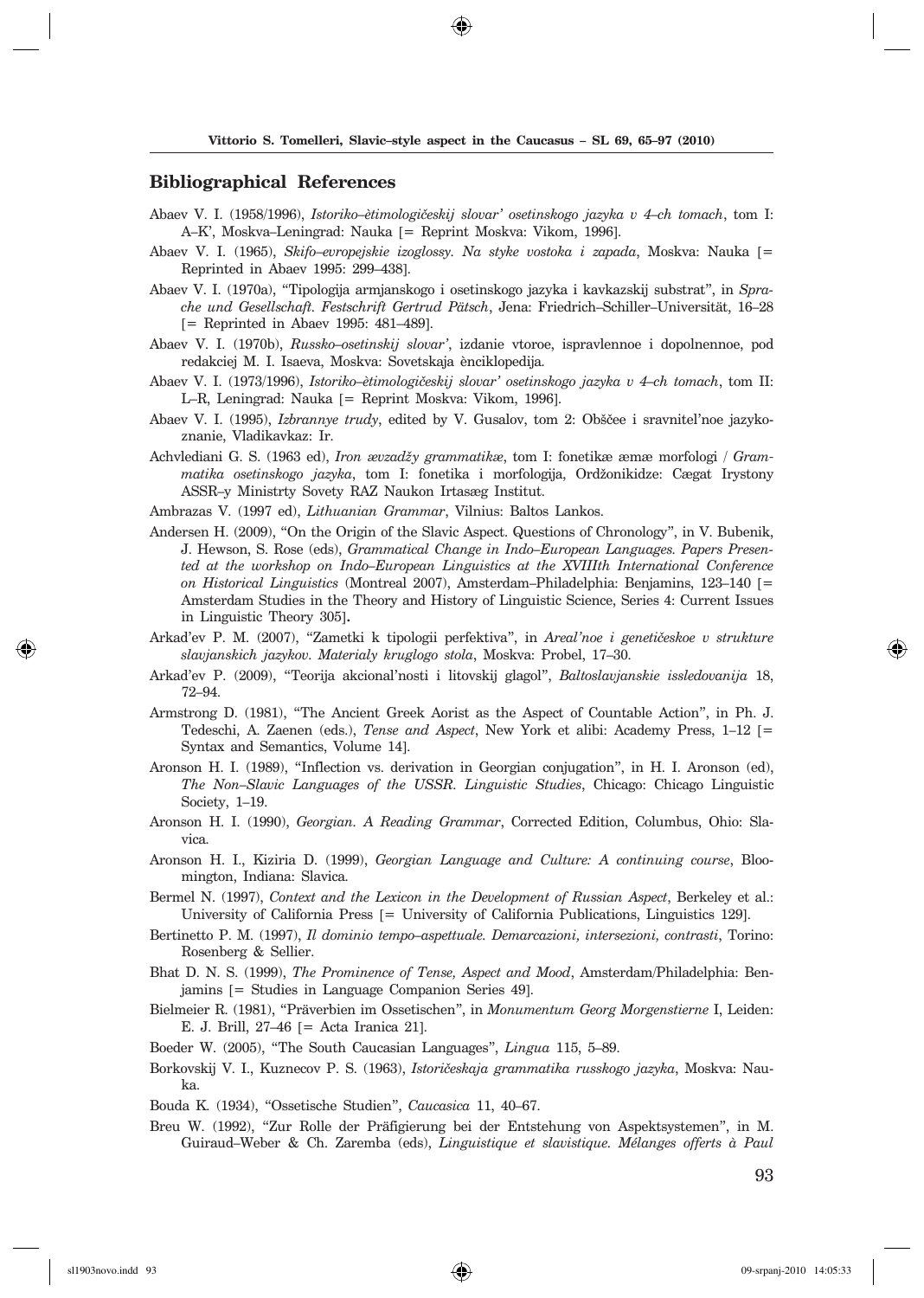Garde, volume 1, Aix–en–Provence–Paris: Publications de l'Université de Provence–Institut d'études slaves, 119–135.

- Breu W. (2000a), *Probleme der Interaktion von Lexik und Aspekt (ILA)*, Tübingen: Niemeyer Verlag [= Linguistische Arbeiten 412].
- Breu W. (2000b), "Zur Position des Slavischen in einer Typologie des Verbalaspekts (Form, Funktion, Ebenenhierarchie und lexikalische Interaktion)", in Breu 2000a, 21–54.
- Bybee J. et al. (1994), *The Evolution of Grammar. Tense, Aspect, and Modality in the Languages of the World*, Chicago/London: University of Chicago.
- Christophe B. (2005), "Some Remarks on Postterminality and Evidentiality in South Caucasian", in D. Haug & E. Welo (eds), *Hapta cahaptaitis. Festschrift for Fridrik Thordarson on the occasion of his 77th birth day*, Oslo: Novus, Instituttet for sammenlignende kulturforskning, 49–55.
- Cohen D. (1989), *L'aspect verbal*, Paris: Presses Universitaires de France.
- Comartova A. A. (1988), "Osobennosti obrazovanija i funkcionirovanija glagol'nych obrazovanij s in fik som –cæj– v sovremennom osetinskom jazyke", in *Ærygon achuyrgændtæ – styr oktjabry*  70 azy bonmæ, Ordžonikidze: Cægat Irystony ASSR-jy Ministrty Sovety CUR, Cægat Irystony Istorijy, Filologijy æmæ È konomikæjy Zonadon–Irtasæg Institut, 206–226.
- Comrie B. (1976), *Aspect. An Introduction to the Study of Verbal Aspect and Related Problems*, Cambridge: University Press.
- Csató É. Á. (1994), "Tense and Actionality in Hungarian", in R. Thieroff & J. Ballweg (eds), *Ten se Sys tems in European Languages*, Tübingen: Max Niemeyer, 231–246 [= Linguistische Arbeiten 308].
- Dahl Ö. (1985), *Tense and Aspect Systems*, Oxford–New York: Basil Blackwell.
- Dahl Ö. (1994), "Aspect", in R. E. Asher (ed), *The Encyclopedia of Language and Linguistics*, Volume 1, Oxford et alibi: Pergamon Press, 240-247.
- Dahl Ö. (2000), "The tense–aspect systems of European languages in a typological perspective", in Ö. Dahl (ed), *Tense and Aspect in the Language of Europe*, Berlin–New York: Mouton de Gruyter, 3–25 [= Empirical Approaches to Language Typology, Eurotyp 20–6].
- Dickey St. M. (2000), *Parameters of Slavic Aspect. A Cognitive Approach*, Stanford California: Center for the Study of Language and Information [= Dissertations in Linguistics].
- Dickey St. M. (2006), "Prefixes in the Grammaticalization of Slavic Aspect: Telic *s–/z–*, Delimitative *po*– and Language Change via Expansion and Reduction", in: B. Brehmer et al. (eds), Aspekte, Kategorien und Kontakte slavischer Sprachen. Festschrift für Volkmar Lehmann zum 65. Geburtstag, Hamburg: Kovač, 96–108 [= Studien zur Slavistik 16].
- Èdel'man D. I. (2002), *Iranskie i slavjanskie jazyki. Istoričeskie otnošenija*, Moskva: Vostočnaja literatura RAN.
- Erschler D. (2009), "Possession marking in Ossetic: Arguing for Caucasian influences", *Linguistic Ty pology* 13, 417–450.
- Fischer R. L. (1977), "IE \*po in Slavic and Iranian", *Zeitschrift für vergleichende Sprach for schung* 91, 219–230.
- Forsyth J. (1972), "The Nature and Development of the Aspectual Opposition in the Russian Verb", *The Slavonic and East European Review* 50, 493-506.
- Fritz S. (1983), "Gibt es Russisch–Iranische Interferenzen?", *Die Slawischen Sprachen* 4, 5–12.
- Gecadze, I. O. (1984), "*Kategorija glagol'nogo vida i aspektual'nost' v gruzinskom jazyke*. In: Bondarko A. V. (ed), *Teorija grammatičeskogo značenija i aspektologičeskie issledovanija*, Leningrad: Nauka: 260-268.
- Goletiani G. G. (1970), *Sopostavitel'naja grammatika russkogo i gruzinskogo jazykov*, čast' 1: Morfologija, Tbilisi: Izdatel'stvo Tbilisskogo Universiteta.
- Gołąb Z. (1992), *The Origins of the Slavs. A Linguist's View*, Columbus Ohio: Slavica.
- Guentchéva Zl. (1990), *Temps et aspect: l'exemple du bulgare contemporain*, Paris: Éditions du Centre National de la Recherche Scientifique [= Collection Sciences du langage].
- Haarmann H. (2001), *Kleines Lexikon der Sprachen (Von Albanisch bis Zulu)*, 2., überarbeitete Auflage, München: Beck.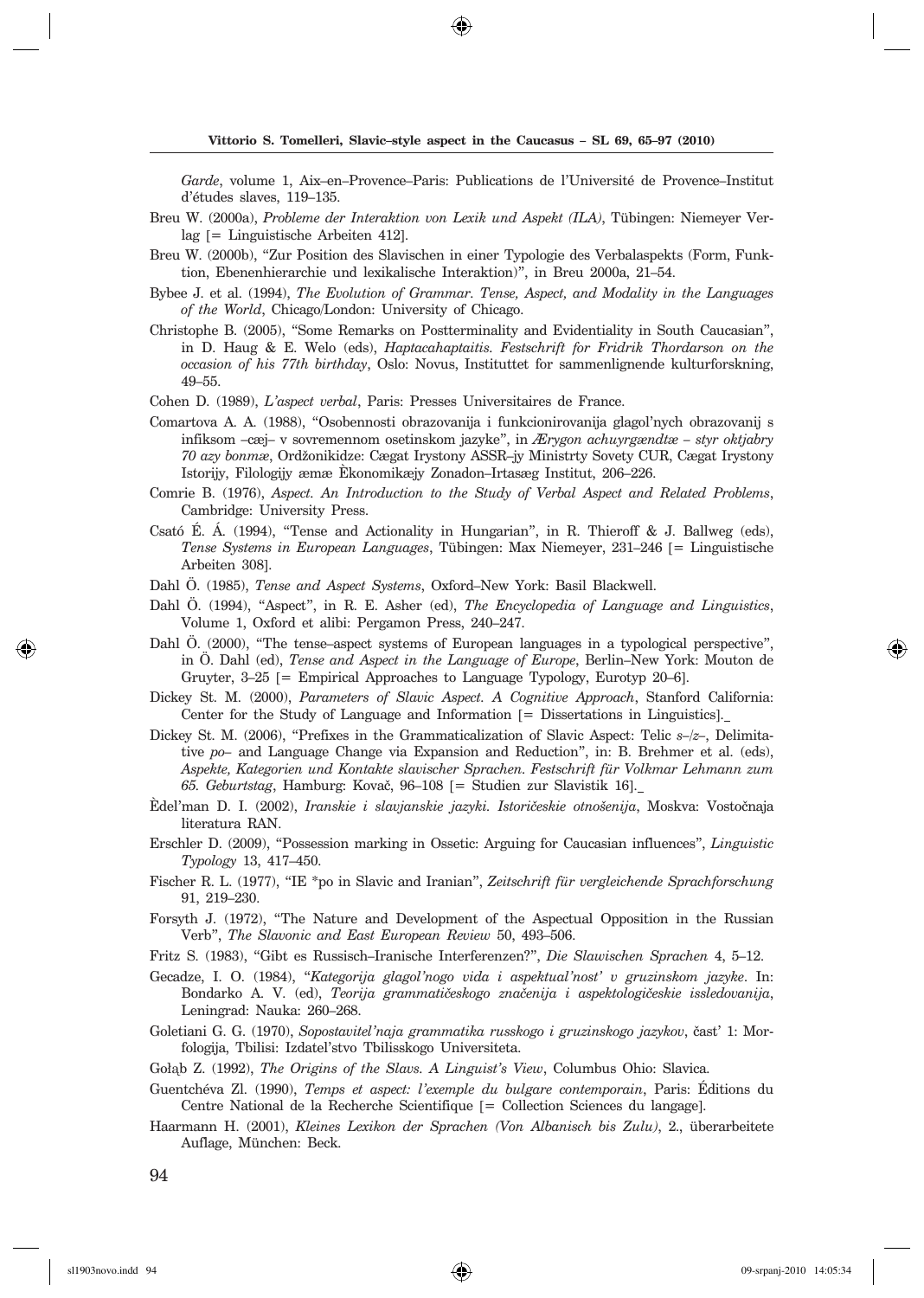⊕

- Hlebec B. (1990), *Aspect, Phases and Tenses in English and Serbo–Croatian*, Graz: Institut für Sprach wissenschaft der Universität Graz [= Grazer Linguistische Monographien 8].
- Holisky D. A. (1979), "On Lexical Aspect and Verb Classes in Georgian", in P. R. Clyne, W. F. Hanks, C. L. Hofbauer (eds), *The Elements: A Parasession on Linguistic Units and Levels*, April 20–21, 1979 (Including Papers from the Conference on Non–Slavic Languages of the USSR, April 18, 1979), Chicago: University of Chicago, 390–401.
- Holisky D. A. (1981), "Aspect Theory and Georgian Aspect", in Ph. J. Tedeschi & A. Zaenen (eds), *Ten se and Aspect*, New York et al.: Academic Press, 127–144 [= Syntax and Semantics 14].
- Johanson L. (2000), "Viewpoint operators in European languages", in Ö. Dahl (ed), *Tense and As pect in the Language of Europe*, Berlin–New York: Mouton de Gruyter, 27–187 [= Empirical Approaches to Language Typology, Eurotyp 20-6].
- Isačenko A. V. (1968), *Die russische Sprache der Gegenwart*, München: Hueber.
- Keraševa Z. I. (1988), "Aspektual'nye affiksy i ich rol' v vyraženii sposobov dejstvija v adygskich jazykach", *Iberiul-k'avk'asiuri enatmecnierebis c'elic'deuli* 15, 163-171.
- Kiefer F. (1994), "Aspect and Syntactic Structure", in F. Kiefer & K. Kiss (eds), *The Syn tactic Structure of Hungarian*, San Diego et al.: Academic Press, 415–464 [= Syntax and Semantics 27].
- Knjazev J. P. (1997), "Expression of situational plurality in Russian and other Slavic languages", in V. S. Chrakovskij (ed), *Typology of Iterative Constructions*, München–Newcastle: Lincom Europa, 241–270 [= Lincom Studies in Theoretical Linguistics 4].
- Koschmieder E. (1929/1971), *Zeitbezug und Sprache. Ein Beitrag zur Aspekt– und Tempusfrage*, Darm stadt: Wissenschaftliche Buchgesellschaft [First edition Leipzig–Berlin 1929].
- Kukuškina O. V., Ševeleva M. N. (1991), "O formirovanii sovremennoj kategorii glagol'nogo vida", *Vest nik Moskovskogo Universiteta*, serija 9 (Filologija), 6, 38–49.
- Lehmann V. (2004), "Grammaticalization via extending derivation", in W. Bisang et al. (eds), *What makes Grammaticalization? A Look from its Fringes and its Components*, Berlin/New York: Mouton de Gruyter, 169–186 [= Trends in Linguistics, Studies and Monographs 158].
- Levitskaja A. A. (2004), "Aspektual'nost' v osetinskom jazyke: genetičeskie predposylki, areal'nye svjazi, tipologičeskoe schodstvo", *Voprosy jazykoznanija* 1, 29-41.
- Lindstedt J. (2001), "Tense and aspect", in M. Haspelmath et al. (eds), *Language Typology and* Language Universals/Sprachtypologie und sprachliche Universalien/La typologie des langues *et les universaux linguistiques*, Volume 1, Berlin/New York: Mouton de Gruyter: 768–783 [= Handbücher zur Sprach– und Kommunikationswissenschaft 20.1].
- Ludwig R. (2001), "Markiertheit", in M. Haspelmath et al. (eds), *Language Typology and Lan*guage Universals/Sprachtypologie und sprachliche Universalien/La typologie des langues et *les universaux linguistiques*, Volume 1, Berlin/New York: Mouton de Gruyter, 400–419 [= Handbücher zur Sprach– und Kommunikationswissenschaft 20.1].
- Ma~'avariani, G. (1974), "Asp'ekt'is k'at'egoria kartvelur eneb{i", *Kartvelur enata st'rukt'uris sak'it xebi* 4, 118–142.
- Magometov A. A. (1956), "Preverby v tabasaranskom jazyke (sravnitel'no s preverbami v darginskom i a gul'skom jazykach)", *Iberijsko–kavkazskoe jazykoznanie* 8, 315–340.
- Majsak T. (2005), *Tipologija grammatikalizacii konstrukcij s glagolami dvi`enija i glagolami pozi cii*, Moskva: Jazyki slavjanskich kul'tur.
- Manova S. (2007), "On derivation–inflection character of Bulgarian aspect", *Die Welt der Slaven* 52, 21–46.
- Maslov Yu. S. (1985), "An outline of contrastive aspectology", in Yu. S. Maslov (ed), *Contrastive Stu dies in Verbal Aspect*, Heidelberg: Groos, 1–44 [= Studies in descriptive linguistics 14].
- Narty (1989), *Narty Osetinskij geroičeskij èpos*, kniga 2, Moskva: Glavnaja redakcija vostočnoj literatury.
- Narty (1990), *Narty. Osetinskij geroičeskij èpos*, kniga 1, Moskva: Glavnaja redakcija vostočnoj literatury.

95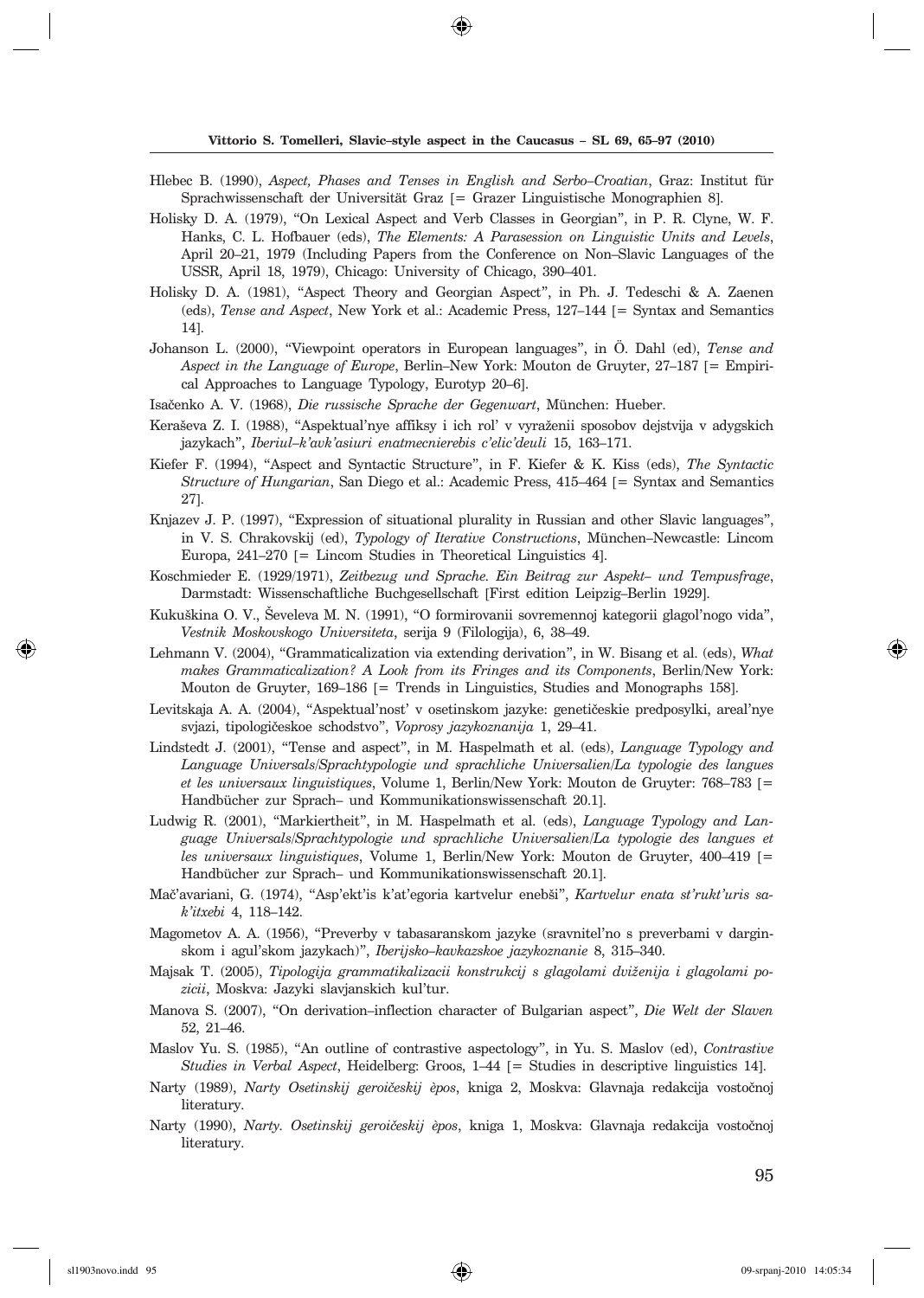⊕

- Nebieridze G. (1987), "Asp'ekt'i kartulši", in Ak'ak'i Šanidze 100. Saiubileo k'rebuli, Tbilisi: Gamomcem loba, 133-142.
- Palmajtis M. L. (1981), "Ot grečeskoj sistemy k slavjanskoj. K tipologii vida", *Voprosy jazykoznanija* 4, 45–54.
- Petruchina E. V. (2000), *Aspektual'nye kategorii glagola v russkom jazyke v sopostavlenii s češskim*,  $s$ lovackim, pol'skim i bolgarskim jazykami, Moskva: Izdatel'stvo Moskovskogo Universiteta.
- Rogova G. V. (1979), "Preverby napravlenija v abchazsko-adygskich jazykach", *Iberiul-k'avk'asiuri e nat mec nie re bis c'elic'deuli* 6, 83–91.
- Rudenko B. T. (1940), *Grammatika gruzinskogo jazyka*, Moskva-Leningrad: Izdatel'stvo Akademii Nauk [= Trudy Instituta Vostokovedenija 32].

Šanidze A. (1942), "Izmenenie sistemy vyraženija glagol'noj kategorii vida v gruzinskom i ego posledstvija", in *Soobščenija Akademii nauk Gruzinskoj SSR*, 3, 9, 953-958.

- Sanidze A. (1973), *Kartuli enis gramat'ik'is sapujvlebi*, I. Morpologia, Tbilisi: Tbilisi Universit'et'is Gamomcemloba.
- Schmidt K. H. (1968), "Aspekt und Tempus im Tabassaranischen", *Bedi kartlisa* 25, 208–213.
- Schmidt K. H. (1969), "Zur Tmesis in den Kartvelsprachen und ihren typologischen Parallelen in in do ger ma nischen Sprachen", in *Giorgi Axvledians*, Tbilisi: Tbilisis Universit'et'i, 96–105.
- Schmidt K. H. (1984), "On Aspect and Tense in Old Georgian", in H. I. Aronson (ed), *Papers from the Third Conference on the Non–Slavic Languages of the USSR* (University of Chicago March 23–25, 1983), Columbus, Ohio: Slavica, 290–302 [= Folia Slavica 7, 1–2].
- Schmidt K. H. (1988), "Zur Verbalkomposition in den Kartvelsprachen", *Iberiul–k'avk'asiuri enatmec nie re bis c'elic'deuli*15, 82–86.
- Schmidt K. H. (1990), "On the Prehistory of Aspect and Tense in Old Irish", *Celtica* 21, 593–603.
- Senn A. (1949), "Verbal Aspects in Germanic, Slavic and Baltic", *Language* 25, 4, 402–409.
- [melev A. (2006), "Imperfektivizacija i vidovaja korreljacija", in B. Brehmer et al. (eds), *Aspekte,*  Kategorien und Kontakte slavischer Sprachen. Festschrift für Volkmar Lehmann zum 65. Geburtstag. Hamburg: Kovač, 372-379 [= Studien zur Slavistik 16].
- Smith C. (1997), *The Parameter of Aspect*, second edition, Dordrecht et al.: Kluwer [= Studies in Linguistics and Philosophy 43].
- Stojnova E. (2006), Unpublished Paper read at the International Conference "Atelier International *Mor pho syntaxe des langues du Caucase* (Paris, 11–14 December 2006).
- Sumbatova N. (1999) "Evidentiality, Transitivity and Split Ergativity", in W. Abraham & L. Kulikov (eds), *Tense–Aspect, Transitivity and Causativity. Essays in honour of Vladimir Ne* $djalkov$ , Amsterdam–Philadelphia, 63–95.
- Techov F. D. (1970), *Vyra`enie modal'nosti v osetinskom jazyke*, Tbilisi: Mecniereba.
- Thordarson F. (1973), "Ossetic and Caucasian Stray Notes", *Norwegian Journal of Linguistics* 27, 1, 85–92.
- Thordarson F. (1982), "Preverbs in Ossetic", in *Monumentum Georg Morgenstierne* II, Leiden: E. J. Brill, 251–261 [= Acta Iranica 22].
- Thordarson F. (1985), "Bilinguismus in der Entwicklung des Ossetischen", in W. Röllig, XXII. *Deut scher O rien talistentag, vom 21. bis 25. März 1983 in Tübingen. Ausgewählte Vor trä ge*, Stutt gart: Steiner, 221–224 [= *Zeitschrift der Deutschen Morgenländischen Ge sell schaft*, Supplement 6].
- Tomelleri V. S. (2003), "Alcune riflessioni sull'aspetto verbale di tipo slavo", *Rivista italiana di lin guis ti ca e dialettologia* 5: 187–197.
- Tomelleri V. S. (2007), "Zur Typologisierung der historischen Aspektologie (Nochmal zu den präfigierten Bewegungsverben in der altrussischen Povest' vremennych let)", in W. Hock & M. Meier–Brüg ger (eds), *Dar" sloves'nyj. Fest schrift für Christoph Koch zum 65. Geburtstag*, München: Otto Sagner, 297–308.
- Tomelleri V. S. (2008a), "La 'famiglia' delle lingue caucasiche", in E. Banfi & N. Grandi (eds), Le lingue extraeuropee: Asia e Africa, Roma: Carocci, 143-172.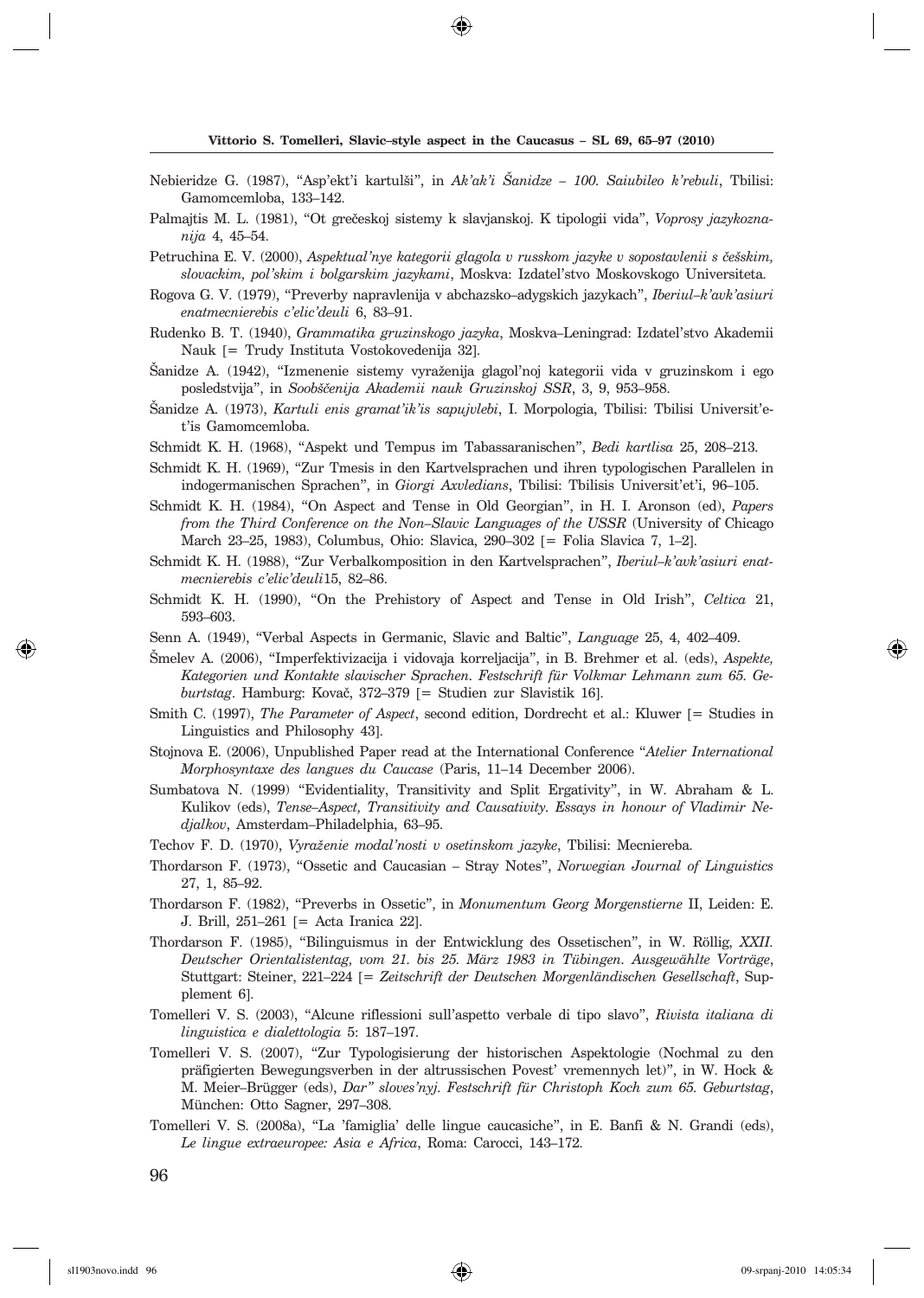- Tomelleri V. S. (2008b), "L'aspetto verbale salvo fra tipologia e diacronia", in A. Alberti et al. (eds), *Contributi italiani al XIV Congresso Internazionale degli Slavisti* (Ohrid, 10–16 Settembre 2008), Firenze: University Press, 11–61.
- Tomelleri V. S. (2009), "The Category of Aspect in Georgian, Ossetic and Russian. Some Areal and Typological Observations", *Faits de Langues. Les Cahiers* 1, 245–272.
- Tournadre N. (2004), "Typologie des aspects verbaux et intégration à une théorie du TAM", *Bulle tin de la Société de linguistique de Paris* 99, 1: 7–68.
- Tschenkéli K. (1958), *Einführung in die georgische Sprache*, Band 1: Theoretischer Teil, Band 2: Praktischer Teil, Zürich.
- Vaillant A. (1946), "La dépréverbation", *Revue des études slaves* 22, 1–4, 5–45.
- Vešap'idze I. (1967), *Zmnisc'ini dzvel kartul enaši*, Tbilisi: Tbilisi Universit'et'is Gamomcemloba.
- Vogt H. (1971), *Grammaire de la langue géorgienne*, Oslo [= Instituttet for Sammenlignende Kulturforskning, Serie B, Skrifter 57].
- Wiemer (Vimer) B. (2001), "Aspektual'nye paradigmy i leksičeskoe značenie russkich i litovskich gla golov. O pyt sopostavlenija s to~ki zrenija leksikalizacii i grammatikalizacii", *Voprosy jazyko zna nija* 2, 26–58.
- Wiemer (Vimer) Björn (2006), "O razgraničenii grammatičeskich i leksičeskich protivopostavlenij v glagol'nom slovoobrazovanii ili: čemu mogut naučit'sja aspektologi na primere sja-glagolov" in V. Lehmann (F. Lemann, ed), *Glagol'nyj vid i leksikografija. Semantika i struktura slavjanskogo vida IV*, München: Otto Sagner, 97–123 [= Slavolinguistica 7].
- Wiemer B. (2008a), "Zur innerslavischen Variation bei der Aspektwahl und der Geschichte ihrer Faktoren", in S. Kempgen et al. (eds), *Deutsche Beiträge zum 14. Internationalen Slavistenkon gress Ohrid 2008*, Mün chen: Otto Sagner, 383–409.
- Wiemer B. (2008b), "Zur Enantiosemie im strikten Sinn: zwischen Pragmatik und (lexikalischer) Semantik", in B. Brehmer et al. (eds), *Aspekte, Kategorien und Kontakte slavischer Sprachen. Festschrift für Volkmar Lehmann zum 65. Geburtstag*, Hamburg: Kovač, 404–416 [= Studien zur Slavistik 16].
- Zaliznjak Anna A., [melev A. D. (2000), *Vvedenie v russkuju aspektologiju*, Moskva: Jazyki russkoj kul'tury.

## Slavenski aspekt u kavkaskoj regiji

Ovaj je članak prvi pokušaj usporedbe i tipološkog opisa nekih obilježja aspekta ili aspektualnih obilje`ja triju jezika na Kavkazu, ruskoga, gruzijskoga i osetskoga. U ova tri barem ne izravno međusobno povezana jezika, svršenost, koju Johanson definira pojmom *adterminality*, izražava se pomoću zatvorene skupine nepredvidivih afikasa priložnog ili prijedložnog podrijetla (glagolski predmetci). Premda se u literaturi o aspektu kritizira izjednačavanje prefiksacije i svršenosti (neki autori izri~ito predla`u da je ova derivacijska opreka *Aktionsart*, a ne glagolski vid), sinkronijska usporedba različitih sustava korisno je tipološko oruđe za identificiranje i definiranje važnih obilježja tzv. slavenskog aspekta.

Analiza se usredotočuje na deset glavnih parametara te obaseže formalna (prefiksacija, sufiksacija i tmeza) i semantička obilježja kategorije: raspravlja se o nekim korelacijama između aspekta i *Aktionsarta* te svr{enosti i vremenske reference; nadalje, predstavljena su i neka sintaktička, semantička i pragmatička ograničenja u uporabi aspektne opozicije.

Rezultat usporedbe je desetodijelni sažetak tipoloških kriterija za određivanje gramatičkog statusa slavenskog aspekta: ovi kriteriji uključuju izvornu funkciju glagolskih predmetaka, njihovu produktivnost i apstraktnu semantiku, interakciju aspekta sa zna~enjem *Aktionsarta* glagolskih leksema te s glagolskim vremenom, postojanje sredstava imperfektivizacije i postojanje svršenosti koja izražava cjelovitost radnje (distinkcija aorist/imperfekt).

Osim rasprave o parametrima tipolo{ke varijacije unutar kategorije, ukratko se raspravlja jesu li neka strukturna obilježja možda nastala zbog kontakta.

**Key words:** aspect, Slavic languages, Caucasian languages Ključne riječi: glagolski vid, slavenski jezici, kavkaski jezici